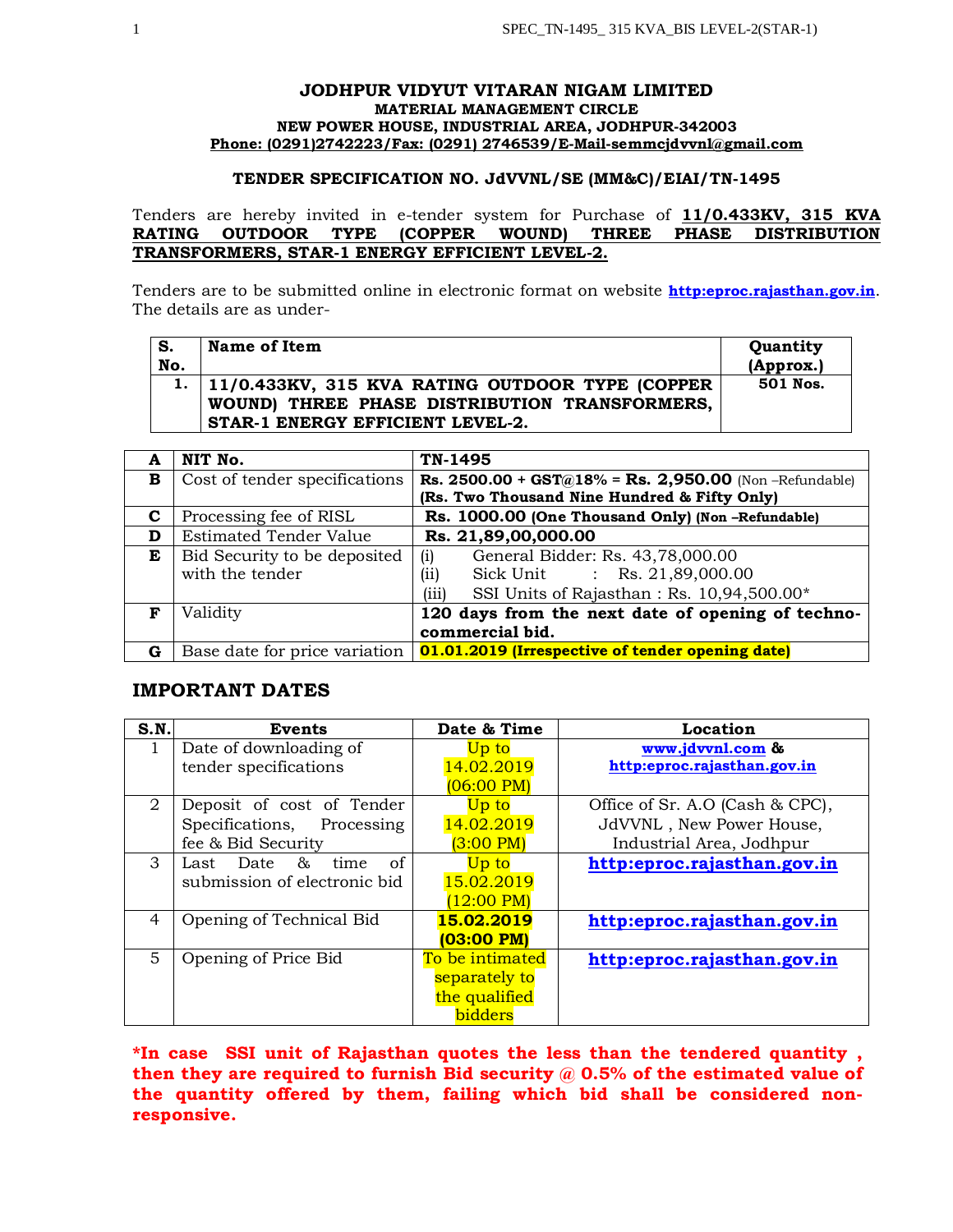The Micro, Small & Medium Scale Industries of Rajasthan and Sick Industries, other than Small Scale Industries, whose cases are pending before the Board of Industrial and Financial Reconstruction (BIFR) shall furnish self attested documentary evidence duly attested by notary to claim the above.

The bid security may be given in the form of banker's cheque or demand draft in favour of Senior Accounts Officer (Cash & CPC), JDVVNL, Jodhpur payable at Jodhpur or bank guarantee, in specified format, of a scheduled bank in favour of Superintending Engineer (MM&C), JDVVNL, Jodhpur, be deposited to the Sr. Accounts Officer (MM&C), JDVVNL, Jodhpur up to stipulated date & time, and obtain a receipt/acknowledgement thereof. No other mode of deposit shall be accepted.

**At the time of depositing the Bid security amount in the office of the Sr. Accounts Officer (MM&C), JDVVNL, Jodhpur, the bidder shall also furnish selfattested documentary evidence duly attested by Notary of SSI unit of Rajasthan and of sick unit and also to submit a letter of quantity offered by them alongwith an Affidavit for MSME unit of Rajasthan in the enclosed format as per Schedule XI is to be furnished on non-judicial stamp paper of Rs.100/- duly attested by Notary public, to the office of Sr. Accounts Officer (MM&C), JDVVNL, Jodhpur. The Bid Security bank guarantee of requisite amount shall be furnished on non-judicial stamp paper of Rajasthan State**. **Also furnish the undertaking for the CA certificate in the enclosed format as per Annexure-I on non-judicial stamp paper of Rs.100/- duly attested by Notary public alongwith the original / notorised CA certificate as per requirement of tender specifications.**

# **NOTE:-**

- **1. Wherever EMD and Security Bank Guarantee (SBG), are appearing in the ITB, GCC & other Bidding Documents, same is hereby replaced by BID SECURITY as above.**
- **2. VENDOR REGISTERATION: The relaxation/exemption given to the registered vendors of the Nigam in respect of EMD/SBG, wherever appearing in the ITB, GCC & other Bidding documents, are hereby WITHDRAWN.**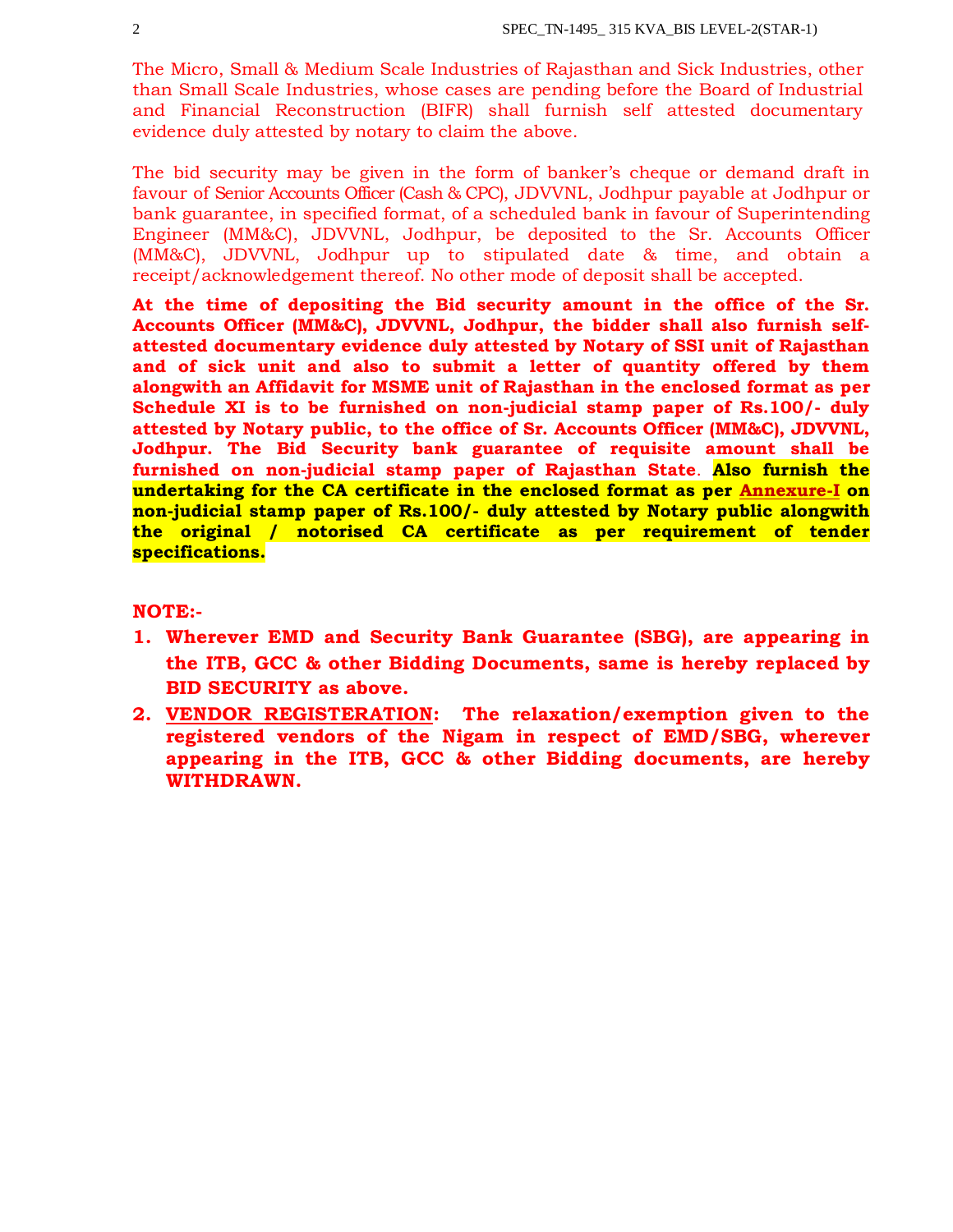| Section-I         | Instructions to bidders                                                                                                 | For e-Tendering                                                                                                   |
|-------------------|-------------------------------------------------------------------------------------------------------------------------|-------------------------------------------------------------------------------------------------------------------|
| Section-II        | General Conditions of Contract                                                                                          |                                                                                                                   |
| Section-III       | <b>Technical Specification</b>                                                                                          |                                                                                                                   |
| Schedule-I        | Schedule of Requirement                                                                                                 |                                                                                                                   |
| Schedule-II       | Price Variation Formula                                                                                                 |                                                                                                                   |
| Schedule-III      | Details of Standards                                                                                                    |                                                                                                                   |
| Schedule-III A    | Pre Qualification Requirement (PQR)                                                                                     |                                                                                                                   |
| Schedule-III B    | Performa for Bank Guarantee in lieu of Type<br>Test                                                                     |                                                                                                                   |
| Schedule-IV       | Price Schedule(Bill of Quantity)                                                                                        | To be uploaded on line on<br>website<br><b>BOO</b><br>in<br>(separately quote prices of<br>Transformer & M&P Box) |
| Schedule-IVA      | Details of tendered quantity, quantity offered<br>along with justification with reference to<br>qualifying Requirement. | The bidder is required to<br>justify quantity offered<br>qualifying<br>as<br>per<br>requirement.                  |
| Schedule V        | Technical<br>Departure<br>from<br>Guaranteed<br>Particulars                                                             |                                                                                                                   |
| Schedule V (A)    | Technical<br>Guaranteed<br>Particulars<br>For<br>Transformer.                                                           |                                                                                                                   |
| Schedule VI (A)   | Departure from the requirement of Technical<br>Specification.                                                           |                                                                                                                   |
| Schedule VI (B)   | from<br>commercial<br>Departure<br>&<br>terms<br>conditions of specification                                            |                                                                                                                   |
| Schedule VII      | List of Past Supplies                                                                                                   |                                                                                                                   |
| Schedule VII A    | C.A. Certificate for Quantity Justification.                                                                            |                                                                                                                   |
| Schedule VIII     | Delivery schedule.                                                                                                      |                                                                                                                   |
| Schedule IX       | of equipment<br>& technical<br>hands<br>List<br>available with the biding firm.                                         |                                                                                                                   |
| Schedule X        | General Particulars about the bid in brief.                                                                             |                                                                                                                   |
| Schedule XI       | Format of Affidavit for Rajasthan MSME                                                                                  |                                                                                                                   |
| General           | Amendment in ITB and GCC                                                                                                |                                                                                                                   |
| <b>Annexure-I</b> | Performa for Undertaking for CA certificate                                                                             |                                                                                                                   |
| <b>Appendix-A</b> | Performa for Bank Guarantee in lieu of Bid                                                                              |                                                                                                                   |
|                   | Security<br><b>INSTRUCTIONS</b>                                                                                         |                                                                                                                   |
| <b>Appendix-B</b> |                                                                                                                         |                                                                                                                   |

**INDEX**

- 1. Tender documents will be made available on e-Tendering portal http://www.eproc.rajasthan.gov.in/nicgep/app . The bidders, in their own interest are requested to read very carefully the tender document before submitting the bid only through online on website http://www.eproc.rajasthan.gov.in/nicgep/app. The bidders can download bid upto 6.00 p.m. one day prior to schedule date of opening of respective bid mentioned above documents and submit their bids online upto 12.00 p.m. on schedule date of opening of respective bid mentioned above.
- 2. Eligible bidders should submit their bid well in advance instead of waiting till last date. JDVVNL will not be responsible for non-submission of Bid due to any website related problems.
- 3. The cost of Tender specification **Rs. 2950/- (Non-Refundable)** to be paid by Demand Draft/Banker's Cheque in favour of the Sr. Accounts officer (Cash & CPC), JdVVNL, Jodhpur (payable at Jodhpur) and tender processing fees **Rs. 1000/- (Non- Refundable)** shall be payable by Demand Draft/Banker's Cheque in favour of The Managing Director RISL, Jaipur (payable at Jaipur). The bidders are required to deposit all these payments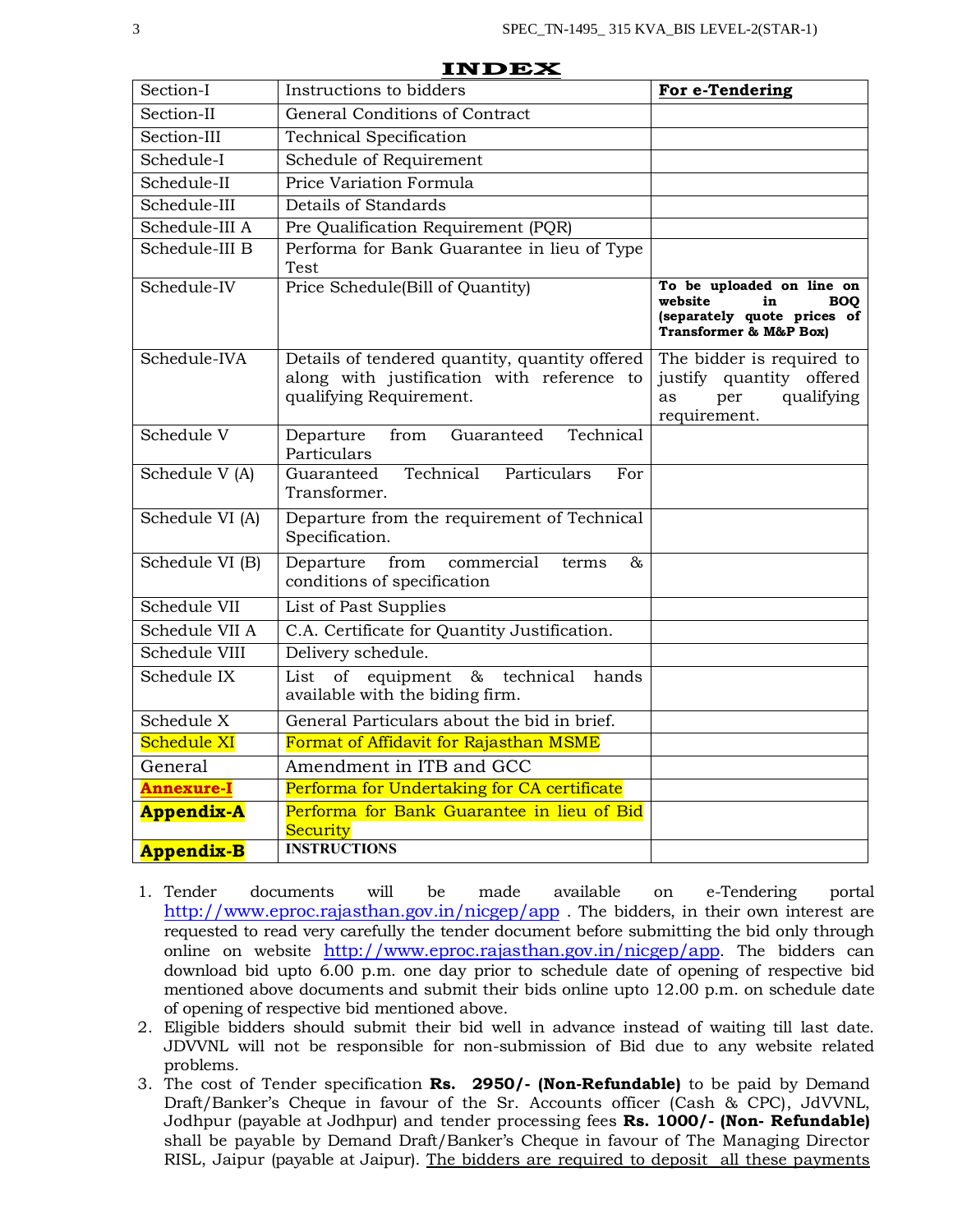in the office of the SE(MM&C), JdVVNL, Jodhpur up to 3.00 PM one WORKING day prior to schedule date of opening of respective bid otherwise their bids are liable to be rejected.**Further, as per notification SO 165 issued by Fin. Dept. dt. 19.11.2015 on reference to RTPP rules, " clause 8(A)" bidding document shall be provided to MSME at 50% of prescribed cost.**

- 4. The Bid Security amount (as applicable) to be paid by Demand Draft/Banker's Cheque in favour of SR. AO (CASH & CPC), JDVVNL, Jodhpur (payable at Jodhpur) **upto 3.00 p.m. upto one WORKING day prior to schedule date of opening** of respective bid or Bank Guarantee, in specified format, of a scheduled bank in favour of The Superintending Engineer (MM&C), JDVVNL, Jodhpur, be deposited to the Sr. Accounts Officer (MM&C), JDVVNL, New Power House, Industrial Area,Jodhpur-342003 **upto 3.00 p.m. upto one WORKING day prior to schedule date of opening** of respective bid **and obtain a receipt / acknowledgement thereof. No other mode of deposit shall be accepted.**
- **5. \*In case SSI unit of Rajasthan quotes the less than the tendered quantity , then they are required to furnish Bid security @ 0.5% of the estimated value of the quantity offered by them, failing which bid shall be considered non-responsive.**
- **6. Further, while depositing the bid security in the office of the Sr. Accounts Officer (MM&C), JDVVNL, Jodhpur, the bidder shall also furnish self-attested documentary evidence duly attested by Notary of SSI unit of Rajasthan or of sick unit (as applicable) and also to submit a letter of quantity offered by them alongwith an Affidavit for MSME unit of Rajasthan in the enclosed format as per Schedule XI is to be furnished on non-judicial stamp paper of Rs.100/- duly attested by Notary public, to the office of Sr. Accounts Officer (MM&C), JDVVNL, Jodhpur. The Bid Security bank guarantee of requisite amount shall be furnished on non-judicial stamp paper of Rajasthan State. Also furnish the undertaking for the CA certificate in the enclosed format as per Annexure-I on non-judicial stamp paper of Rs.100/- duly attested by Notary public alongwith the original / notorised CA certificate as per requirement of tender specifications.**
- 7. The Bank Guarantee against Bid Security be issued by Nationalized / Scheduled Bank. The same may be accepted after confirmation by issuing Bank. If any Bid Security Bank Guarantee not is proper format / not confirmed by the issuing Bank the same would not be accepted and the bidder would be immediately shorted out from bid process.
- 8. The bidders are required to **upload the** receipt of deposing all above payments along with their tender at the relevant place on the scheduled date & time otherwise their bids are liable to be rejected.
- **Note** :- 1. All eligible interested bidders are required to get enrolled on e-Tendering portalhttp://www.eproc.rajasthan.gov.in/nicgep/app.
	- 2. If any difficulty arises, in down downloading/ uploading of tender you may contact in the RISL, Jaipur Rajasthan at following Contact/address.

## **Address of RISL: -**

Raj COMP Info Services Limited (RISL) 1st Floor, Yojana Bhawan, Tilak Marg, C-Scheme, Jaipur (Rajasthan) Phone: 0141- 5103902, 4031900 Fax: 0141-2228701 Web: http://risl.rajasthan.gov.in Email: info.risi@rajasthan.gov.in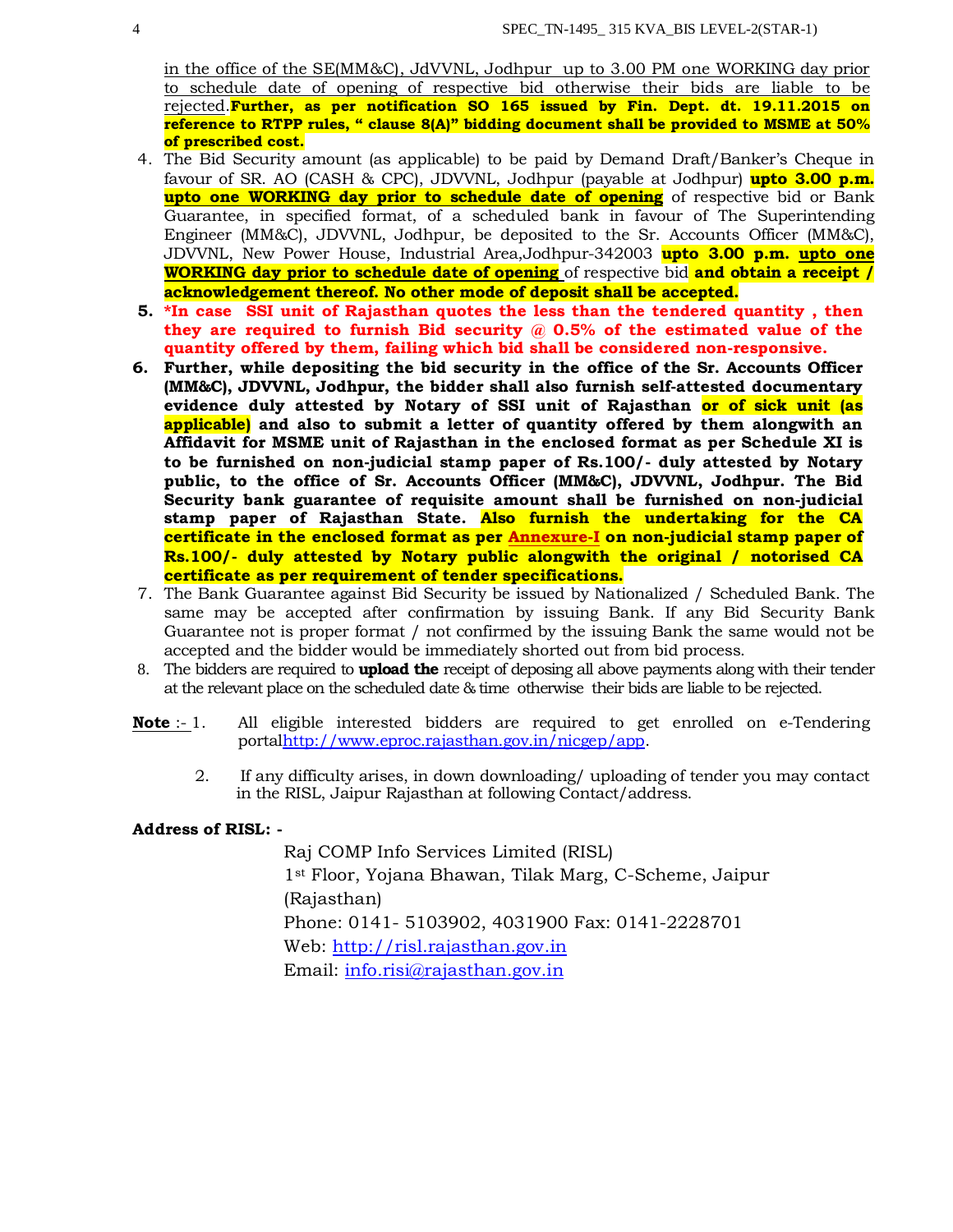## **JODHPUR VIDYUT VITARAN NIGAM LIMITED MATERIAL MANAGEMENT CIRCLE NEW POWER HOUSE, INDUSTRIAL AREA, JODHPUR-342003 Phone: (0291)2742223/Fax: (0291) 2746539/E-Mail-semmcjdvvnl@gmail.com Corporate Identity Number (CIN)-U40109RJ2000SGC016483 GST No. 08AAACJ8578R1ZJ**

## **TECHNICAL SPECIFICATION**

**FOR**

## **11/0.433 KV, 315 KVA**

# **COPPER WOUND THREE PHASE DISTRIBUTION**

## **TRANSFORMERS OF STAR-1, ENERGY EFFICIENT LEVEL-2**

# **WITH CRGO (STACK/WOUND)/AMORPHOUS CORE**

**AGAINST TN-1495**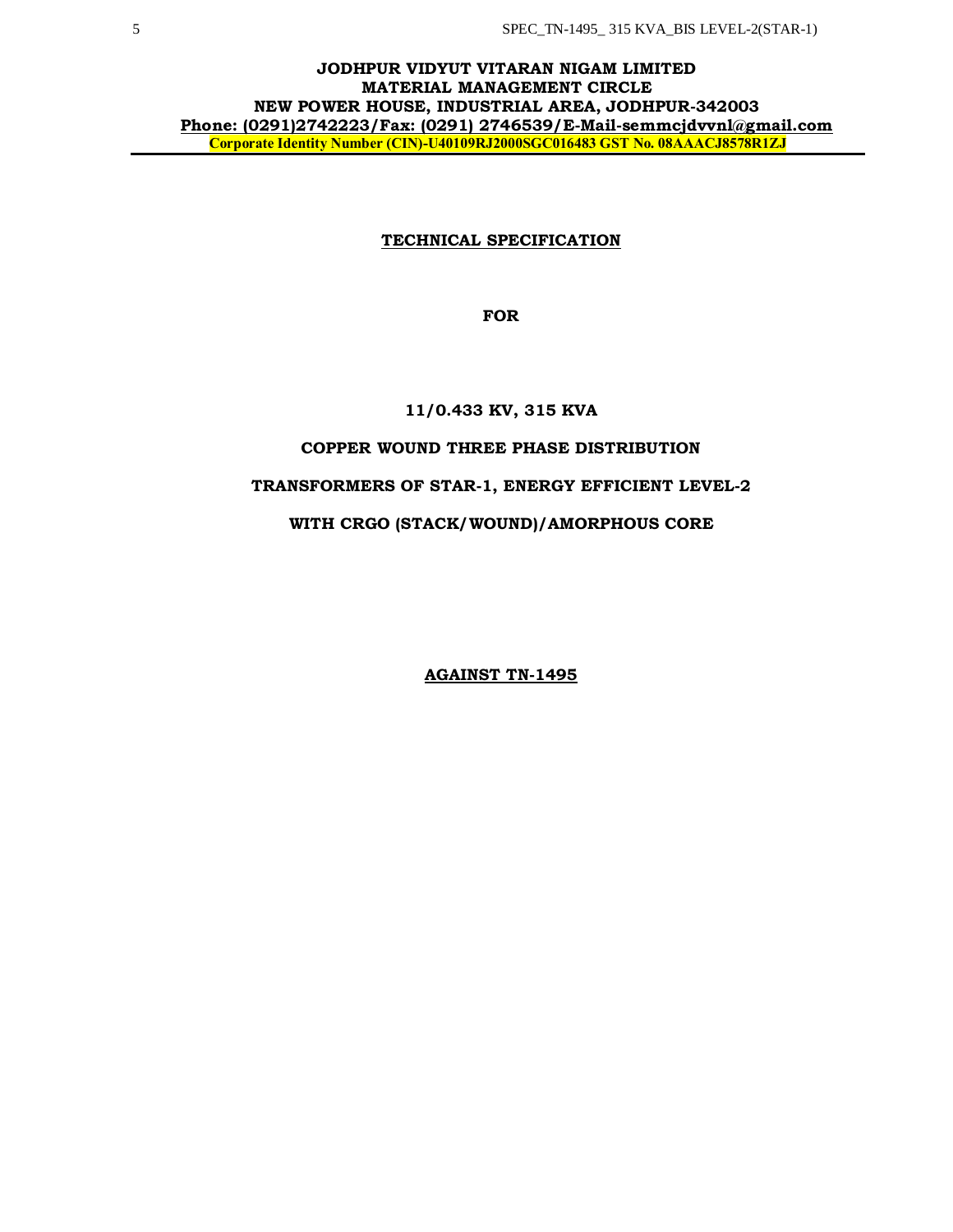#### **Section – III**

## **TECHNICAL SPECIFICATION FOR SUPPLY OF 11/0.433KV, 315 KVA RATING OUTDOOR TYPE (COPPER WOUND) DISTRIBUTION TRANSFORMERS ENERGY EFFICIENT LEVEL-2 (BEE Star-1) AGAINST TN-1495.**

## **1. SCOPE:**

This specification covers the design, engineering, manufacture, assembly, inspection and testing at manufacturer's works before supply and delivery at site of Oil immersed, Oil Natural Air Natural (ONAN) outdoor type 11KV/433 V, three phase, 50 Hz, double wound core type, outdoor Type, Copper Wound Distribution Transformers, complete with fittings and accessories for use in Distribution System.

1.1 The Equipment Offered shall be complete with all parts necessary for their effective and trouble free operation. Such parts will be deemed to be within the scope of the supply irrespective of whether they are specifically indicated in the commercial order or not.

1.1.1 It is not the intent to specify herein complete details of design and construction. The equipment offered shall conform to the relevant standards and be of high quality, sturdy, robust and of good design and workmanship complete in all respects and capable to perform continuous and satisfactory operations in the actual service conditions at site and shall have sufficiently long life in service as per statutory requirements. The dimensional drawings attached with this specification and the notes thereto are generally of illustrative nature. In actual practice, not withstanding any anomalies, discrepancies, omissions, incompleteness, etc. in these specifications and attached drawings, the design and constructional aspects, including materials and dimensions, will be subject to good engineering practice in conformity with the required quality of the product, and to such tolerances, allowances and requirements for clearances etc. as are necessary by virtue of various stipulation in that respect in the relevant Indian Standards, IEC standards, I.E. Rules, I.E Act and other statutory provisions.

1.2 The Tendered / supplier shall bind him to abide by these considerations to the entire satisfaction of the Purchaser and will be required to adjust such details at no extra cost to the purchaser over and above the tendered rates and prices.

1.3 Tolerances on all the dimensions shall be in accordance with provisions made in the relevant Indian/ IEC standards and in these specifications. Otherwise the same will be governed by good engineering practice in conformity with required quality of the product.

## **2. APPLICABLE STANDARDS:**

Unless otherwise modified in the specifications, the Distribution Transformers, including various accessories, shall generally comply with the following Indian Standards / REC Specifications. The standard(s) shall be with latest amendment, if any, from time to time.

**Note**: Wherever ISS are mentioned, equivalent or better International standards are also acceptable.

## **IS: 1180 Part-1 2014: Specification for outdoor type oil immersed distribution transformers up to and including 2500 KVA,33 KV Class**.

IS:8603:2008 – Dimensions for porcelain transformers bushings for use in heavily polluted atmospheres 12/17.5 kV, 24 kV and 36kV (Amalgamating IS 8603 (Parts 1,2&3) : 1977

IS:2026 (PART-I,II,III,IV & V)/1981 – Power Transformers

IS:6600/1978 : Guide for loading of oil immersed Transformers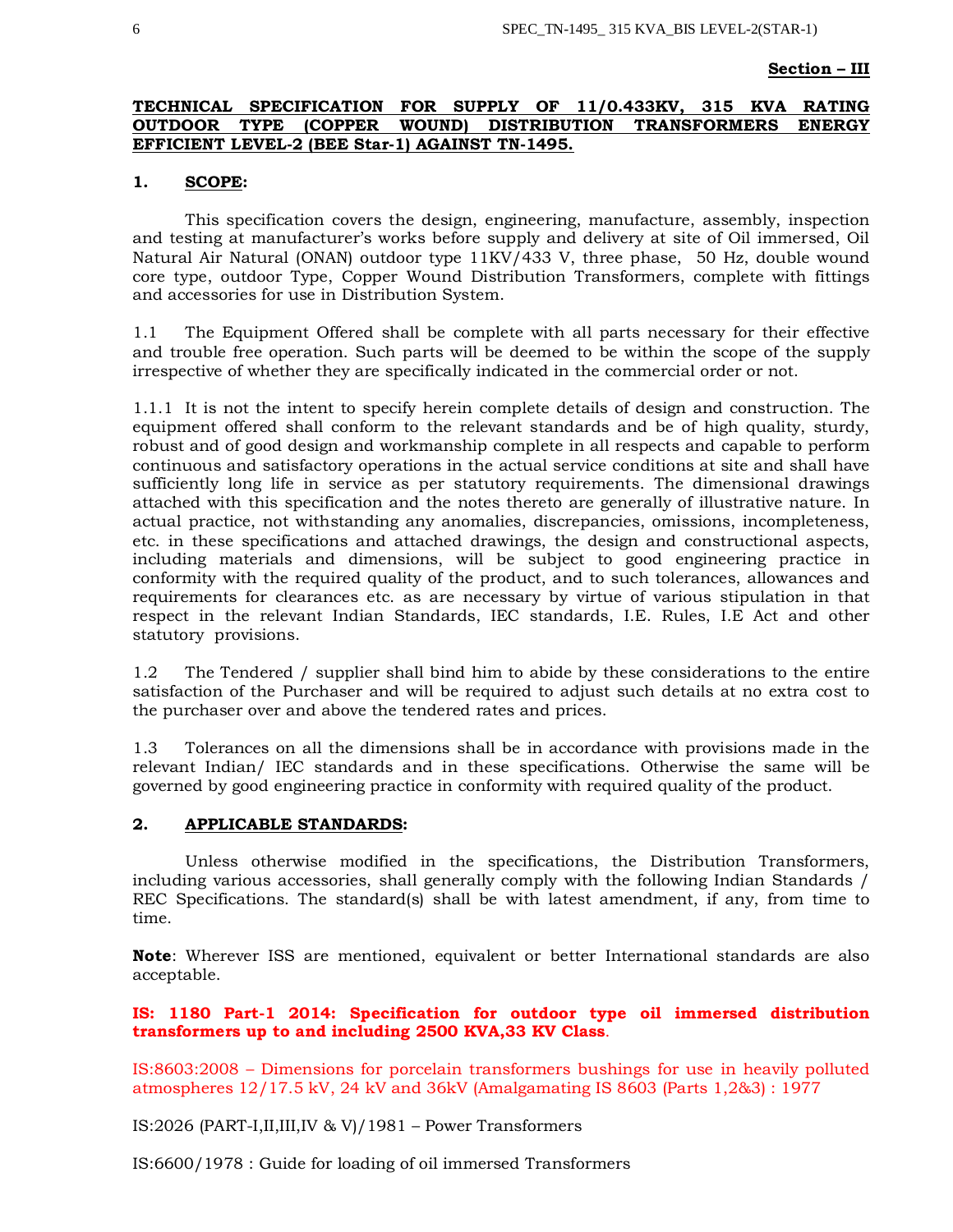IS:335/1983 : New insulation oils for Transformers

- IS:3347 (Part-I/Sec. 1 & 2) : Dimension of Porcelain parts & Metal parts for Transformer bushing (1.1 KV).
- IS:3347 (PART-III/Sec-1 & 2) : Dimensions of Porcelain parts & Metal parts for Transformer bushing (17.5 KV).
- IS:12444 : Specification for copper wire rod.
- IS:7421 : Porcelain Transformer Bushings for low voltage upto 1 KV.
- IS:2099/1986 : Porcelain Transformer bushing for AC volts above 1000 volts.
- IS:3639/1966 : Fittings & accessories for Transformers
- IS:1866/1978 : Code of practice for maintenance & supervision of insulating oil in service.
- IS:5484 : Specifications for Aluminium wire rods.
- IS:9335 : Specifications for insulating kraft paper.
- IS:1576 : Specifications for solid insulating press Boards for electrical purposes.
- IS:6162 : (Part I) : Specification for paper covered Aluminium round conductors
- IS:6162 : (Part II) : Specification for paper covered Aluminium rectangular conductors
- IS:104 : Ready mixed paint, brushing zinc chromate, painting
- IS:649 : Testing of steel sheets and strips for magnetic circuits.
- IS:2362 : Determination of water content in oil for porcelain bushing transformers.
- IS: 4257: Dimensions for clamping arrangements for bushings.
- IS:5561: Electrical Power Connector
- IS:6262: Method of test for power factor and di-electric constant of electrical insulating liquids.
- IS:6792: Determination of electrical strength of insulating oil.
- IS 6160 : Rectangular conductor for electrical machines.
- IS:10028 : Selection, Installation and maintenance of transformers
- IS: 3401 : Silicagel
- IS: 5/1961: Colour for ready mixed paints
- REC Specification No. 2
- REC Specification No. 39/1993
- CEA Specification, Chapter 4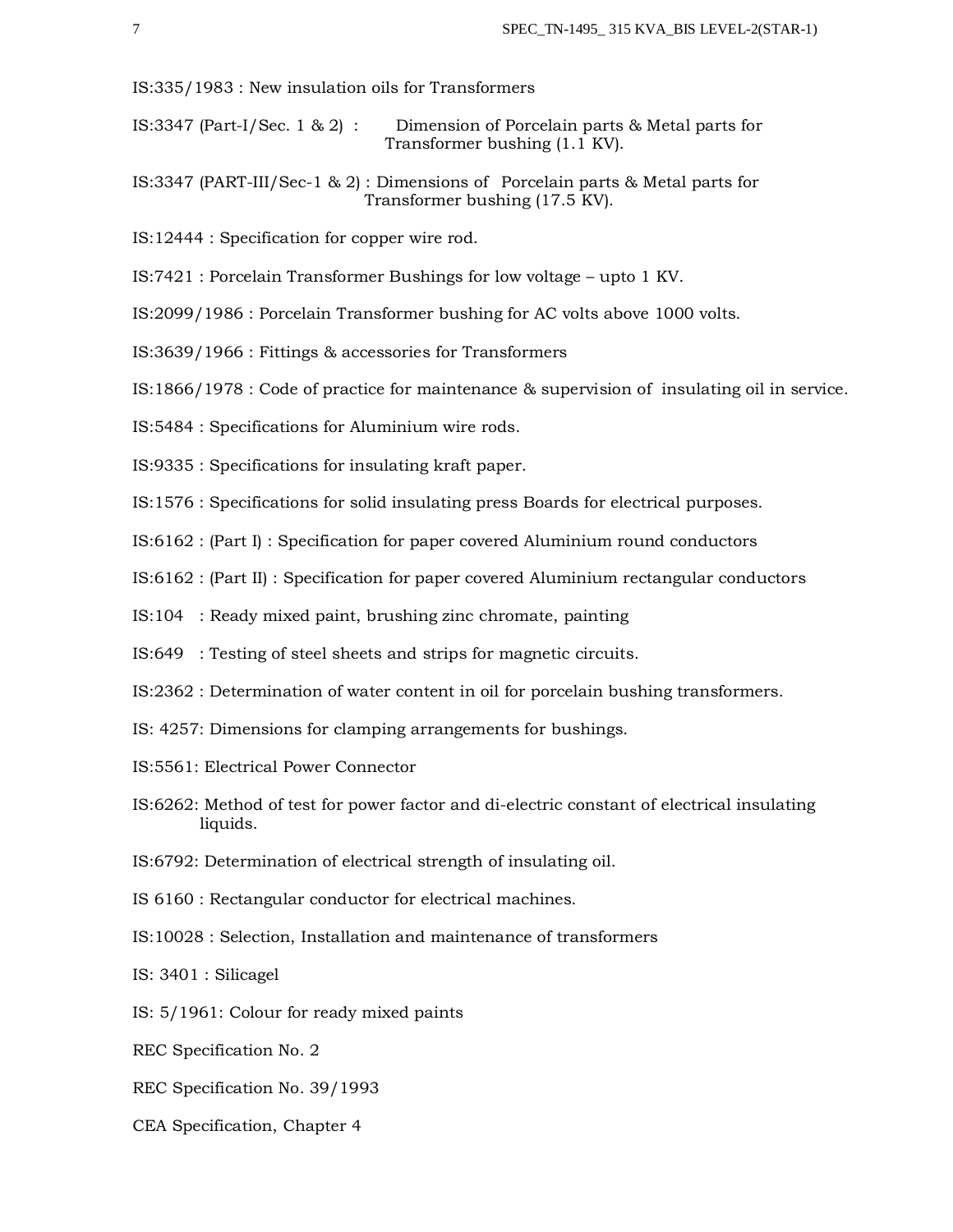**Note:- Besides above changes, the technical parameters of the specifications wherever are deviating from the IS:1180 (Part-I/2014) , the same shall be in accordance with IS:1180 (Part-I/2014) and its latest amendments, if any and the changes where the IS:1180 (Part-I/2014) is silent for technical parameters, same shall be applicable as per Discom specification**

Material conforming to other internationally accepted standards, which ensure equal or higher quality than the standards mentioned above would also be acceptable. In case the Bidders who wish to offer material conforming to the other standards, salient points of difference between the standards adopted and the specific standards shall be clearly brought out in relevant schedule. Four copies of such standards with authentic English Translations shall be furnished along with the offer.

### **3. SERVICE CONDITIONS:**

The distribution transformers to be supplied against this specification shall be suitable for satisfactory continuous operation under the following climatic conditions as per IS 2026 (Part- I) latest revision.

| Peak ambient temperature                                         | $: 50^{\circ}$ C         |
|------------------------------------------------------------------|--------------------------|
| ii) Minimum Ambient Temperature in shade                         | $: -5^{\circ}C$          |
| iii) Maximum average ambient temp. in a 24 hours period in shade | $: 45^{\circ}$ C         |
| iv) Maximum yearly weighted average ambient temperature          | $: 35^{\circ}$ C         |
| v) Maximum temperature attainable by an object exposed to sun    | $: 60^{\circ}$ C         |
| vi) Maximum relative humidity                                    | $: 100 \%$               |
| vii) Average number of thunder storm days per annum              | : 40                     |
| viii) Average number of rainy days per annum                     | : 120                    |
| ix) Average annual rainfall                                      | $: 15-100$ cm            |
| x) Number of months of tropical monsoon conditions               | $: 4$ Months             |
| xi) Maximum wind pressure                                        | : 195 Kg/mt <sup>2</sup> |
| xii) Altitudes                                                   | : Not exceeding          |
|                                                                  | 1000 mtrs.               |

 The equipment shall be for use in moderately hot and humid tropical climate, conducive to rust and fungus growth.

#### **4. PRINCIPAL PARAMETERS:**

The Transformers shall be suitable for outdoor installation with three phase 50 Hz 11 KV system in which the neutral is effectively earthed and should be suitable for outdoor service as step down transformers under fluctuations in supply voltage upto plus 10% to minus (-) 15% permissible under Indian Electricity Act and rules there under.

The transformer shall confirm to the following specific parameters:

| $\mathbf{i}$  | Continuous rated capacity    | 315 KVA                  |
|---------------|------------------------------|--------------------------|
| ii)           | System Voltage (Max.)        | 12 KV                    |
| iii)          | Rated HT voltage             | 11 KV                    |
| iv)           | Rated LT voltage             | 433 V (P-P)/250 V (P-N)  |
|               | Line current HV              | 16.53A                   |
|               | Line Current LV              | 420.02 A                 |
| V)            | Frequency                    | 50 Hz                    |
| vi)           | No. pf phases                | THREE                    |
| vii)          | Primary connection (HT)      | <b>DELTA</b>             |
| viii)         | Secondary connection (LT)    | <b>STAR</b>              |
| $i\mathbf{x}$ | Vector Group                 | $Dyn-11$                 |
| X)            | Percentage impedance at 75°C | 4.5%                     |
| xi)           | Taps (off circuits)          | : TAPS ARE NOT REQUIRED. |
| xii)          | Type of cooling              | ON AN                    |
| xiii)         | Fault level of the system    | 750 MVA                  |
|               |                              |                          |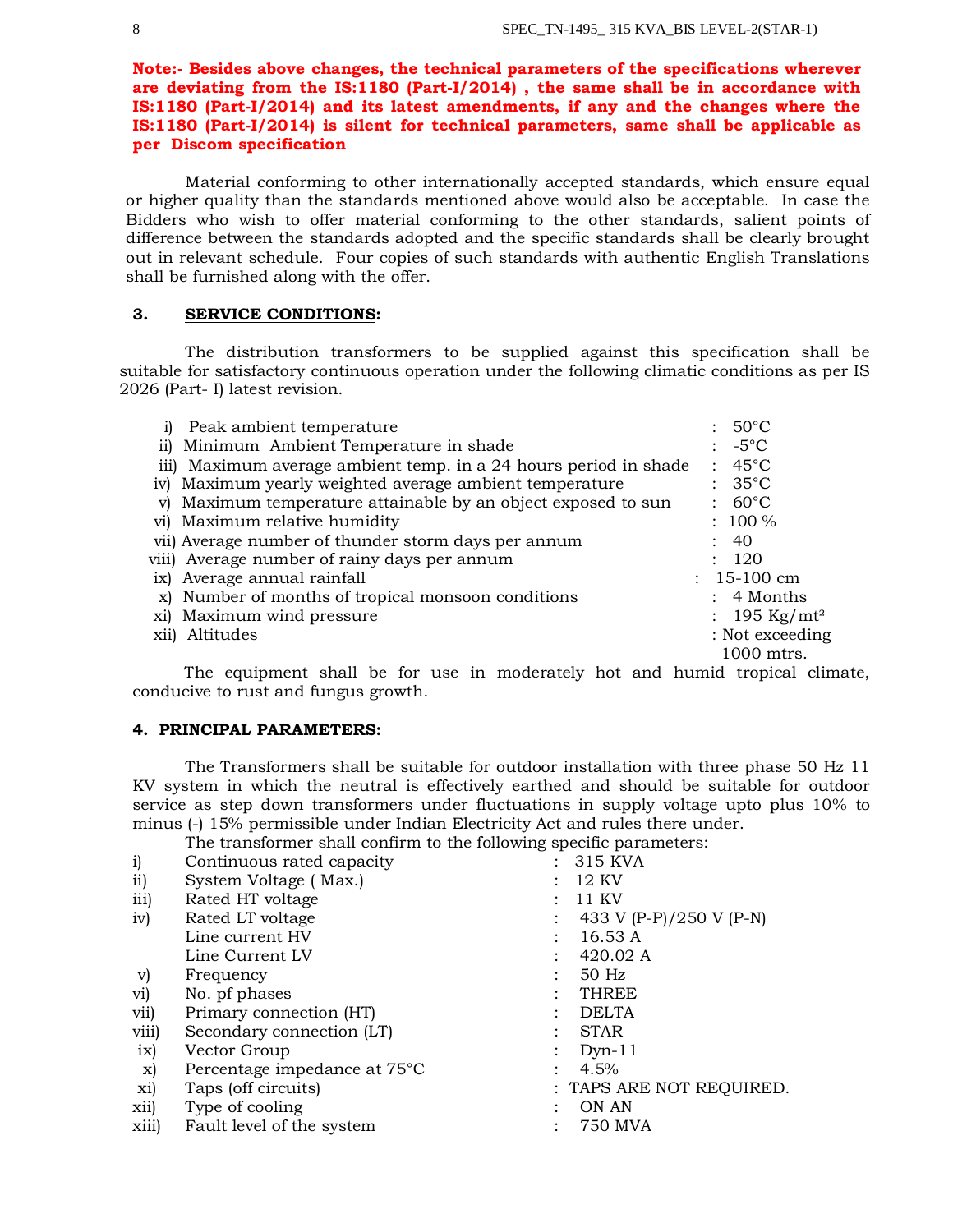Primary winding shall be DELTA connected and the secondary winding shall be STAR connected (vector symbol Dyn-11), so as to produce a positive displacement of  $30^{\circ}$  from the primary to the secondary vectors of the same phase. The neutral of the secondary winding shall be brought out to a separate insulated terminal. The transformers shall be **Copper**  Wound.

The transformers shall be designed and constructed to withstand without damage the thermal and dynamic stresses of an external short circuit. The manufacturer / supplier shall furnish all relevant design data and calculations in support of having fulfilled this requirement as stipulated in IS:2026 (Part-I)

### **5. NO LOAD VOLATGE RATIO:**

The No load voltage ratio(s) shall be 11000/ 433 Volts.

### **6. THE LOSSES:**

The total Losses at 50% and 100% loading (at rated voltage and frequency and at 75 deg. C.) shall not exceed the value given below:

| <b>RATING</b> | MAX. LOSSES AT 50% | MAX. LOSSES AT 100% |
|---------------|--------------------|---------------------|
| (KVA)         | LOADING (WATTS)    | LOADING (WATTS)     |
| 315           | 1025               | 3100                |

The above specified loss values are maximum guaranteed **as per Energy Efficient level-2 (BEE Star-1)**, without any positive tolerance. In case the actual loss values exceed the above guaranteed values, the transformers shall be rejected at the risk, cost and responsibility of the supplier.

## **7. TEMPERATURE RISE:**

Each transformer shall be capable of operating continuously at its normal rating without exceeding following temperature rise with the above service conditions given in clause-3.

- i) 40 Deg. C in oil by thermometer.
- ii) 45 Deg. C in winding by resistance

 **Temperature rise test shall be conducted on Maximum measured total loss (No load at rated excitation + Load loss at max. current tap at 75oC) at 100% loading shall be supplied during temperature rise test at a Govt. approved/ a Govt. recognized/ NABL accredited laboratory/ILAC i.e. International Laboratory Accredited Laboratory/ ILAC i.e. International Laboratory Accreditation Cooperation (in case of foreign laboratory).**

# **The transformer shall be capable of giving continuous rated output without exceeding the specified temperature rise. Bids not meeting the above limits of temperature rise will be treated as non responsive.**

It must be noted carefully that readings for hot resistance after shut down shall be taken separately for HV & LV windings, which means, after completing the readings for one winding (HV or LV), the transformer shall be connected again and rated current passed for another 60 minutes (min.) and shut down taken again to take hot resistance readings for the remaining winding. This is in line with the requirement of CBIP manual, to ensure proper resistance v/s time curves.

Hot Spot temperature not to exceed 98 Deg. C when calculated over an annual weighted average ambient temperature of 35 Deg. C as per IS:2026 (Part-II Clause 4.9.4). However, the transformer shall be designed for class 'A' insulation.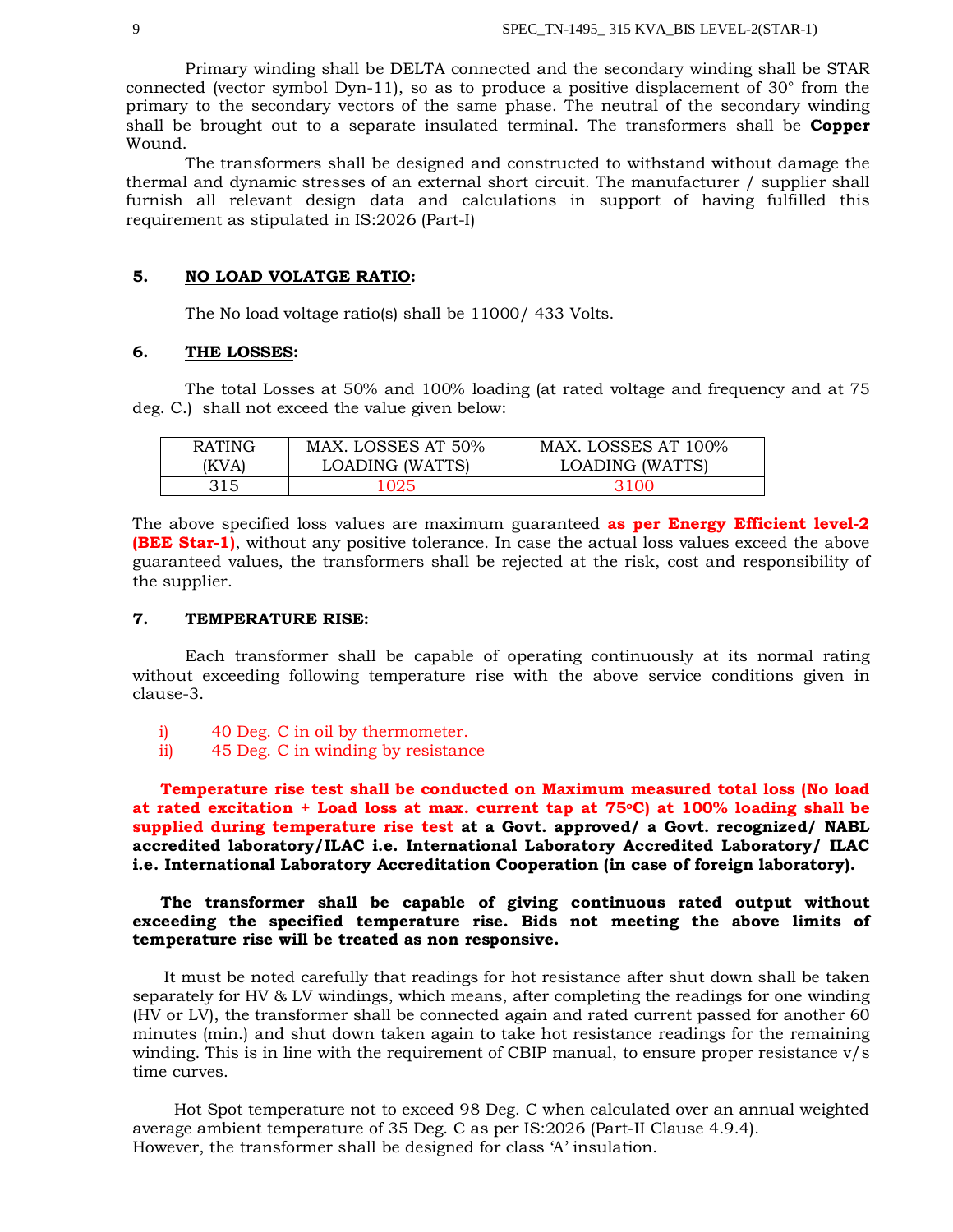## **8. UNBALANCE CURRENT:**

The maximum value of unbalance current in transformers shall not exceed 2% of full load current.

## **9. IMPEDANCE:**

| The percentage impedance at rated current at 75 <sup>°</sup> C shall be as under: |         |      |             |  |
|-----------------------------------------------------------------------------------|---------|------|-------------|--|
| S. No.<br>percentage impedance at 75 <sup>°</sup> C<br>Tolerance<br>RATING        |         |      |             |  |
|                                                                                   | 315 KVA | 4.5% | $(+/-)$ 10% |  |

## **10. TAPPINGS:**

No taps are to be provided in these transformers.

## **11. FREQUENCY:**

Transformers shall be designed for normal frequency of 50 Hz, but shall be capable of giving the rated output with the variation of plus/minus  $(+/-)$  5% from the rated frequency.

## **12. ELECTRICAL CLEARANCES:**

#### **(A) EXTERNAL (IN AIR):**

Minimum external electrical clearances after mounting the bimetallic terminal connectors in position shall be maintained, as under, however positive tolerance shall be acceptable without any ceiling.

| Voltage     | Medium | Clearance        |                 |  |
|-------------|--------|------------------|-----------------|--|
|             |        | Phase to Phase   | Phase to Earth  |  |
| 11000 Volts | AIR    | $255 \text{ mm}$ | 140 mm          |  |
| 433 Volts   | AIR    | 75 mm            | $40 \text{ mm}$ |  |

### **B) INTERNAL (IN OIL):**

The following minimum internal clearances shall be maintained as per details given hereunder:

| <b>PARTICULARS</b>                                               | <b>315 KVA</b>  |
|------------------------------------------------------------------|-----------------|
| a) On width side (non bushing side)                              | $25 \text{ mm}$ |
| b) On length side (bushing side HV & LV both)                    | $40 \text{ mm}$ |
| c) Between HV windings & yokes (end insulation)                  | $20 \text{ mm}$ |
| d) Between LV windings to core (Bare conductor)                  | $5 \text{ mm}$  |
| e) From top of yoke to inside of top cover of tank (with gasket) | 75 mm           |
| f) Between LV/HV winding (Radial bare conductor Clearance)       | $11 \text{ mm}$ |
| g) Phase to Phase Clearance between HV limbs                     | $10 \text{ mm}$ |

The aforesaid external and internal clearances are minimum clearances and no negative tolerance on these clearances shall be allowed.

## **13. TEST VOLTAGE:**

Transformers shall be capable of withstanding the power frequency and impulse test voltage prescribed below: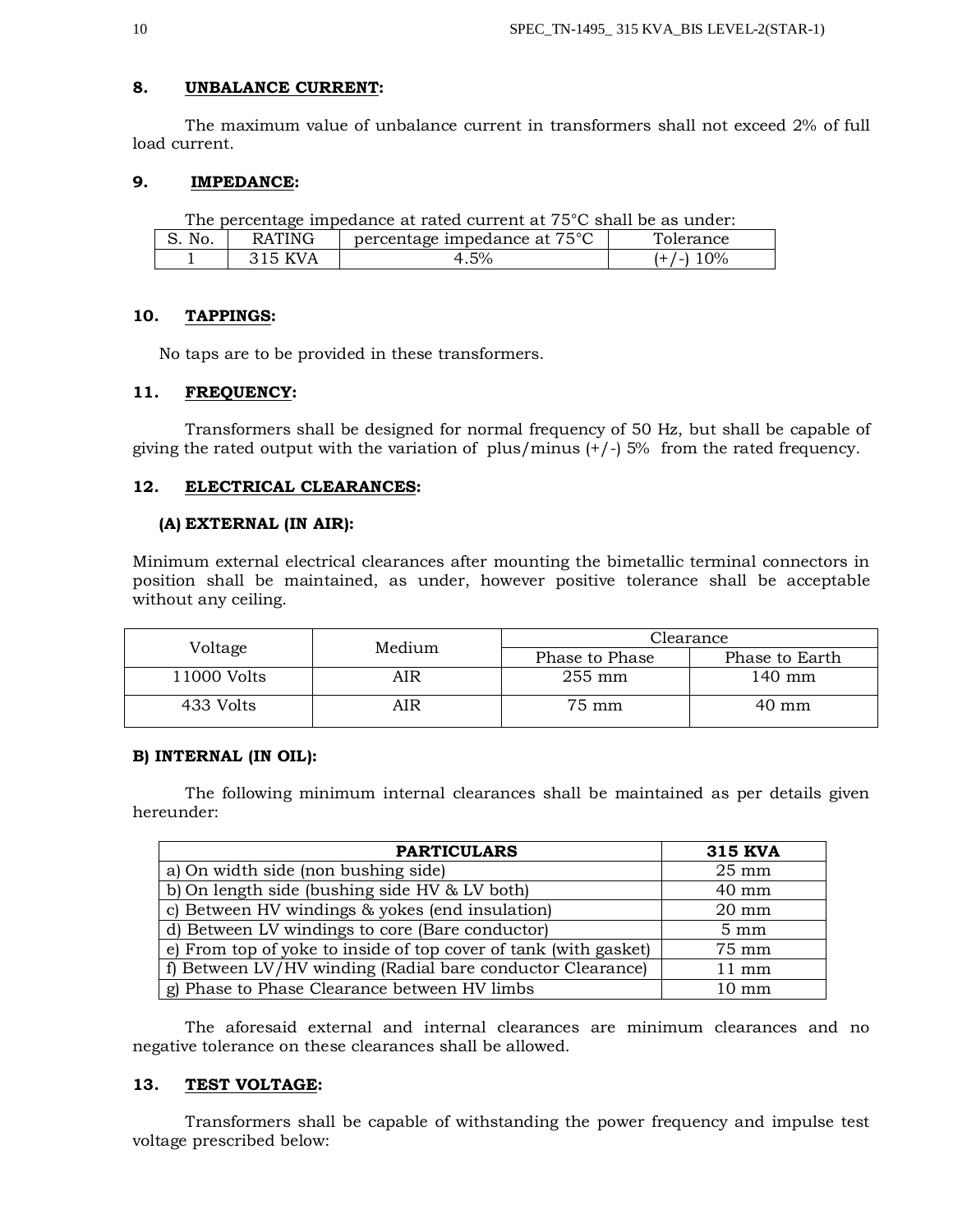| Nominal system    | Highest system | Impulse withstand | Power frequency test |
|-------------------|----------------|-------------------|----------------------|
| Voltage (RMS)     | voltage (RMS)  | voltage           | voltage in (RMS)     |
| 11 KV<br>0.433 KV | 12 KV          | Min.75 KV (PEAK)  | 28 KV<br>3 KV        |

The Transformer shall have fully insulated windings designed for the above impulse level.

## **14. HEAT DISSIPATION (COOLING) / RADIATOR CALCULATIONS & E T R /PSR (ELLIPTICAL TUBE RADIATORS) /(PRESSED STEEL RADIATOR) PLACEMENT:**

The transformers shall be capable of giving a continuous output without exceeding the specified temperature rise. Only Elliptical tube radiators of section 57 of gauge 18 or **Pressed steel radiator** (with tolerance as per relevant ISS) shall be acceptable on the transformers.

The header pipe connecting radiator bank to the tank shall be rectangular in shape with approximate size of 100x20 mm. The placement of top header pipe to the tank body shall be above the top of yoke, to facilitate cooling for hot oil sump over top yoke.

Cooling area of the tank should be sufficient to dissipate the guaranteed losses satisfactorily (as per clause No.7). Necessary calculations in this regard shall be furnished by the Bidder with their tender. For the purpose of heat dissipation calculations, the following criteria shall be adopted:

- i) Plain surface of tank  $-$  **500 W**  $/m^2$ (Note: The area of top/bottom tank surface, headers, HV/LV bushing pocket and conservator shall not be considered for purpose of above calculations).
- ii) Elliptical tube of section 57 -- **55 Watts**/meter length.

# **Note:- The provision of radiator is essential in distribution transformers to be supplied against this tender.**

## **15. WINDING AND INSULATION:**

## i) MATERIALS:

**Super Enamelled/ Double paper** covered copper conductors shall be used for 11 KV class transformers of 315 KVA rating. **The covering shall be conformed to applicable ISS.**

#### ii) CONSTRUCTION:

The High-tension windings shall be concentric with the Low-tension windings. The Arrangement of the windings shall be robust in electrical and mechanical construction and shall permit free circulation of oil and avoid hot spots. The LT conductor shall be rectangular in shape. Two layer of electrical grade insulation craft paper of 2 mil thickness or one layer of min. 4 mil thickness shall be used for interlayer insulation both for HV and LV Coils. Insulation cylinder made from electric grade pre-compressed board(s) having minimum total thickness of 1.5 mm shall be used between HV and LV windings. Alternatively 20 mil pressphan paper making thickness of the cylinder 1.5 mm having similar electrical properties may also be used.

For phase barrier, 2 Nos. of 1 mm thick press board shall be used for covering the tie rods. Besides, tie rods shall be covered by SRBP tubes of suitable size.

2 mm press board shall be used for base support insulation and core clamping channel insulation.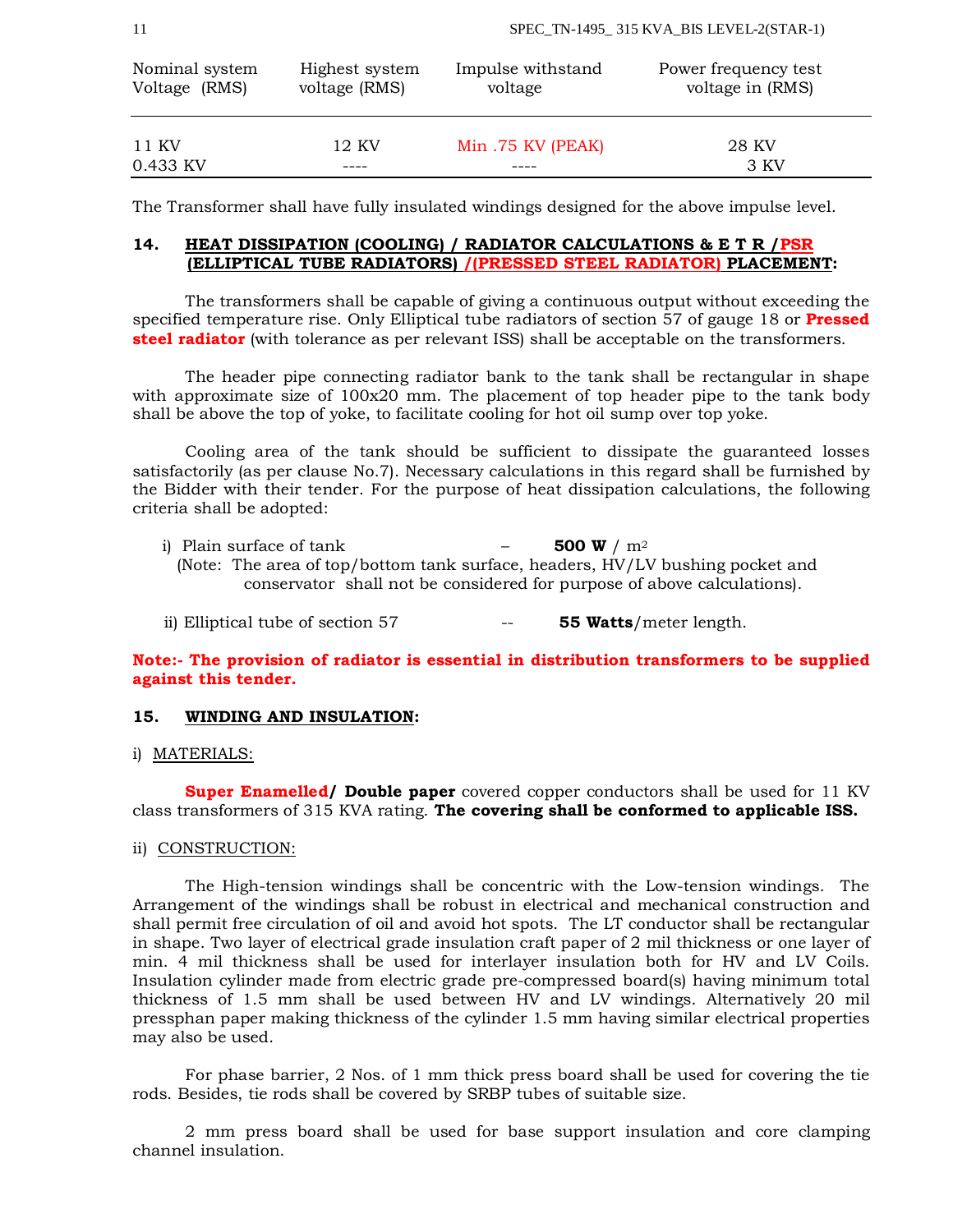For bottom and top yoke insulation, only PC Board of min. 2 mm thickness will be used.

Also, vertical spacers between HV and LV coils and radial spacers (tickleys)/ blocks etc. shall be of PC Board only.

Top layer of all HV coil shall be given one coat of air dying insulation varnish.

A tolerance of upto plus minus 1% shall be permissible on ID and OD and axial length of HV and LV coils. However, the above tolerances are subject to maintaining the min. required clearances. The material and thickness of various insulation provided for phase barrier, foot plate insulation, yoke insulation and core clamp insulation shall be clearly indicated in the drawing and in any case shall not be inferior to those used in type tested transformers.

Min. number of coils on HV side shall be 6 (six) per phase for each rating transformers. Dovetailed shaped radial spacers shall be placed between HV coil sections, suitably – locked with vertical spacers around the circumference of the coils. The number of such spacers shall be minimum 8(eight).

**One No. HV Coil is accepted in case of wound core construction.**

#### **Current Density**

The current density for HV and LV conductor shall not exceed the value given hereunder:

| <b>Rating</b> | Current density in Amp/mm.sq. |  |  |
|---------------|-------------------------------|--|--|
|               | HV winding<br>LV winding      |  |  |
| 1315 KVA      | 2.8                           |  |  |

### **iii) INSULATION MATERIAL:**

Electrical grade insulating Kraft paper of only Triveni / Ballarpur / Padamjee shall be used. Press Board used shall be of senapathy whitely / Raman make. Perma wood or haldu wood blocks shall be used for Top and Bottom yoke insulation.

## **iv) CONNECTIONS AND TERMINATIONS:**

- **A) HV Winding**: The following method shall be adopted for taking out HV connections-
- a) The coil series connections shall be made by soldering / brazing only, after completely removing the insulation from the ends.
- b) Starting and finishing leads of HT coils shall be covered with empire sleeve(s) of proper size. These leads should be clamped with the body of the winding with the help of cotton twine during manufacture of the coils.
- c) All delta leads from the HT coils as well as HT line leads shall be taken out through **multiple paper covered** (MPC) copper wires of sufficient cross section area to impart the desired mechanical strength. The current density in HV lead wire shall not exceed 0.8 **A/mm²**. These lead wires shall be provided with multi layer paper insulation of minimum 1.0 mm thickness i.e. minimum increase in diameter due to paper insulation shall not be less than 2 mm. The layer of glass sleeves/ glass tape shall also be provided on the delta MPC wire and it should be further covered with minimum 12 mm dia SRBP tube. The MPC should also be varnish dipped. The SRBP tube shall be extended in such a way that it is entered upto 50% of bushing height.
- d) All the above leads shall then be clamped tightly with cotton twine directly on to the special frame/bracket making **"Pie"** shape connection. This structure could be made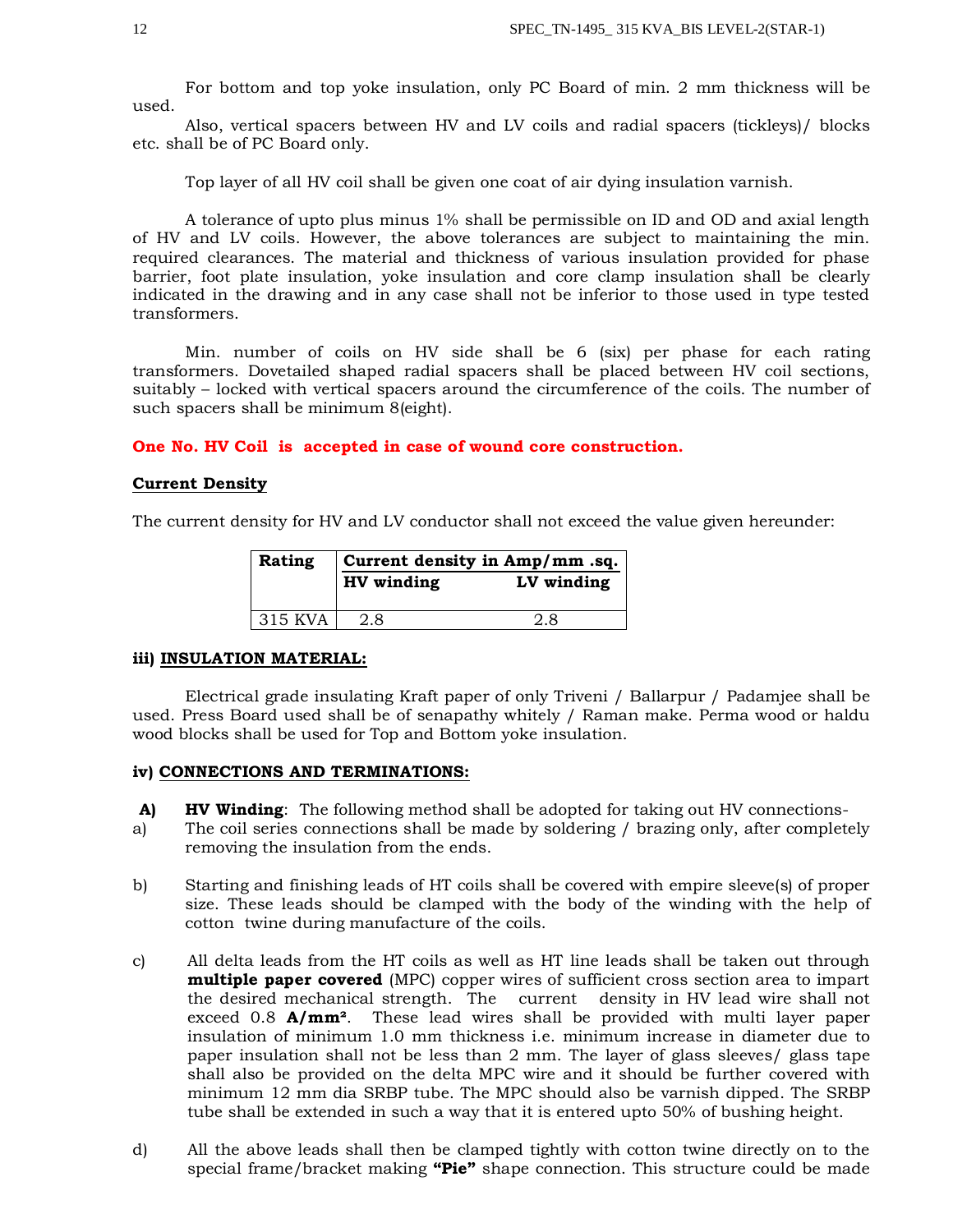up of Bakelite/ Permalli wood/ laminated PC board flats, having minimum size of 25x6.0 mm. Line leads leading to the HV bushing terminals shall be directly clamped to the horizontal support bar of the **"Pie"** structure so that any tension which may develop in the HT leads due to jerks or at the time of making the connection , is not passed to the HT coils.

e) Delta joint and lead from delta joint to bushing rod shall be made by brazing only.

# **B) LV Winding :**

- a) The LV connection shall be taken out by cut on the top yoke channel duly reinforced to compensate for the mechanical strength.
- b) The layers in LV Coil may be either even or odd in numbers but minimum layers shall be two.
- c) LV star point shall be formed of copper flat of sufficient strength. Leads from winding shall be connected to the flat by brazing.
- d) Firm connection of LV winding to bushing shall be made of adequate size of " L shape flat". Connection of LV coils to L shape flat shall be by brazing only.
- e) "L" shape Flat shall be clamped to LV Bushing metal part(s) by using nut, lock nut and washer.
- f) Neutral of the Secondary winding (LV) shall be brought out to a separate insulated bushing.
- g ) For Copper windings, silver brazing rods with suitable flux will be used.

# **16. CORE CONSTRUCTION & CORE COIL ASSEMBLY DETAILS:**

# **A. CRGO CORE**

(i) The core shall be **stack/ wound type** of high grade cold rolled grain oriented annealed steel laminations, having low loss and good grain properties, coated with hot oil proof insulation, bolted together to the frames firmly to prevent vibration or noise. All core clamping bolts shall be effectively insulated. The complete design of core must ensure the permanency of the core losses with continuous working of the transformers. The value of the flux density allowed in the designs and grade of laminations used shall be clearly stated in the offer, along with the curves. The transformer core shall be constructed out of the prime class of materials. CRGO Lamination used shall be of prime grade and not second grade steel laminations.

(ii) It will be mandatory for all the transformer manufacturers to use only **PRIME grade CRGO Laminations of M-4 grade/ 0.27 mm (with tolerance as per relevant ISS) thickness or better** with specific loss of 0.89 watt per kg. at 1.6 Tesla or any other combination of better grades with any thickness subject to maximum specific loss of 0.89 watt per kg. at 1.6 Tesla will also be acceptable. The bidder shall furnish the core loss (watt/Kg.) and power (VA/Kg) curves of the laminations used. The core shall be properly stress relieved by annealing in inert atmosphere. The transformer shall be suitable for over fluxing (due to combined effect of voltage and frequency) upto 12.5% without injurious heating. The operating flux density shall be such that there is a clear safe margin over the fluxing limit of 12.5%.

(iii) Full mitred core construction technique shall be adopted. Top yoke & bottom yoke pieces shall all be in one single piece and no cut pieces shall be acceptable. The cross sectional area of yoke & limb shall be approximately same.

(iv) The transformer core shall not get saturated for any value of V/f ratio to the extent of 115% of the rated value of V/f ratio (i.e. 11000/ 50) due to combined effect of voltage and frequency without injurious heating at full load conditions. The bidder shall furnish necessary design data in support of this situation.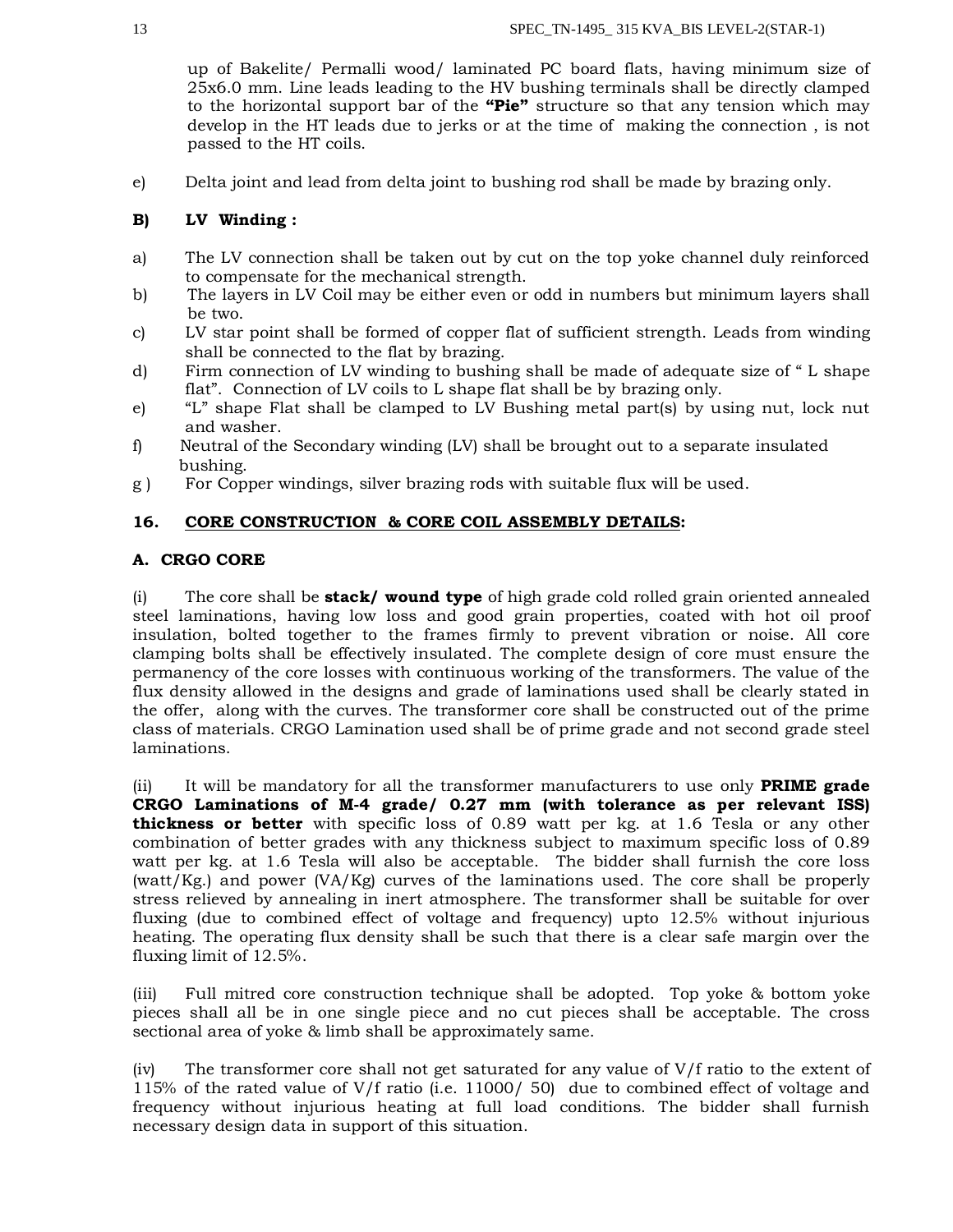(v) Flux density at rated voltage and frequency of core and yoke shall not be more than **1.6 Tesla. The Over fluxing shall be limited to 12.5% of rated value and flux density at 112.5% of rated voltage does not exceed by 1.9 Tesla**.

The No Load Current (magnetising current) of each rating of transformers at rated voltage and at 112.5% of rated voltage shall not exceed the values given below:

|                       | Maximum permissible magnetising current in percentage of rated full load current |
|-----------------------|----------------------------------------------------------------------------------|
| At 100% rated voltage | At 112.5% rated voltage                                                          |
| 2%                    | 5%                                                                               |

## **The tolerance on magnetizing current shall be +30% on declared value of magnetizing current as per IS:2026**

**(vi)** For free circulation of oil axial and radial ducts of the following minimum thickness shall be provided:

| Width of axial duct in mm in between insulating cylinder and   Radial duct between |                |  |
|------------------------------------------------------------------------------------|----------------|--|
| HV winding                                                                         | HV coils in mm |  |
|                                                                                    |                |  |

Tolerance of  $\pm$  1 mm on above axial ducts width shall be allowed provided that total clearance between HV to LV coil (bare conductor) is maintained as minimum 11 mm.

## **(B). AMORPHOUS METAL CORE**

a) The core shall be high quality amorphous ribbons having very low loss formed into wound cores of rectangular shape, bolted together to the frames firmly to prevent vibration or noise. The complete design of core must ensure permanency of the core loss with continuous working of the transformers. The value of the flux density allowed in the design shall be clearly stated in the offer. Curve showing the properties of the metal shall be attached with the offer.

b) Core Clamping – Amorphous Metal and CRGO wound core Transformers

1. Core clamping shall be with top and bottom U-shaped core clamps made of sheet steel clamped with MS tie rods for efficient clamping.

2. MS core clamps shall be painted with varnish or hot oil resistant paint

3. Suitable provision shall be made in the bottom core clamp / bottom plate of the transformer to Arrest movement of the active part.

c) The transformer core shall be suitable for over fluxing due to combined effect of voltage and frequency upto 12.5% without injurious heating at full load conditions and shall not get saturated. The Bidder shall furnish necessary design data in support of this situation.

d) Flux density should not be more than 1.6 Tesla for Amorphous core. **The Over fluxing shall be limited to 12.5% of rated value and flux density at 112.5% of rated voltage does not exceed by 1.9 Tesla**. No load current shall not exceed 2% of full load current and will be measured by energizing the transformer at 433 volts 50 c/s on the secondary. Increase of voltage of 433 volts by 12.5% shall not increase the no load current disproportionately high and shall not exceed i.e., 5%. Test for magnetic balance by connecting the LV phase by phase to rated phase voltage and measurement of an, bn, cn voltage will be carried out.

NOTE: Equal Weightage shall be given to the transformers with Amorphous metal core and CRGO.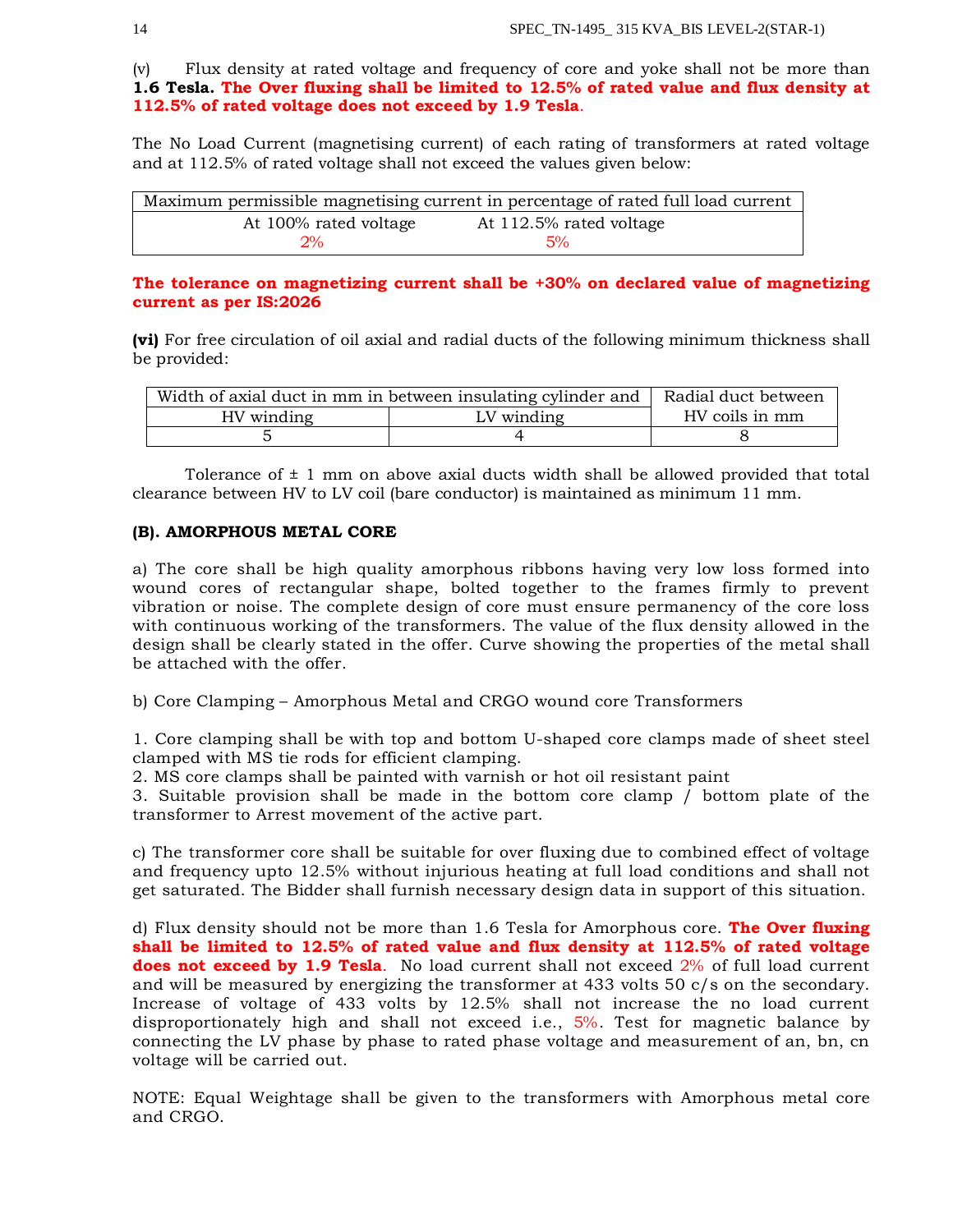## **(C) CORE-COIL ASSEMBLY:**

The core joints shall be interleaved and with full mitre design, as mentioned above. Ample provision for free circulation of oil in the radial gap between the core & LV coils shall be made. Eyes or lugs of sufficient size shall be provided for lifting core and winding assembly out of the tank. The core shall be effectively earthed through **tinned copper earthing plate** bolted on core frame channels, after removing the channel paint.

For top yoke channels, if cut or holes are made for taking LV connections, suitable reinforcement to channels shall be made by providing adequate size of MS Flat of the thickness not less than 6 mm.

On the core-coil assembly, core clamping channels, tie rods, core studs, spacers, assembly base supports, etc. of each rating shall be provided as per details given hereunder:

| Sr.          | Item             | Particulars                                                        |  |  |
|--------------|------------------|--------------------------------------------------------------------|--|--|
| No.          |                  |                                                                    |  |  |
| a)           | Tie rods         | Minimum 8 Nos. of 16 mm each properly insulated and covered with   |  |  |
|              |                  | SRBP tubes. Tie rods shall also be provided with lock nuts.        |  |  |
| $\mathbf{b}$ | Core studs       | Minimum 8 Nos. of 16 mm each properly insulated and covered with   |  |  |
|              |                  | SRBP tubes. The core studs shall also be provided with lock nuts.  |  |  |
| C)           | <b>Spacers</b>   | Minimum 8 Nos. dovetail type with min. peripheral coverage of 30%. |  |  |
|              |                  |                                                                    |  |  |
| $\mathbf{d}$ | of  <br>Support  | 2 Nos. MS channels OF 100x50x6t mm. with minimum peripheral        |  |  |
|              | core assembly    | coverage of 40%.                                                   |  |  |
|              | base             |                                                                    |  |  |
| e)           | Channels<br>for  | 4 MS Channels of 100x50x6t mm. size<br>(applicable for CRGO        |  |  |
|              | clamping<br>core | transformers)                                                      |  |  |
|              | coil assembly    |                                                                    |  |  |

Guides on all the four sides shall be provided to prevent shifting of the active parts and thereby accidental touching the tank. Alternatively boss nut arrangement at the top of core coil assembly to lock the same with the transformer tank be provided.

The assembly fixing boss nut(s) are to be welded, 20-30 mm off the centre line (and diagonally) of the tanks, so that assembly shifting during transport etc. is prevented. M S Channel, Tie Rods etc should be painted with hot oil and corrosion resistant paint before use.

All core-coil assembly shall be indelibly marked / punched on core channel / a identity plate welded on core channel with following details:

- 1. Name of Supplier:
- 2. Order / TN No:
- 3. Rating:
- 4. Sr. No. of Transformer:

**In case if above marking is not found on the core assembly of physically opened transformer selected for physical verification during final inspection then no further inspection shall be carried out and re-inspection charges shall be payable by the supplier.** 

## **17. TRANSFORMER TANK:**

(a) Transformers tank shall be rectangular in shape, robust in construction and with adequate strength to withstand the pressures developed at the time of severe fault conditions. The tank body shall be suitably stiffened to achieve the object. The tank sheet shall be electrically welded both from inside and outside to impart proper mechanical strength and to plug leakage of oil. All joints of tank and fittings shall be oil tight and no bulging shall occur during service. The tank design shall be such that the core and windings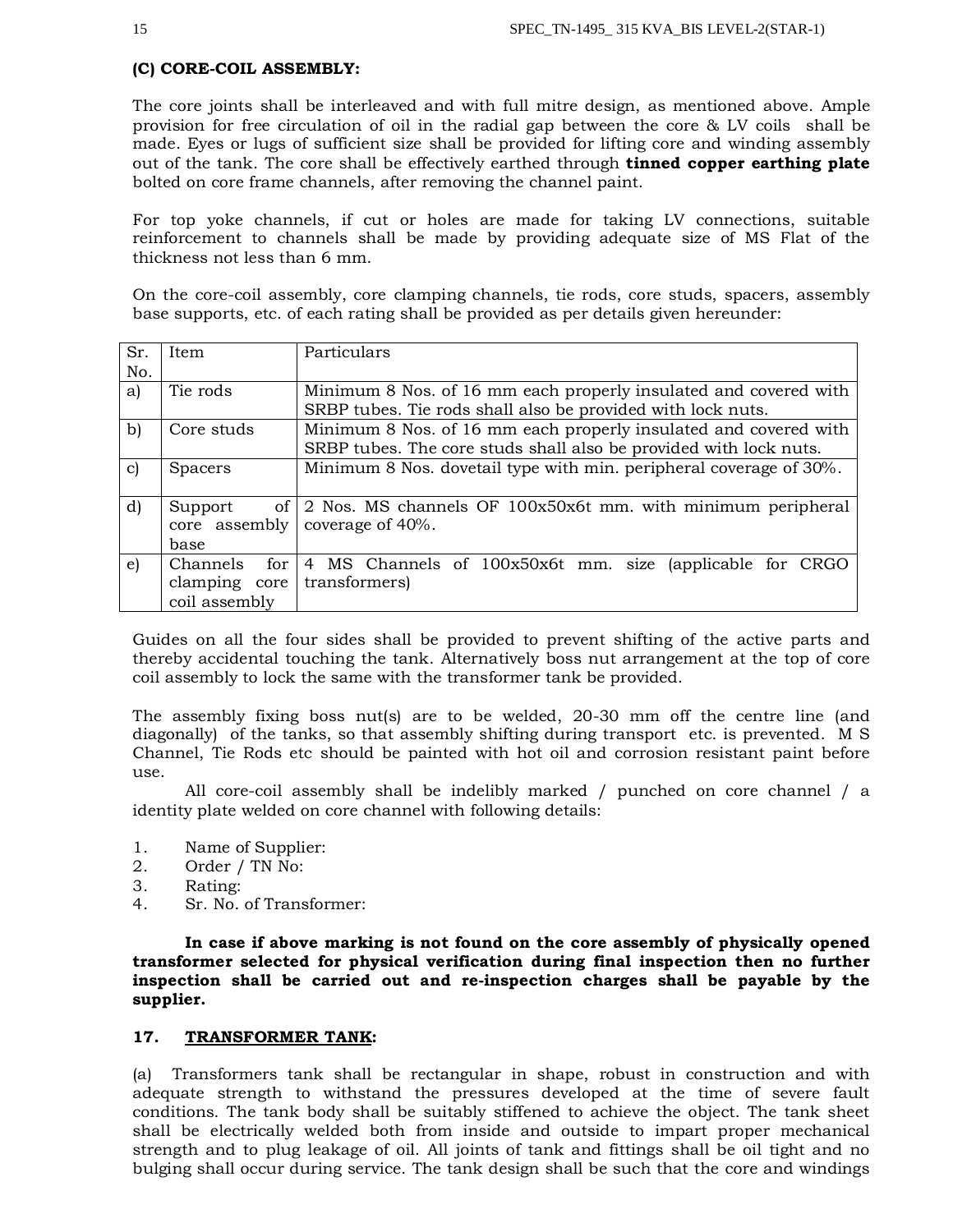can be lifted freely. The tank plates shall be of such strength that the complete transformer when filled with oil may be lifted bodily by means of lifting lugs provided. The stiffeners shall be welded full length. All the welding shall be continuous. The top cover plate shall be sloping down by more than 15 mm, opposite LV bushings side. The top cover shall be extended by 5 mm by all the sides beyond the flange of the top cover. Accordingly length of the lifting hooks shall be extended. The top cover shall have no cut at point of lifting lug. **No negative tolerance in the tank dimensions is acceptable in actual supply**. The tank shall be fabricated by welding at corners. No horizontal or vertical joints in tank side walls and its bottom and top cover will be allowed.

(b) Minimum size of MS Sections to be used in construction of each rating of transformer tanks shall be as under:

| Sr.No.         | L<br>T<br>E M S                                                                             | <b>Parameters</b>                       |
|----------------|---------------------------------------------------------------------------------------------|-----------------------------------------|
| 1              | Tank Cover plate thickness (mm)                                                             | 5.0 t                                   |
| $\overline{2}$ | Tank Sides wall thickness (mm)                                                              | 4.0 t                                   |
| 3              | Tank bottom plate thickness (mm)                                                            | 5.0 t                                   |
| $\overline{4}$ | Conservator body (mm)                                                                       | 3.0 t                                   |
| 5              | Detachable Conservator side Cover                                                           | N.A.                                    |
| 6              | No. of stiffeners (To be welded on four side<br>of the tank in the angle forms inverted "L" |                                         |
|                | 315 KVA rating                                                                              | 2 Nos.                                  |
| 7              | Size of M. S. stiffener (mm)                                                                |                                         |
|                | 315 KVA rating                                                                              | $40x40x$ 6 angle                        |
| 8              | Tank Top flange size (mm)                                                                   | $50 \times 6$ t Flat                    |
| 9              | Cover Bolt Size                                                                             | <b>As Per IS:1180</b><br>Part-1(2014)** |
| 10             | Cover Bolt spacings (Maximum)                                                               | 75 mm                                   |
| 11             | Lifting lugs                                                                                | 4 Nos.                                  |
|                |                                                                                             | 10t mm flat                             |
| 12             | Tank Base Channel (ISMC Type) at a C-C<br>distance of 415 mm)                               |                                         |
|                | 315 KVA rating                                                                              | $2(100x50x6t$ mm)                       |

## **\* Tank base channels shall be provided parallel to the bushing lines**.

**\*\*** All screws, nuts, **bolts** /washers and fasteners exposed to atmosphere are as per IS 1180 Part-1/2014 as follows :-

- a) Size 12 mm and below:- stainless steel
- **b)** Above 12 mm:- Steel with suitable finish like electrogalvanized with passivation or hot dip galvanized.

NOTE:Each cover bolt shall be complete with two flat washers, one nut and one spring washer.

- i) The 12 Nos. nuts & bolts ( 4Nos each on length sides & 2 nos each on widths sides of tank body) to be tag welded on top cover / tank body of the transformer.
- ii) The 04 Nos. Anti Theft Fasteners shall be provided one each on all four sides in centre of body of transformer. Two holes shall be provided – one on top cover and other on collar of transformer to facilitate providing of 2 Nos. poly-carbonate seals on longitudinal side.

## **Additional 8 Nos. stainless steel anti theft fasteners (nuts and bolts) used for fixing the base channel on structure shall be provided by the supplier.**

The above mentioned M S sections shall be subject to tolerance as per ISS.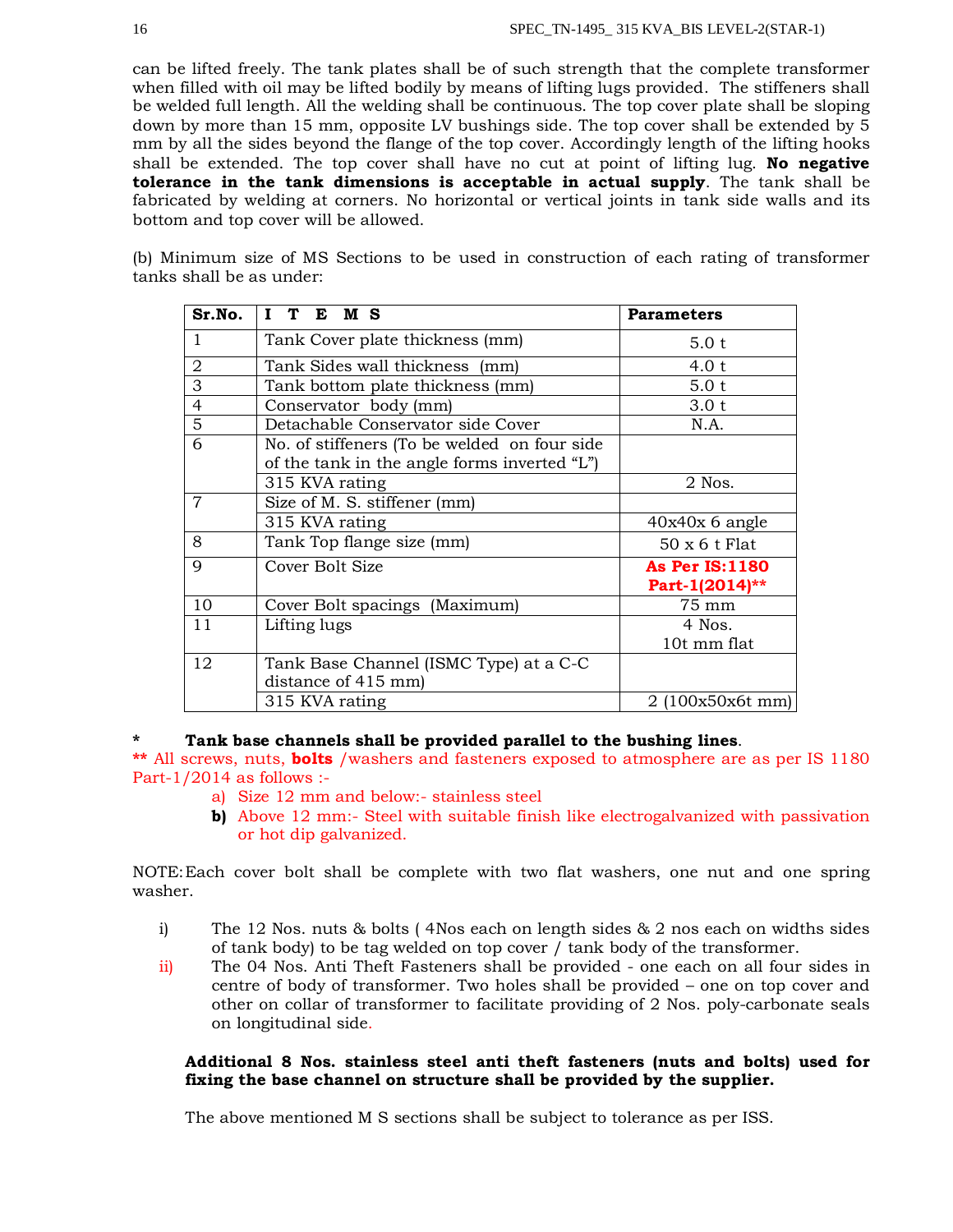#### **MEASUREMENT OF SHEET THICKNESS OF TRANSFORMER TANK:**

**The following measurements shall be carried out at respective Central Testing Lab (CTL) of the Discom(s) on the supplies of distribution transformers:** 

**Measurement of Transformer Tank Thickness shall be done as follows:-**

|    | <b>Top Cover</b>    | At 2 places to be measured & |
|----|---------------------|------------------------------|
|    |                     | average is to be taken.      |
| 2. | <b>Bottom Cover</b> | -do-                         |
| 3. | Side Wall(s)        | On all four sides            |
|    |                     | (average is to be taken)     |

For transformer tank sheet thickness verification, the average of top and bottom cover be taken collectively and not individually to decide acceptance/ rejection of transformers.

**· The nominal value of sheet thickness will be considered as mentioned in the Specification.** 

**·· Rolling tolerance will be as per ISS:1852-1985 with latest amendment and no penalty will be charged on such measured thickness till tolerance limit of ISS.**

Sheet thickness of transformer tank for Distribution Transformers as per **relevant tender specification are as under for ready reference:**

| Sr. | Rating              | <b>Top Cover</b> | <b>Bottom</b> | <b>Side of Tank</b> |
|-----|---------------------|------------------|---------------|---------------------|
| No. |                     | (mm)             | Cover (mm)    | (mm)                |
|     | 315 KVA Three Phase | 5.0              | 5.0           | 4.0                 |

**Further it is also intimated that 5% variation beyond tolerance limit in measurement of sheet thickness on negative side shall be acceptable by the Discom with levy of penalty. The rate of penalty will be Rs.80.00 per Kg.** 

**For example:**

| Weight of 315 KVA Transformer Tank | 1200 Kg. $\langle$ (approx.) |  |
|------------------------------------|------------------------------|--|
| Variation in thickness of tank     | 5% (beyond tolerance limit)  |  |
| Then penalty levied will be        | $=$ Rs.4800.00<br>1200x80x5  |  |
|                                    |                              |  |
|                                    | 100                          |  |

**In case any dimension in transformer tank sheet thickness found beyond aforesaid limit of (-) 5% will not be acceptable to the Discom and the relevant sub-lot shall stand rejected and the lot of such transformers will have to be replaced by the firm.**

**The highest percentage variation on negative side in respect of measurement of sheet thickness of any part of tank will be applicable on the entire dimensions for levy of penalty.** 

**The sheet thickness measurements will be carried out on all those sample transformers which are tested in CTL and test results will be applicable to the respective sub-lot or part thereof from which the sample is drawn.**

(c ) Lifting Lugs: Four Nos. welded heavy duty lifting lugs of MS plate of 10mm thickness, suitably reinforced by vertical supporting flat welded edge wise below the lug on side wall shall be provided, these shall be so extended that cutting of bent plate is not required

(d) Top cover gasket & Bolt:

i) The gasket provided in between top cover plate and tank shall be of min. 6 mm thick neoprene rubberized oil resistant cork sheets conforming to type B or C as per IS 4253 part II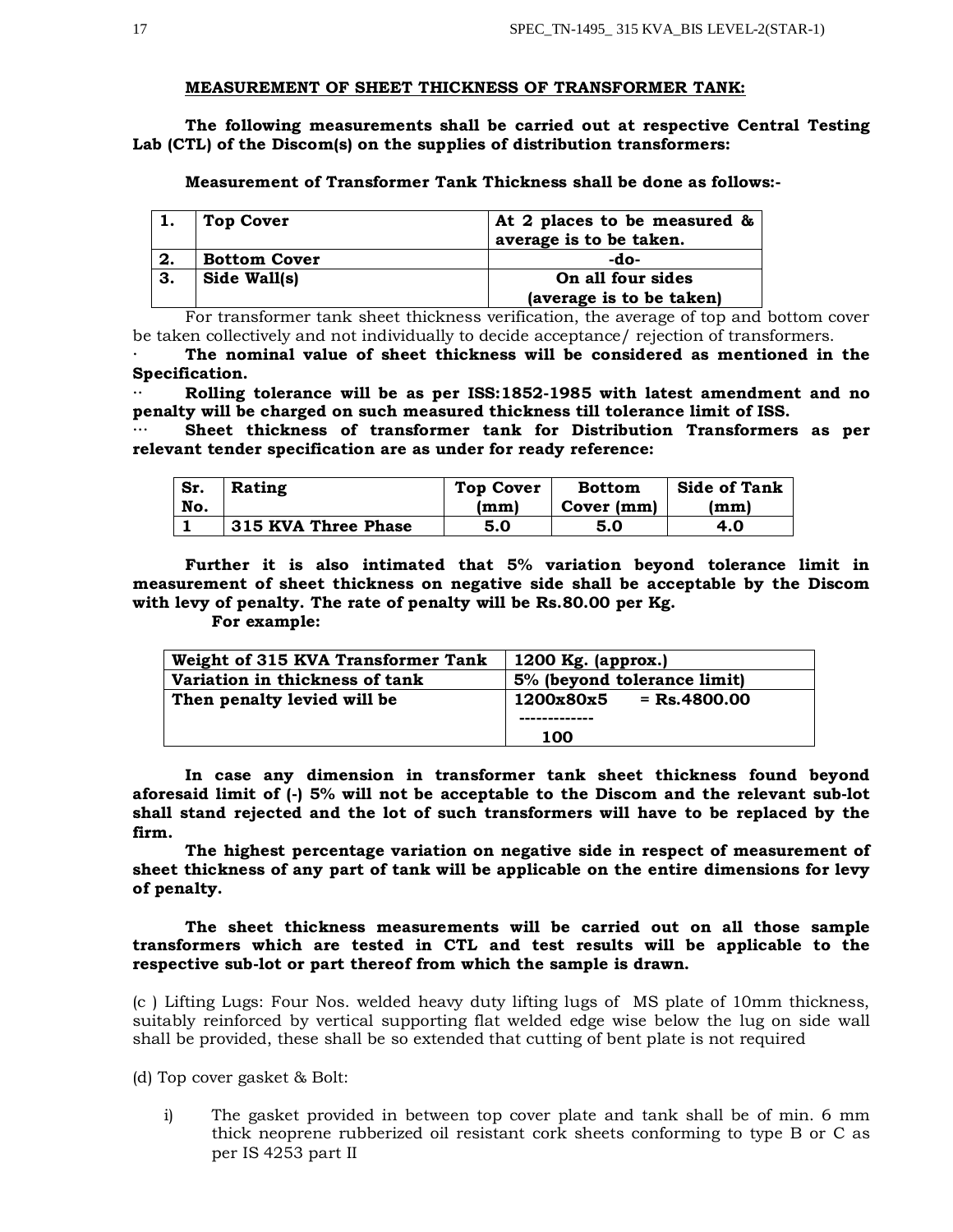- ii) Nut bolts shall be of size M 12  $\times$  40 mm / 4/8 $\times$ 1.5" long with two flat washers, suitably spaced (as specified) to press the cover.
- iii) Height of the tank shall be such that minimum clear height is to be achieved between top of yoke and under side of the tank cover (with gasket in place) as under:
	- a)  $315$  KVA rating  $75$  mm
- iv) All screws, nuts, **bolts/washers** and fasteners exposed to atmosphere are as per IS 1180 Part-1/2014 as follows :
	- a) Size 12 mm and below:- stainless steel
	- b) Above 12 mm:- Steel with suitable finish like electrogalvanized with passivation or hot dip galvanized.
- v) All sealing washers / gaskets shall be made of oil and heat resistant neoprene or nitrile rubber. Gaskets made of natural rubber sheet are not permissible. The minimum thickness of gaskets shall not be less than 6 mm for tank cover and 4mm for HT/LT gasket washers.
- vi) Talbros make neoprene/nitrile based rubberized cork sheet grade RC-70-C shall Only be used as gasket material. Alternatively, other makes of gaskets having type designations as under can also be used, if 'Talbros' make gasket is not available:

| S. No. | Name of the firm                                   | Commercial name of gasket manufactured by the firm. |  |  |  |
|--------|----------------------------------------------------|-----------------------------------------------------|--|--|--|
| 1.     | M/s. Nu-Cork Products P.<br>Ltd. Gurgaon           | (Neoprene) Nu-Cork 999 RC-70-C<br>Nu-Cork           |  |  |  |
| 2.     | M/s. Bharat Corrub Ind.<br>Vadodara                | Chetak<br>RC-70-C<br>(Neoprene)                     |  |  |  |
| 3.     | M/s. Grindbeck. Gujarat                            | Zebra<br>RC-70-C<br>(Neoprene)                      |  |  |  |
| 4.     | M/s Goodwill Rubber Ind.<br>(P) Ltd., Calcutta.    | Mayur (Neoprene) RC-70C                             |  |  |  |
| 5.     | M/s Pristine Technologies<br>& Industries, Jaipur. | VIN CORK-CO1(Type- C, RC 70-C)                      |  |  |  |

(e) Tank shall be reinforced by continuously welded angle on all the four sides of the walls, on the edge of tank, as specified above. The permanent deflection shall not be more than 5 mm upto 750 mm length and 6.5 mm upto 1250 mm length when transformer tank without oil is subjected to the vacuum of 500 mm of Mercury.

# **f). PAINTING & FINISHING:**

Steel surface shall be prepared by sand / shot blast or chemical cleaning including phospating, as per IS 3618. Inside of tank shall be painted with varnish or oil resistance paint. For external surface, one coat of thermo-setting powder paint or one coat of epoxy primer followed by 2 coat of polyurethane base paint of olive green colour confirming to shade No. 220 of IS: 5-1961 to be applied in order to distinguish of star level transformers. Total Dry film thickness as per IS 1180 Part-1 2014.

The requirement for paint and the material and Dry film thickness to be used as below.

| Paint Type                               | Area<br>to | be $\vert$ No. of coats | Total Dry film   |  |
|------------------------------------------|------------|-------------------------|------------------|--|
|                                          | Painted    |                         | thickness (min.) |  |
| a) Thermo setting powder paint           | Inside     | 01                      | 30 microns       |  |
|                                          | Outside    | 01                      | 60 microns       |  |
| <b>LIQUID PAINT</b>                      |            |                         |                  |  |
| a) Epoxy (Primer)                        | Outside    | 01                      | 30 microns       |  |
| b) Polyurethane (finish coat)<br>Outside |            | 02                      | 25 microns each  |  |
| Hot Oil resistant Paint<br>$\mathbf{C}$  | Inside     | 01                      | $35/10$ microns  |  |
| varnish                                  |            |                         |                  |  |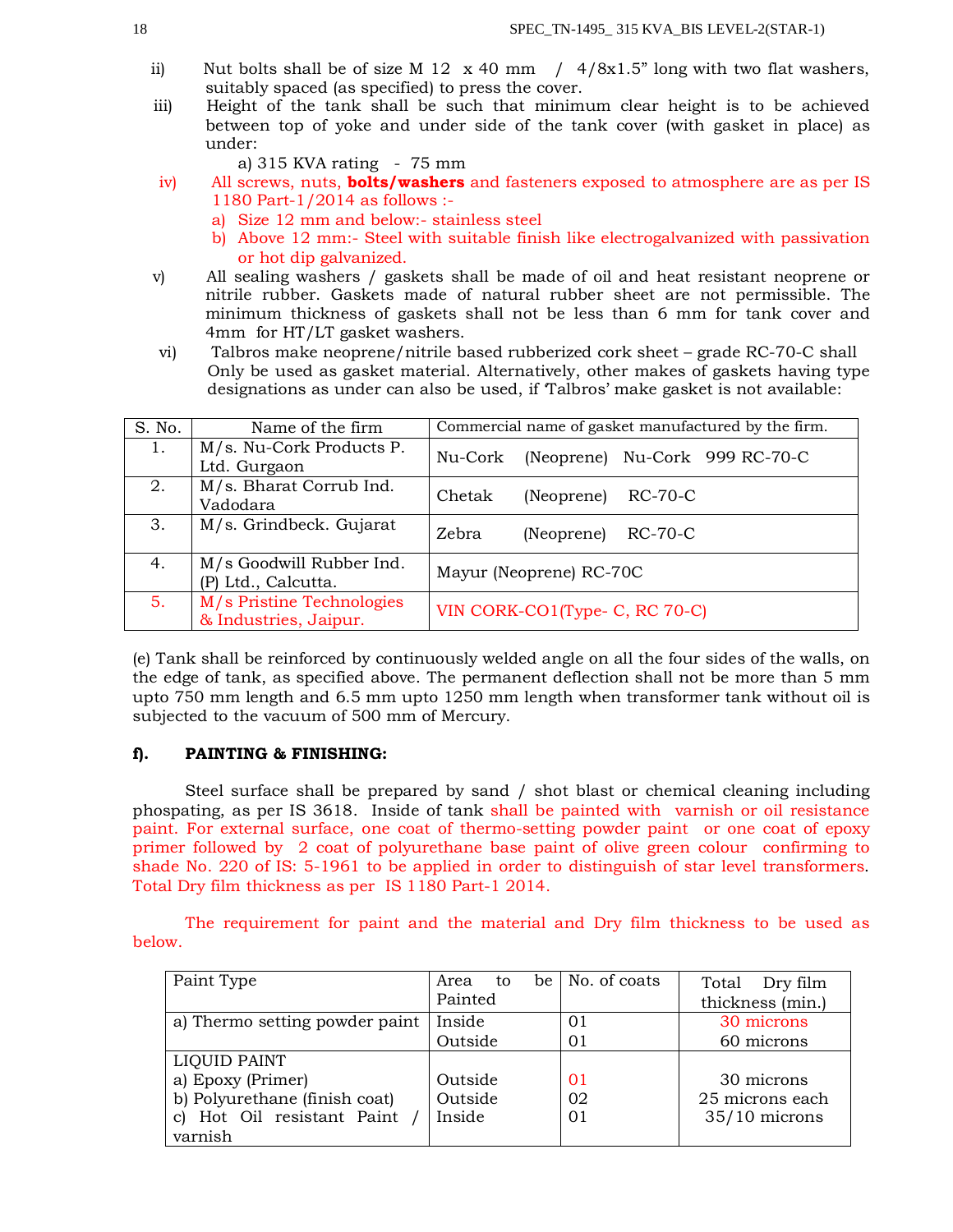**g) The TN No., Sr. No. of the transformer and name of the manufacturer should be punched/ embossed on top cover/ bottom cover/ sides of tank body (size of letter 10x5 mm).** 

## **18. FITTINGS & ACCESSORIES:**

"The following standard fittings shall be provided on each transformer:

- a) Earthing terminals of M12x40L/  $4/8x1.5$ " with tinned lugs and symbol (2 Nos.)
- b) Lifting lugs (4 Nos. for main tank).
- c) Rating and terminal marking plate (non-detachable), details to be included in one plate only. The plate shall be of **stainless steel** only, with details clearly marked - (1 No.)
- d) Bi-metallic terminal connectors on HV bushings and L-type connectors on LV bushing shall be fitted before dispatch.
- e) Oil level gauge of minimum 150 mm length of prismatic glass, indicating three positions of oil, marked as follows, shall be provided:

| $-5$ °C - Min. |
|----------------|
| $30 °C$ - Nor. |
| 90 °C – Max.   |

- f) Silica Gel Breather shall be aluminium/ metal  $(1 \text{ No.})$
- g) Thermometer pocket, 12.5 mm dia with cap. shall be provided  $-$  (1 No.)
- h) Oil filling hole  $(1/4<sup>n</sup>$ dia) with cover and gun metal drain valve of 20 mm size on the oil conservator.
- i) a) One filter valve of gun metal of 20 mm size at the top side of the tank.

b) One drain cum sampling cum filter valve of Steel at the bottom side of the tank but opposite of the top filter valve. The necessary arrangement for locking on this valve by providing MS Sheet box duly welded on tank body shall be made.

c) The valve shall be either of Leder or L&T or AUDCO make and wheel type.

- j) **HV Bushings**. These shall be of 17.5 KV/250 A class, porcelain/ polycrate with non adjustable, single gap type arcing horns – (3 Nos.)
- k) **LV Bushings**. 1.1 KV class: (4 Nos.)
	- a) 630 A (M 20 stem) for 315 KVA rating.
- l) Brass rod 12 mm diameter for HT Terminals of each rating (3 Nos.)
- m) Brass rod for LT Terminals of each rating (4 Nos.)

i) 20 mm diameter for 315 KVA rating transformer

- n) 100 mm dial type thermometer for oil temperature indication.
- o) Two pulling eyes one each on opposite side of the tank.
- p) Explosion vent (pressure relief valve ) and pipe connected with conservator.
- q) Air release device.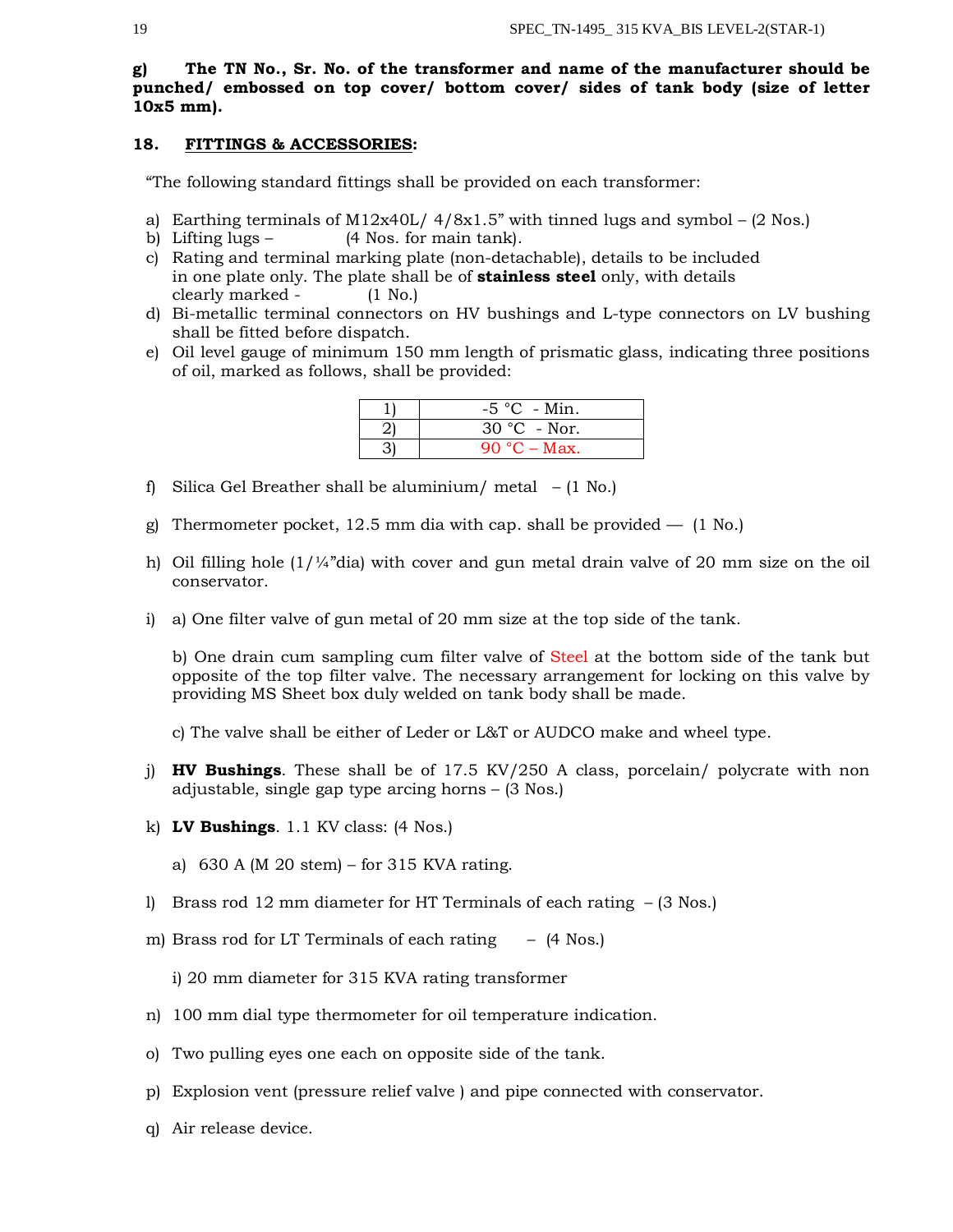Note:

- 1. As mentioned above, suitable bi-metallic connectors on HV bushing and L-type connector shall be provided, having capacity of about 1.5 times the rated current of the transformer
- **2.** LV/ HV Connector shall not be the integral part of the bushing stems".

#### **19. CONSERVATOR:**

When a conservator is fitted, the oil gauge and the breathing device shall be fixed to the conservator. In addition, the cover of the main tank shall be provided with a self-sealing pressure release device designed to operate at minimum pressure of 8 PSI (0.564 Kg./cm. Sq.) to enable release of air trapped within the main tank, unless the conservator is so located as to eliminate the possibility of air being trapped within the main tank. The conservator shall be of cylindrical shape and it should be provided above the HV bushing with a minimum clearance of 50 mm and suitably inclined to maintain the clearance.

The total inner volume of conservator shall be minimum of 10% of the volume of oil in each rating of transformer. The inside diameter of the pipe connecting the conservator to a main tank shall be min. of 50 mm and it should be projected into conservator in such a way that its end is approximately 25 mm above the bottom of conservator so as to create a sump for collection of impurities. The min. oil level (corresponding to – 5 deg. C.) should be above the sump level. The connecting pipe from conservator tank to main tank shall have a sloping flap so that oil falling from pipe shall not fall directly on the active job.

## **The oil filling hole cap of conservator should be welded with tank body with the help of suitable inverted 'U' shape clamp.**

## **20. SILICAGEL BREATHER:**

Body of breather shall be of aluminium/ metal and inside container for Silica gel shall be of tin sheet. The breather shall be only from reputed and approved manufacturer and as per the approved drawing. The gel capacity shall be of 500 grams. Inverted U shape pipe shall be used for breather. Mounting arrangement of the breather shall be flanged/ threaded type as per details given in the illustrative drawing attached.

The design shall be such that the condition of Silica gel is clearly visible from a distance, even after years of service.

## **21. H V BUSHING TERMINAL DETAILS :**

The transformer shall be provided with outdoor type 3 Nos. 17.50 **KV / 250 A** class porcelain bushings, conforming to IS:3347/1972 & IS:2099/1973 from the manufacturer of repute. The HV bushings shall be on top of the tank and shall be fitted on a pocket made on top cover. These pockets shall be such that the HV bushing is tilted more towards the HV side. The bushing of R & B may also be tilted sidewise to maintain the required electrical clearance. The bushings rods and nuts shall be made of brass. The inner porcelain portion of the bushing shall be projected about 50% of the length inside the bushing pocket. **HT bushing(s) mounting bolts should be tag welded**.

The clamping ring of HV bushing shall be of galvanised MS Sheet having minimum thickness of 1.6 mm. The total weight of all the 12 aluminium caste member of HV bushing shall not be less than 210 grams.

The arcing horn(s) shall be single gap and fixed type. HV bushings shall be of reputed make such as BEPCO, JAYSHREE, WSI, SESHASAYEE, JAIPUR GLASS, BPPL Bikaner, Agarwal salt Co. Bikaner, Baid Sanitary Works, Bikaner/ Krishna Ceramics, Nasirabad, ADPRO or any other make - approved by the purchaser. The HV bushings shall generally conform to IS: 3347 and IS: 2099. Embossing showing the manufacturer's name and month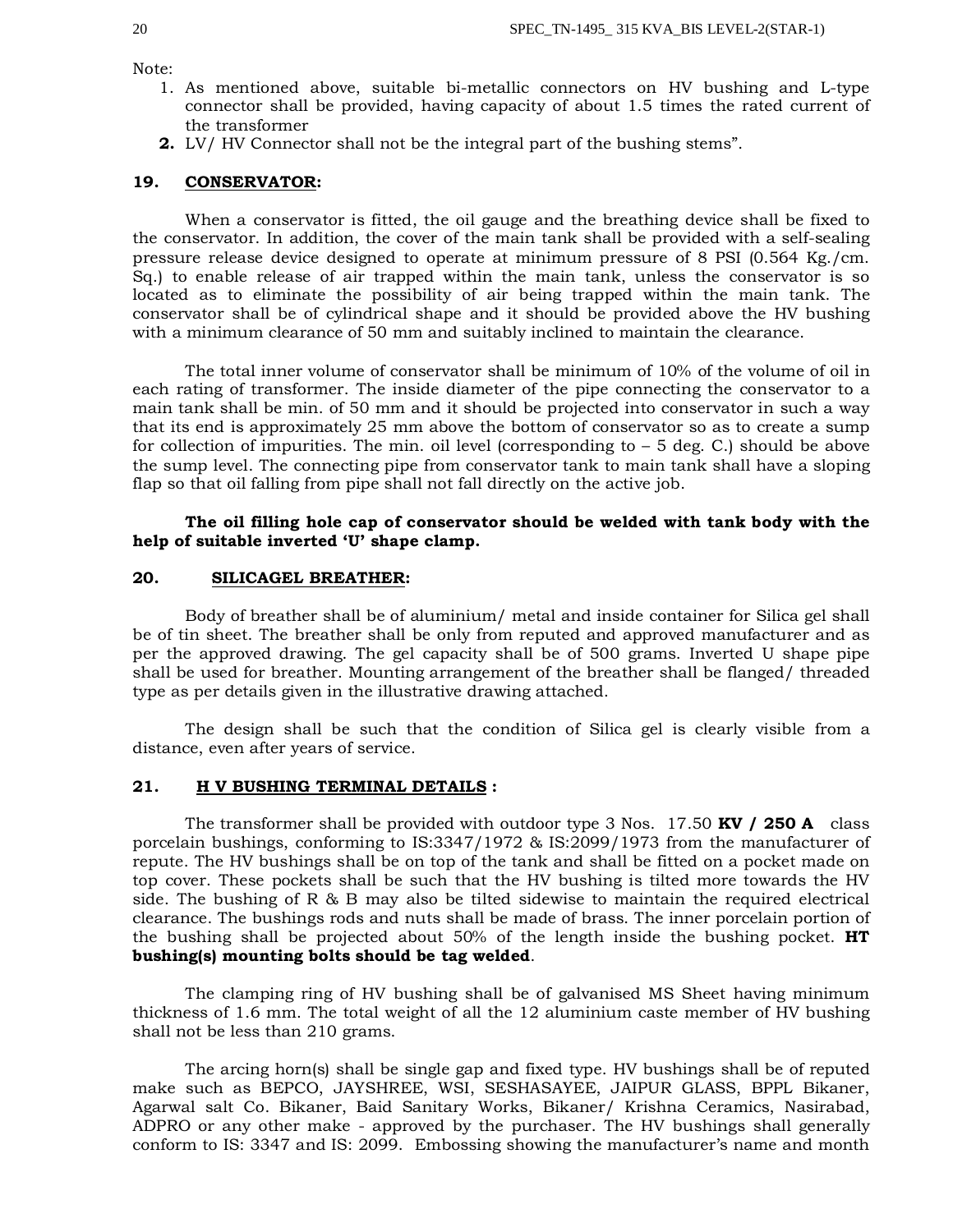& year of manufacture shall be clearly visible on HV bushings, even after fixing on transformer(s).

## **22. L V BUSHING TERMINAL DETAILS:**

"LV Bushing side shall be on side of the tank but opposite to the HV Bushing side. 4 Nos. LV Bushings (1.1 KV/630 A for 315 KVA rating transformers) shall be mounted on the tank wall. Projection of the LV pocket shall be such that inner portion of the LV stem shall not project more than 20 mm inside the tank, to facilitate unhindered lifting of the core coil assembly. Bushing stem of M 20 & M 30 size shall be of brass respectively. Rest of the components shall conform to the requirement of IS:3347 (Part I/section 2). The LV bushings shall be of reputed make such as BEPCO, JAYSHREE, WSI, SESHASAYEE, JAIPUR GLASS, BPPL Bikaner, Agarwal salt Co. Bikaner, Baid Sanitary Works, Bikaner/ Krishna Ceramics, Nasirabad, ADPRO or any other make - approved by the purchaser. The LV bushings shall generally conform to IS: 3347 and IS: 7421".

## **23. TRANSFORMER OIL:**

The transformer shall be supplied complete with first filling of EHV Grade transformer oil, up to the normal oil level. The oil shall conform to IS: 335-1993 (latest amended) and should be ISI Marked and having the specified aging characteristics.

The make of Transformer Oil shall be either APAR/SAVITA/ RAJ LUBRICANTS/ ANAMIKA/SHARAVATI/ MADRAS PETRO/ RAJ PETROL/ LUBRICHEM, MUMBAI/ OPANAMA PETROCHEM, ANKELSHWAR/ TASHKENT OIL, VADODARA/ COLUMBIA. The transformer oil sample taken from the transformer shall be subject to testing as per provisions ofIS:1866.

The oil manufacturer's test certificate shall be made available at the time of inspection to the inspecting officer.

# **24. IDENTIFICATION DETAILS:**

a) **Rating & terminal marking plate**: **Each Transformer shall be provided with non detachable name, rating and terminal marking plate fitted in a visible position. All details shall be given on one plate. Material of the plate shall be stainless steel /aluminium only. Thickness shall be 0.9 mm (with a tolerance of ±0.1 mm). The plate shall be made absolutely undetectable either through welding or riveting or through any other approved method**.

Each HV & LV terminal shall be duly marked with its terminal numbers. (e.g. HV terminal with capital letter 1U, 1V, 1W and LV terminal by corresponding small letters) 2u, 2v, 2w and the neutral terminal by 2n). In the diagram to be given on the name plate, the relative position of various terminals- when viewed from top – shall be clearly shown. Inspection shall not be undertaken unless all these details are verified by the Inspecting Officer.

Besides other particulars, following details shall also be given on the name plate:

- i) P.O. No. month & year.
- ii) Sr. No. of transformer.
- iii) Date of despatch month & year
- iv) Date of expiry of guarantee period month & year
- v) Maximum Guaranteed No Load & Load Loss Figures
- vi) Recommended fuse sizes for HV & LV sides.
- vii) Name & Full address of the manufacturer.
- viii) Capacity of the transformer.
- ix) Rating of the transformer.
- x) Type Oil filled naturally cooled.
- **xi) IS 1180 part-1/2014.**
- **xii) BIS Energy Efficient Level-2 with BIS License No.**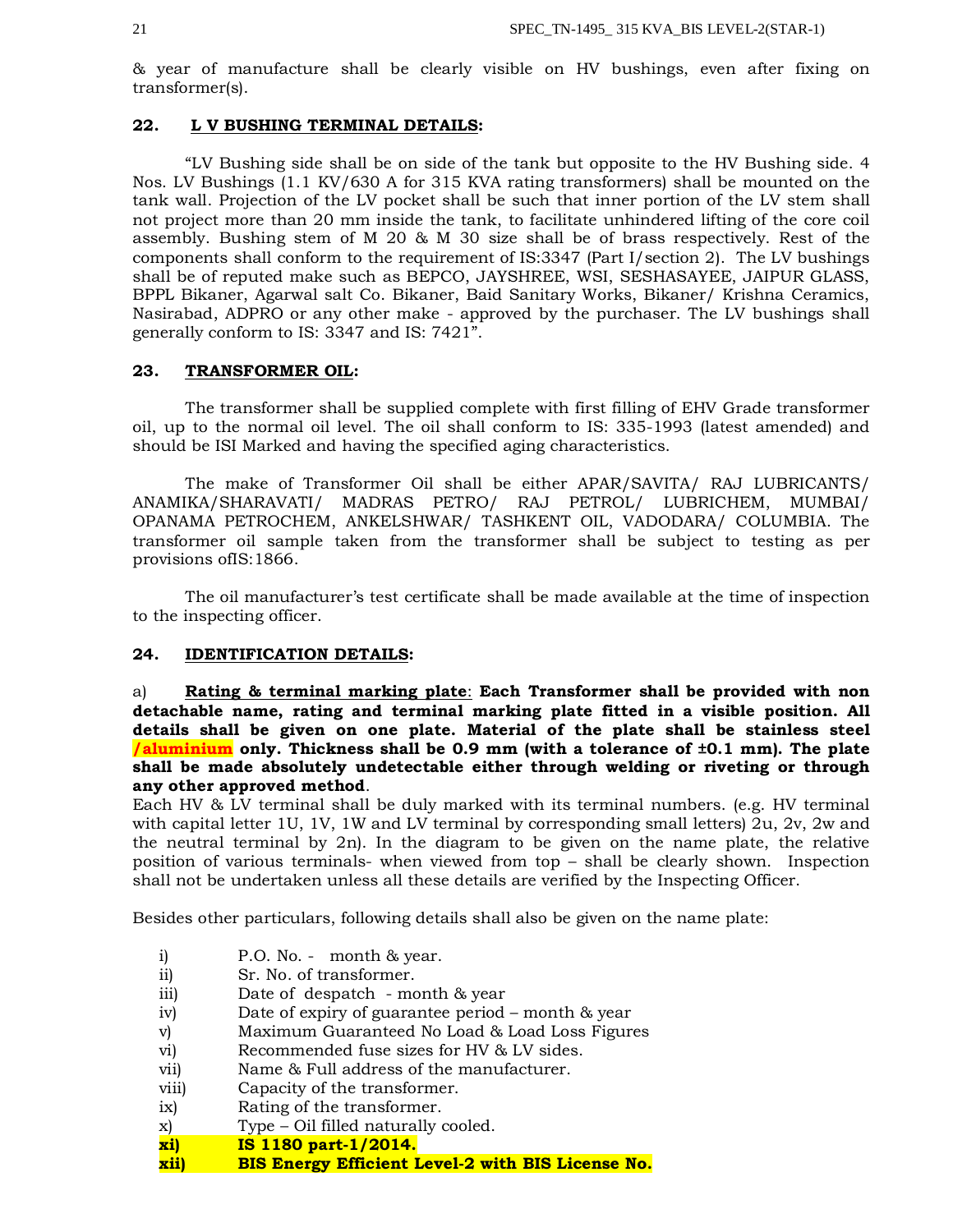ALL DETAILS ON THE NAME RATING AND DIAGRAM PLATE SHALL BE INDELIBLY MARKED i.e. BY ENGRAVING, STAMPING or PUNCHING.

**a) Technical cum Identification Plate** - **M.S. plate of size 125 x 75 x 2.5 mm having following details punched with letters of size 8mm X 6mm shall be continuously welded to the main tank body below the middle HV bushing in clearly visible position:-**

- A) Name of the Firm
- B) TN No.
- C) Make
- D) Sr.NO.
- E) JODHPUR DISCOM
- F) Rating
- G) Date of Dispatch
- H) Date of Expiry of G. P.
- I) Core :-
	- 1. Core Dia
	- 2. Core Area
- J) LV Coil :-
	- 1. ID/OD Dimensions
	- 2. Conductor Size
- K) HV Coil :-
	- 1. ID/OD Dimensions
	- 2. Conductor Size
- L) Limb Centre
- M) Window Height

Further following details is to be embossed on the width side of the tank preferably in centre opposite to Name & Rating Plate. The dimensions of letters should be 10x10x1 mm. The punching shall be distinct and visible.

| MAKE   |  |
|--------|--|
| S. No. |  |
| ТN     |  |
|        |  |

The details of Make, TN No. & Sr. No. of transformer shall also be punched on the top cover. **The punching shall be distinct and visible**

## **25. GUARANTEED AND OTHER TECHNICAL PARTICULARS FOR TRANSFORMERS:**

Guaranteed Technical particulars of the transformers offered shall be furnished in A-4 size paper by the Tenderer in the proforma appended herewith at **Schedule-V** .Complete details shall be furnished. Tolerances on weight quantity and dimension figures shall be  $\pm$  5% at the tender stage, subject to maintaining the minimum electrical clearances as per the specification. However, no negative tolerance shall be allowed on the short circuit type tested design. Electrical performance data shall be subject to tolerances as per ISS, unless otherwise specified in this specification. However, the Total losses at 50% & 100 % loading shall be maximum guaranteed without any positive tolerance.

# **26. TYPE TEST CERTIFICATES**:

The bidder shall furnish type test certificates of offered design / similar design, (Not older than 5 Years) wherever available, with the bid.

# **27. DRAWINGS AND OTHER DOCUMENTS:**

The tenders shall be accompanied with the following drawings / Calculation sheets, as per the offered designs. The drawings shall be only on A-3  $(420 \times 297 \text{ mm})$  size paper and calculation sheet shall be on A-4 size paper only.

a) Name rating / diagram plate drawing.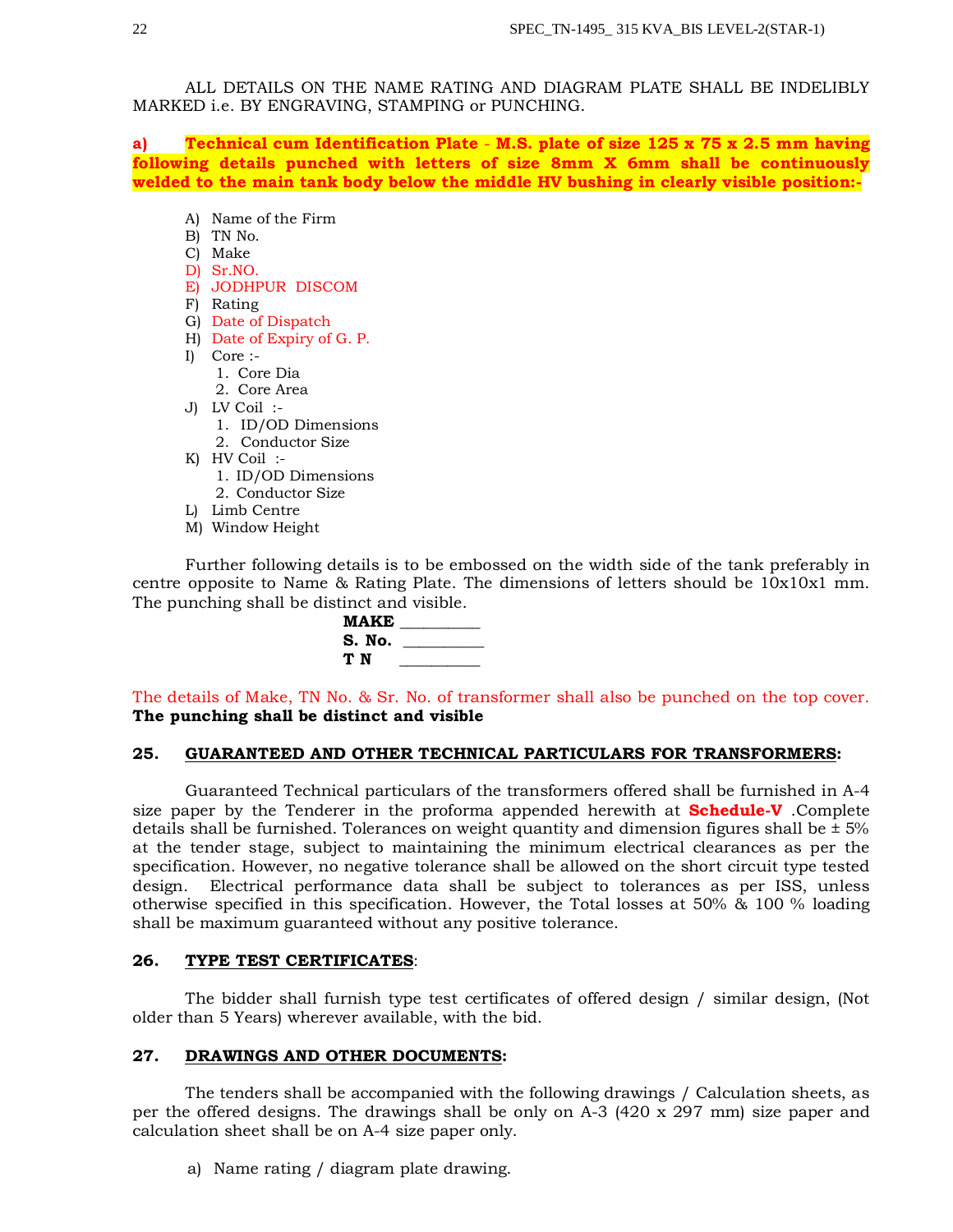- b) Outline and general arrangement drawing.
- c) Core-coil assembly drawing.
- d) Core section (for limb and yoke) along with flux density calculation sheet / drawing.
- e) Cooling area calculation sheet.
- f) Thermal Ability short circuit calculation sheet.
- g) Core loss and magnetization curves of the laminations.
- h) Heat dissipation calculations (heat dissipation by tank walls excluding top and bottom should be 500 W/sq.meter.

# **28. QUALITY ASSURANCE PLAN:**

The purchaser intends to purchase Transformers only from quality conscious manufacturers.

The tenderer shall furnish the details in respect of following, in the schedules prescribed herein this specification, failing which the offer is liable for rejection.

- a) List of testing equipment and instruments (with class of accuracy) available with tenderer for inspection, testing and checking the Transformers offered, as per tender specification in the schedule of testing facilities (Schedule-VIII). The calibration details should also be included.
- b) List of machines/equipment/T&P available with the tenderer for manufacturing the Transformers, in the schedule of plant and machinery (Schedule-IX).
- c) Details of type tests conducted on the Transformers offered to supply in the schedule of type test (Schedule-X).
- d) List of raw material components and sub-assembly to be used for manufacturing the equipment offered.

The tenderer should possess adequate facilities for inspection and testing of the Transformers, as per requirement of the relevant ISS and this specification. In case any supplier is found not having all the instruments/equipment required for testing, the offer shall be ignored. No borrowing of instruments / equipment shall be allowed. Testing of the Transformers shall also not be allowed at the works of any other manufacturer. However, testing may be allowed at any Government Testing Laboratory.

## **29. INSPECTION AND TESTING:**

(i) The inspection and testing shall be conducted as per relevant clause of the General Conditions of Contract (Section-II) at the place of manufacture. The transformers shall be completely assembled and tested at the factory. The inspection may be carried out by the purchaser at any stage of manufacturing. The supplier shall grant free access to the purchaser's representative at all reasonable times when the manufacturing work is in progress. Inspection and testing of any material under this specification by the purchaser shall not relieve the supplier of his obligation of supplying the material in accordance with the specification and shall not prevent subsequent rejection if the material is found to be defective.

(ii) The supplier shall afford the inspector representing the purchaser all reasonable facilities, without charge, to satisfy him that the material is being manufactured in accordance with the specification. The bidders must have adequate set of instruments for conducting testing as per ISS/ Specification. The instruments for measurement of losses shall be of accuracy class of 0.5 or better. The instruments shall be duly calibrated and Calibration Certificate should not be older than one year on the date of presentation to the Inspecting Officer. The calibration shall be arranged from NABL accredited testing house. A comprehensive list of testing equipment/ instruments indicating make, Sr.No., type, class of accuracy, calibrating agency, calibration date etc. should be furnished alongwith the bid. The calibrated instruments shall be duly sealed by calibrating agency to avoid any tampering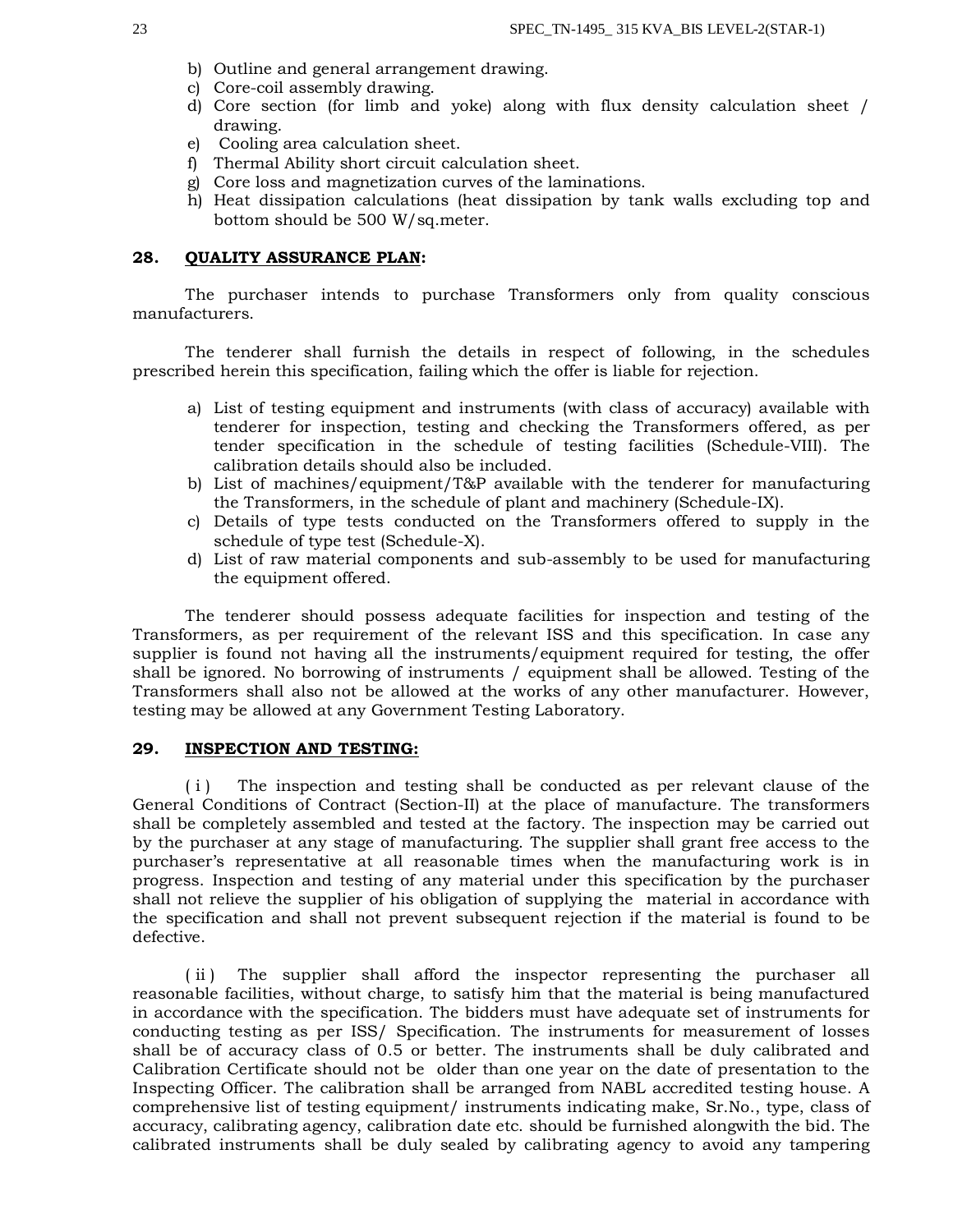with calibration and the details thereof shall be clearly mentioned in the Calibration Certificate(s).

( iii ) The supplier shall keep the purchaser informed in advance, about the manufacturing programme so that arrangements can be made for inspection. The supplier shall give minimum fifteen days advance intimation to enable the purchaser to depute his authorised representative for witnessing of various tests on the equipment/ material as detailed below:

## **NOTE:- Penal provision shall be made for any short technical parameters found / noticed in the transformers at any time even beyond guarantee period.**

## **30. ROUTINE/ ACCEPTANCE TESTS:**

# **A) 100% testing of the Distribution Transformers shall be carried out at firm's works for measurement of total load losses at 50% & 100 % loading. Remaining testing shall also continue to be carried out as per practice.**

All the assembled/ finished transformers prior to despatch shall be subjected to routine tests as per IS:2026. Minimum 25% of the offered lot size samples subject to minimum 5 Nos will be taken for routine and acceptance tests. The supplier shall invariably furnish manufacturer's routine test certificate along with inspection call of the offered transformers for pre-despatch inspection. **The inspection offers without furnishing of routine test certificates as per ISS of all the transformers offered for final inspection shall not be entertained, and any delay on this account shall be to firm's account.**

The selected samples shall be subjected to the following routine / acceptance tests at the manufacturer's works in accordance with the relevant ISS:

- 1. Insulation resistance
- 2. Separate source voltage withstand test
- 3. Induced over voltage withstand test
- 4. Measurement of windings resistance cold (at or near the test bed temperature)
- 5. Measurement of Voltage ratio and check of voltage vector relationship
- 6. Measurement of Impedance voltage.
- 7. Measurement of total losses at rated voltage and normal frequency (at 50% & 100% loading).
- 8. Measurement of No load current at 100 % and 112.5% of rated voltage and normal frequency.
- 9. Checking of rating and terminal marking plate.
- 10. Pressure Test (As per IS 1180 Part-1:2014)
- 11. Oil leakage Test (As per IS 1180 Part-1:2014
- 12. Checking of weights , dimensions, fittings and accessories, tank sheet thickness, oil quantity , material, finish , paint thickness and workmanship as per purchase order and contract drawings.
- 13. Physical verification of core coil dimension, internal clearances, provisions of required oil ducts in the HV and LV winding, conductor sizes, individual weights of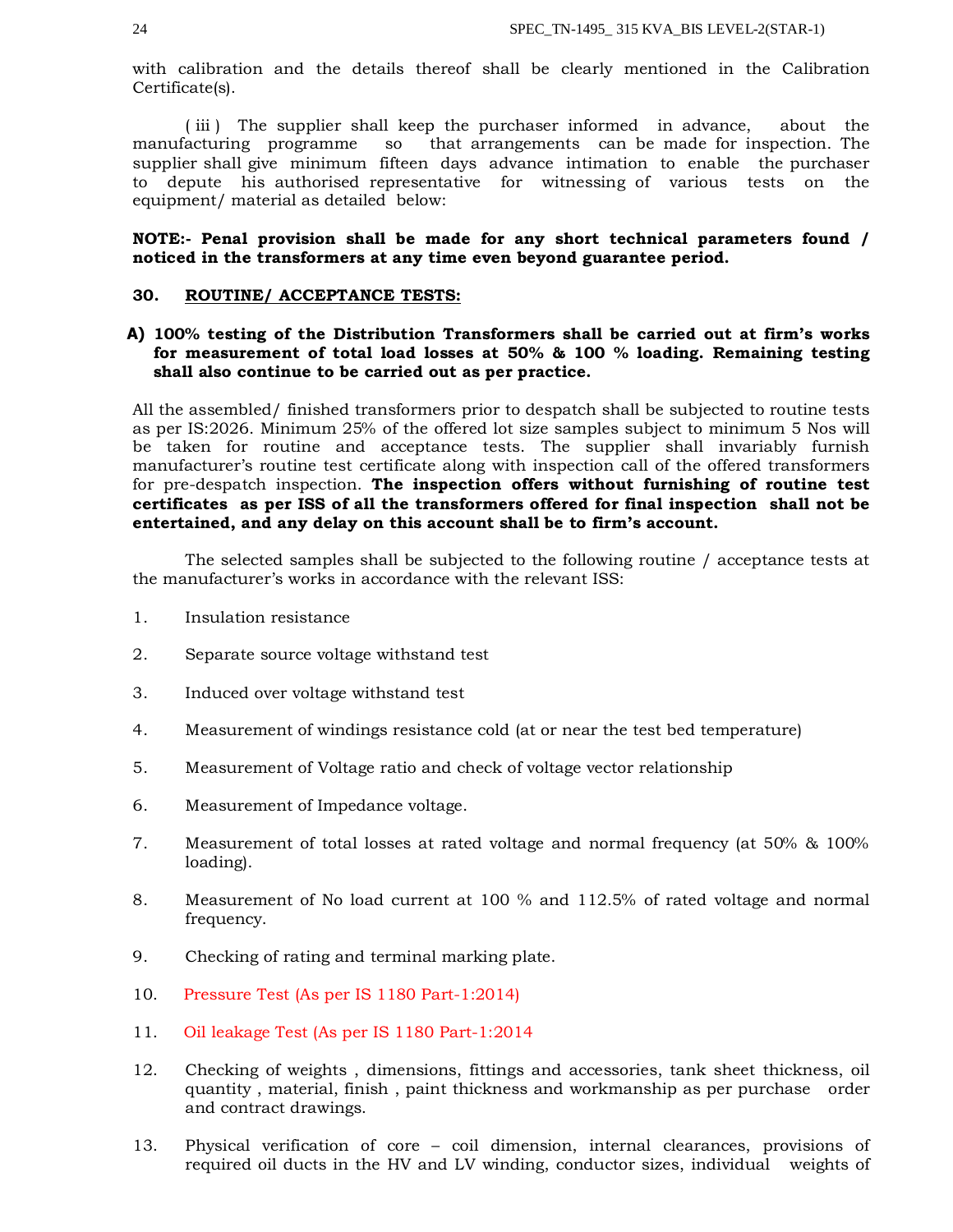HV and LV winding core laminations etc., with reference to contract drawings and type test report(s) by dismantling selected unit(s). The physical verification shall be conducted on units equivalent to one unit per 50 Nos or part thereof of offered quantity randomly selected from the offered lot. The dismantled unit(s) after reassembly shall be accepted by the purchaser after routine testing in presence of his representative.

**During final inspection, sheet thickness shall also be measured of the transformer opened for physical verification. The instrument for measurement of sheet thickness will be provided by the supplier.** 

- 14. Oil dielectric strength (break down voltage) test shall be carried out on the transformers opened for physical verification and average value shall be calculated.
- 15. Checking of manufacturer's test certificates and invoices for major raw materials shall be done and copies thereof duly signed by firm's representatives and inspecting officers shall be enclosed with the inspection report.

Invoices of CRGO material shall be provided by the supplier to the inspecting officer at the time of inspection and same shall be verified by the inspecting officer.

Following tests shall also be carried out at manufacturer's works on one complete unit of 315 KVA Transformers unit

- i) Over Flux Density Test (in the first lot and may be repeated in subsequent lots if desired by purchaser).
- ii) Measurement of unbalance current. (See note below)
- iii) Magnetic Balance Test (See note below)
- iv) Oil Leakage Test (See note below)

Fifteen days clear notice shall be arranged for pre-despatch inspection by purchaser's representative as per General Conditions of Contract.

After successful inspection, the inspecting officer shall seal each and every transformer by sealing the transformer with 2 Nos. poly-carbonate seals on longitudinal side as per the manner mentioned in Clause No. 17 above**.** Before sealing, the inspecting officer will ensure that all the offered transformers are completed and duly fitted with name, rating and diagram plate, identification plate (on tank body & Top cover) as specified in this specification.

# **NOTE: Also after inspection/ testing, inspecting officer(s) shall affix Signature Seals also on each Transformer in addition to other seals.**

## **i) INSULATION RESISTANCE MEASUREMENT:**

Insulation resistance of selected samples shall be measured with a 2500 V Megger, of standard make such as M/s AVO, M/s Sakova, M/s Wako, M/s Evershed, Vignole or Metrawatt. The minimum insulation resistance, in Mega Ohms, shall be as indicated in the table below:

|                 | 20     | 30     | 40    | 50     | 60     |
|-----------------|--------|--------|-------|--------|--------|
|                 | Deg.C. | Deg.C. | Deg.C | Deg.C. | Deg.C. |
| 11000 Volts(HV) | 800    | 400    | 200   | 100    | 50     |
| 433 Volts(LV)   | 400    | 200    | 100   | 50     | 25     |
|                 |        |        |       |        |        |

**ii) PRESSURE TEST (Routine Test):-The transformer with bolted cover shall be tested at an air pressure of 35 KPa above atmosphere pressure maintained inside the tank for 10 min. There should be no leakage at any point.**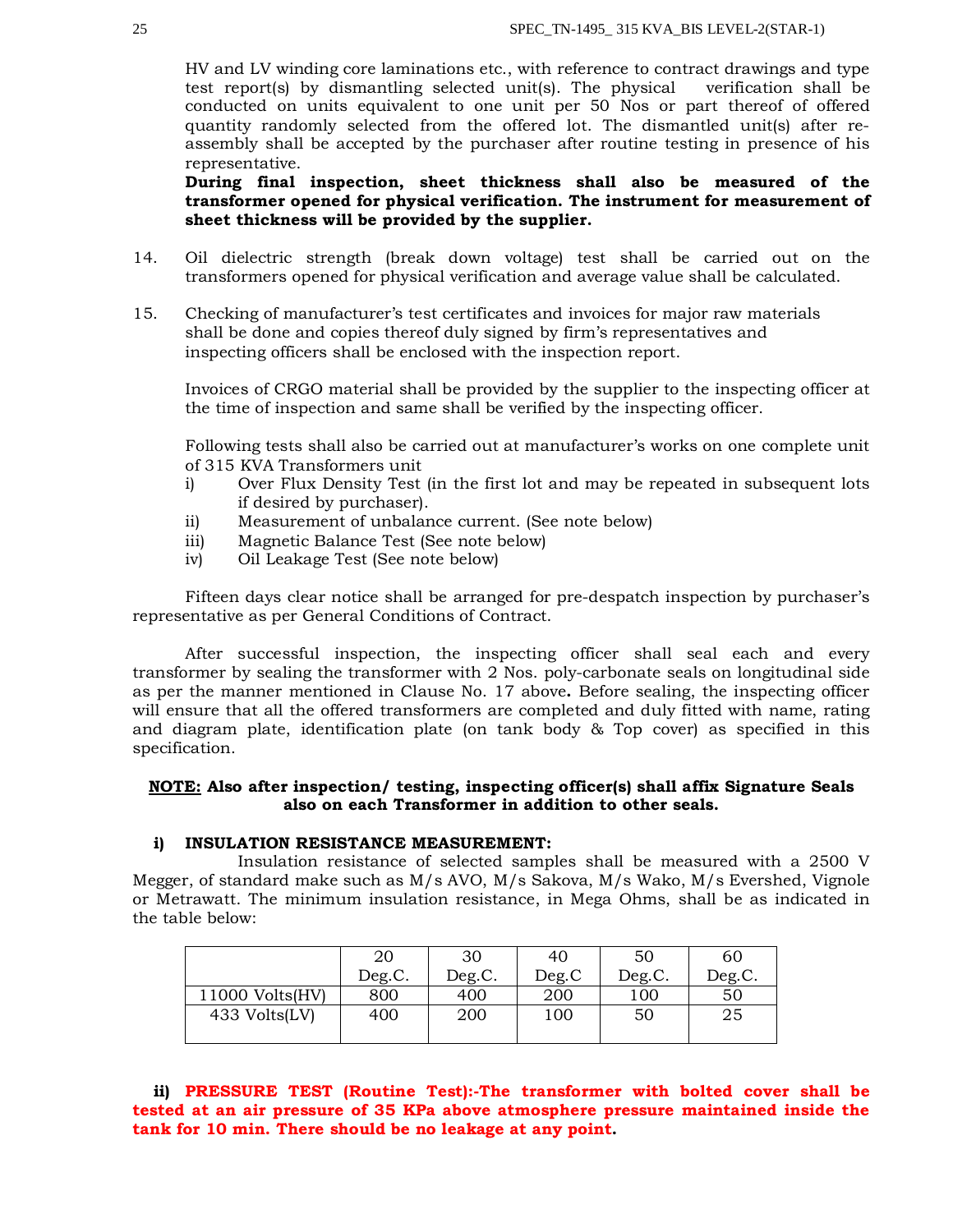#### **iii) MAGNETIC BALANCE TEST:**

This test shall be conducted as an additional test on one sample transformer from each lot offered for inspection.

 The application of low voltage to the middle limb will induce approximately equal voltages on the two end limbs. The application of voltage to the end limbs will induce greater voltage in the middle limb and less voltage in the other end limb. Uniformity of induced voltages shall confirm the healthiness of the transformer windings.

The procedure for the test shall be as under:

- a) Apply 250 Volts between LV terminals-2u-2n and measure voltages between 2v-2n & 2w –2n.
- b) Apply 250 Volts between  $2v-2n$  and measure voltages between  $2u-2n$  &  $2w-2n$ .
- c) Apply 250 Volts between 2w-2n and measure voltages between 2u-2n & 2v-2n.

The measured voltages shall satisfy the conditions detailed as above.

## **iv) OIL LEAKAGE TEST ( As per IS 1180 Part-1/2014):**

The oil leakage test shall be conducted on one unit selected from the offered lot **.**The assembled transformer for non-sealed and sealed Type with all fittings including bushing in position shall be tested at a pressure equivalent to twice the normal head measured at the base of tank for 8 hrs. There should be no leakage at any point.

#### **31. TYPE TESTS**:

 In addition to above tests the following type tests shall be arranged **on one transformer only as per IS:1180 (Part-1/2014)** in accordance with IS:2026 (Part I to III).

- i) **Short circuit test for dynamic and thermal ability:** The short circuit test for dynamic and thermal ability shall be arranged at a Govt. approved/ a Govt. recognized/ NABL accredited laboratory/ILAC i.e. International Laboratory Accredited Laboratory/ ILAC i.e. International Laboratory Accreditation Cooperation (in case of foreign laboratory) on one unit of each rating. The transformer(s) for the test shall be selected/ sealed by our inspecting officer from the first lot which shall be of minimum  $02$  Nos. or  $5\%$  of ordered qty. whichever is more. The short - circuit test shall be conducted only after successful routine tests including measurement of no-load and load losses. The supply shall be accepted only after arranging successful type test on the selected transformer(s).
- ii) **Impulse voltage withstand test:** The impulse voltage withstand test shall be arranged at any testing house accredited to NABL or a Govt. approved/ a Govt. recognized/ NABL accredited laboratory/ILAC i.e. International Laboratory Accredited Laboratory/ ILAC i.e. International Laboratory Accreditation Cooperation (in case of foreign laboratory) for purpose of impulse test. The test shall be conducted on one unit of each rating to be selected by our inspecting officer from the first lot which shall be of minimum 02 Nos. or 5 % of ordered qty. whichever is more. The test procedure shall conform to the requirement of Clause 13 of IS: 2026 (Part-III). Impulse voltage withstand test shall be of **Min. 75 KVp** The supply shall be accepted only after arranging successful impulse test on the selected transformer(s).

# iii) **TEMPERATURE RISE TEST :** [ As per IS 2026 (Part 2) ]

 **Temperature rise test shall be conducted on Maximum measured total loss (No load at rated excitation+Load loss at max. current tap at 75oC) at 100% loading shall be supplied during temperature rise test** at a Govt.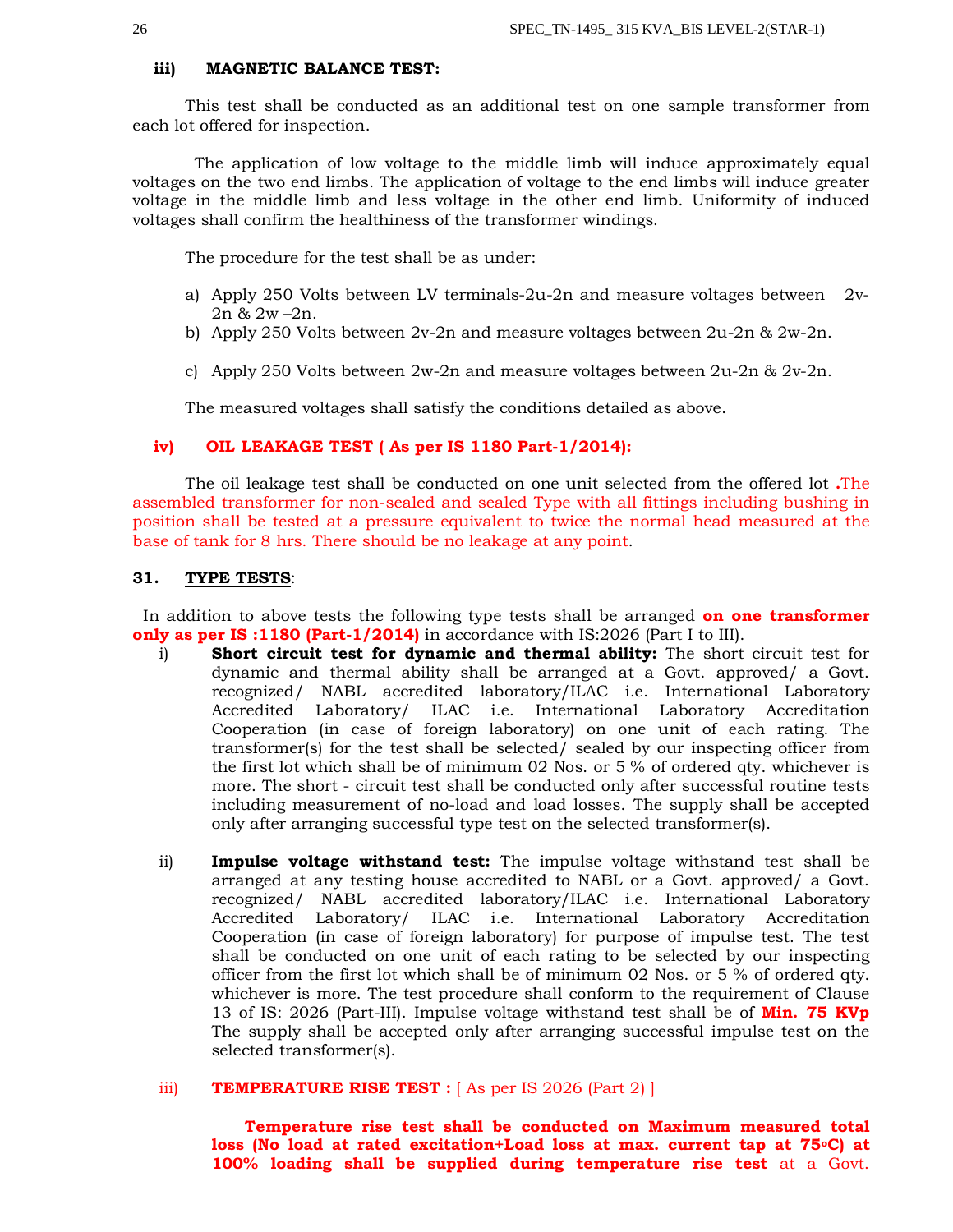approved/ a Govt. recognized/ NABL accredited laboratory/ILAC i.e. International Laboratory Accredited Laboratory/ ILAC i.e. International Laboratory Accreditation Cooperation (in case of foreign laboratory).

 **The transformer shall be capable of giving continuous rated output without exceeding the specified temperature rise. Bids not meeting the above limits of temperature rise will be treated as non responsive.**

## **iv) PRESSURE TEST:( As per IS 1180 (Part 1):2014)**

 This test shall be conducted as type test at a Govt. approved/ a Govt. recognized/ NABL accredited laboratory.The pressure gauge and vacuum gauge shall be duly calibrated and sealed by an independent recognised test lab(s).

The test procedure shall be as detailed below:

The tank subjected to air pressure of 80 KPa for 30 minutes and vaccume of 500 mm of mercuy for 30 minutes. The Permanent deflection of flat plate, after pressure has been released, shall not exceed the values given below

| Length of plate up to | Deflection       |  |
|-----------------------|------------------|--|
| 750 mm                | $5.0 \text{ mm}$ |  |
| 751 to 1250 mm        | $6.5 \text{ mm}$ |  |
| 1251 mm to 1750 mm    | $8.0 \text{ mm}$ |  |
| Above 1751 mm         | $9.0 \text{ mm}$ |  |

No extra time shall be allowed for arranging these type tests. The cost of above Type Tests shall be borne by the supplier.

The programmed indicating date and place of type test(s), be intimated enabling purchaser to depute his representative to witness the test if desired. The testing house shall be advised to arrange type test result directly alongwith drawings duly attested by the testing authority for our scrutiny and approval. The type-tested transformer(s) shall also be accepted as the part of the supplies.

The requirement of arranging above type tests shall however not to be insisted on the suppliers who have arranged the above type tests within last 5 years from the date of opening of this tender on similar design. Minor changes in the present specification will not necessitate repetition of type test(s), if design of core-coil assembly is similar in essential details.

# **32. RANDOM SELECTION AND TESTING (RST):**

**32.1** The purchaser may select transformer(s) from the supplied lot(s) at random from the stores for conducting the following type tests, at any test house(s) as mentioned above. The supplier shall arrange these tests including loading, unloading and to & fro transportation from our stores to the test house(s). The charges for such tests shall be reimbursable to the supplier on actual basis on production of documentary evidence in case the selected sample successfully withstand type test(s). In case of otherwise, no charges will be reimbursed.

- i) Short circuit withstand test for Dynamic & Thermal ability. Measurement of No load Loss & Load Loss shall form part of tests conducted before and the after the short circuit test and recorded in the report.
- ii) Impulse test at Min. 75 KVp.
- iii) **Temperature rise Test.**
- **iv) Air Pressure Test at 80 KPa for 30 minutes and vacuum of 250 mm of mercury for 30 minutes for transformer upto 200 KVA rating and 80 KPa for 30 minutes and vacuum of 500 mm of mercury for 30 minutes for transformer above 200 KVA rating and upto including 2500 KVA rating as per IS:1180 Part-I:2014.**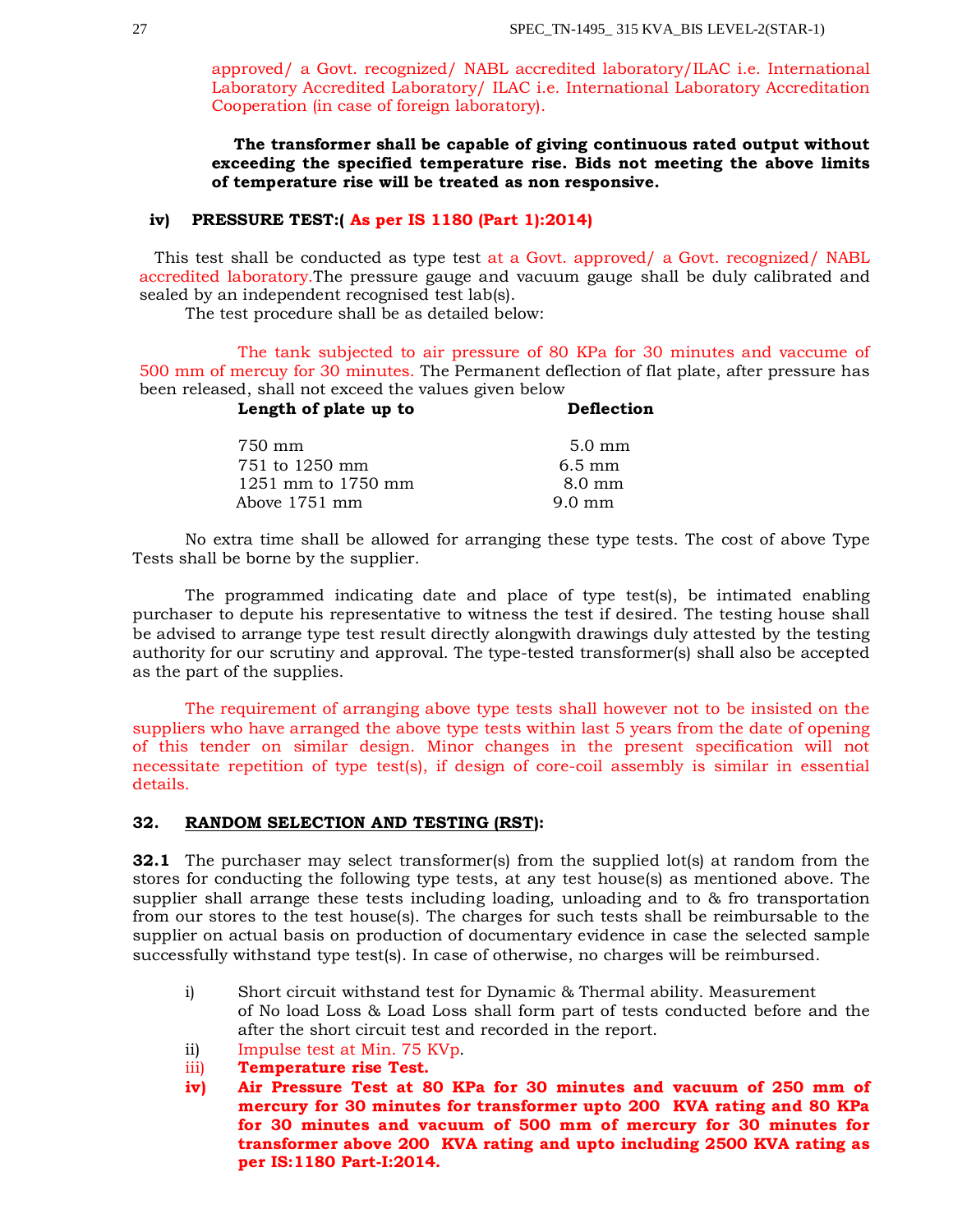v) Purchaser reserves the right to carry out any site tests he may decide upon at his own expenses. In case equipment/ material are not found as per P.O., all expenses incurred during the testing will be to supplier's account and material shall be replaced by the supplier at site free of cost.

## FAILURE IN TYPE TEST(S):

In the event of failure / unsatisfactory results of the transformer(s) in Dynamic & Thermal Ability to withstand Short Circuit Test / impulse type tests/Temperature rise Test/ Pressure Test, the supplier shall have to replace the supplies already made and no further transformers shall be accepted. The purchaser however, at his option, may accept the transformers already supplied with the following conditions:

- i) Guarantee period of the supplied transformers issued to the field shall be increased by double the normal Guarantee period.
- ii) Bank Guarantee shall be extended to cover the additional Guarantee period.
- iii) For failure in any of the type tests listed under RST i.e., short circuit test , Impulse withstand test ,Temperature rise Test & Pressure Test, no further supplies shall be accepted. The type test charges shall also not be reimbursable in this case and shall be borne by the supplier.
- iv) The transformers lying in the store(s) shall be replaced as per sub para (v) below.
- v) The bidder shall, however, be allowed to check the reasons of failure and if need be, to improve / modify the design. Further supplies, including replacements against supplies already made, shall be accepted only after successful type test(s) are arranged on fresh transformer(s) selected by the authorized representative of the purchaser. All the type tests shall be arranged in case there is change in the design, otherwise, type test shall be repeated only for the test in which failure has occurred. Charges for such test(s) shall be borne by the supplier. However, in the event of failure of transformer in the repeat type test, the purchaser may take following actions:
	- a) Cancel pending orders of the rating in which failure(s) has occurred, &
	- b) Not place any order of Distribution Transformers on the firm for one/ two year(s)

## **32.2 Measurement of total losses (at 50% & 100% loading):**

(i) After pre-dispatch inspection of material at firm's works, the dispatch instructions will be issued for the respective store(s) as per requirement of Nigam. Sample(s) will be drawn from the lot(s) received in store(s) and will be subjected to the following test(s):

- a) One transformer will be selected out of every lot of 10 Nos. or part thereof for measurement of No load Losses at rated voltage; No Load current (at 100% and 112.5% of rated voltage); Impedance voltage, thickness of tank body sheet and total Losses at 50% and 100% loading at rated current. The testing shall be arranged either at purchaser's own testing lab and / or at independent test lab. The testing charges for such tests shall be borne by the purchaser. The test results will be applicable to the respective lot of 10 Nos. from which sample was drawn.
- b) In case if dispatch instructions are less than 10 Nos. than one sample shall be selected from each store (s) and the test result so obtained shall be for the quantity consigned / received by the store (s).

The percentage impedance voltage at rated current shall not exceed the permissible limit as specified with allowable tolerance failing which the sub lot of transformers represented by the sample shall be rejected. The transformers selected for total Losses shall also be subjected to magnetizing current and in case found beyond the limit, the lot shall stand rejected.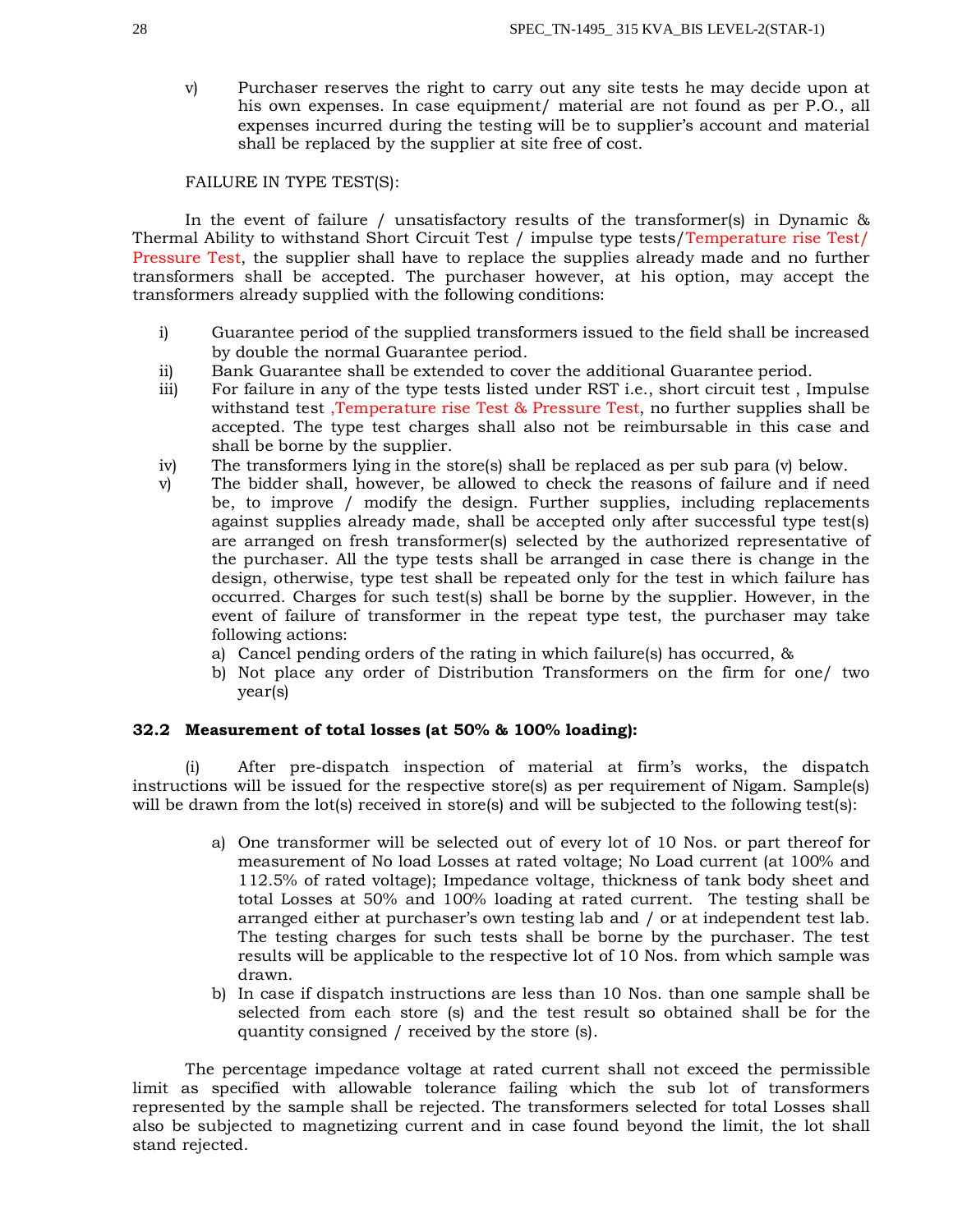The I.R. values of the sample(s) shall be measured at CTL, Jodhpur and it must be more than 50 MEGA-OHM.

**One sample out of 100 Nos. transformers or part thereof (sample whose losses are found highest in CTL testing) shall be selected for physical verification/ checking of window height, limb centre and checking of insulation of HV and LV windings at CTL.**

**Metal parts shall be checked in CTL as per specification/IS on the transformer which is physically opened in CTL ( from the lot of 100 nos. or part thereof)**

 **The No load voltage ratio (Transformer Turn Ratio) shall be checked in CTL with the tolerance as per specification/IS 2026 on the transformer from the lot of 10 nos. or part thereof and the concerned sub lot shall be rejected if not meet out the requirement of IS.**

**Further, Internal clearances shall be checked without opening of core coil assembly in each of the transformers which have been selected for physical verification at CTL (i.e. one sample from a lot of 100 nos. or part thereof) in presence of firm's representative**. **No negative tolerance shall be admissible. If clearances are not found as per specification then the lot of 100 Nos. or part thereof shall be rejected.**

## **NOTE**:

If the total losses are found more than 10% of specified losses at 100% loading then apart from rejecting the lot, firm's balance order would be cancelled and such firms shall not be awarded any order for one year or in next tender of tendered rating to be opened / finalized whichever is later.

If the window height and limb centre are found more than 7.5 mm, then apart from rejecting the lot, firm's balance order would be cancelled and such firms shall not be awarded any order for one year or in next tender of tendered rating to be opened / finalized whichever is later. However, a tolerance of  $\pm 2 \text{mm}$  shall be allowed in window height and limb centre.

No tolerance shall be allowed during CTL testing and in case any parameter which are to be tested in CTL are found beyond guaranteed parameters, the lot/ sublot shall stand rejected.

If the contractor / supplier fails to lift the material declared rejected or any part thereof from the consignee within a period of 15 days from the date of dispatch of information from the purchaser, the purchaser shall be entitled to effect recovery along with other actions as per Clause No. 1.62 of Section-II (General Condition of Contract).

#### **32.3 CHALLENGE TESTING CLAUSE**:

The other manufacturer who have either participated in the instant tender enquiry can request challenge testing for tests covered in this clause based on specification & losses. The challenger would request for testing with testing fee. The cost of to & fro transportations of all transformer tested under the provision of this clause along with loading & unloading and transit insurance at actual shall be borne by Challenger firm. The challenge testing fees shall be at least three times the cost of testing. The challenger would have the opportunity to select the sample from the store. The party challenged ,challenger & the utility could witness the challenge testing. The challenge testing would cover the

i. Measurement of Magnetizing current

ii. No Load Losses test

iii. Load Losses test

iv. Temperature Rise Test.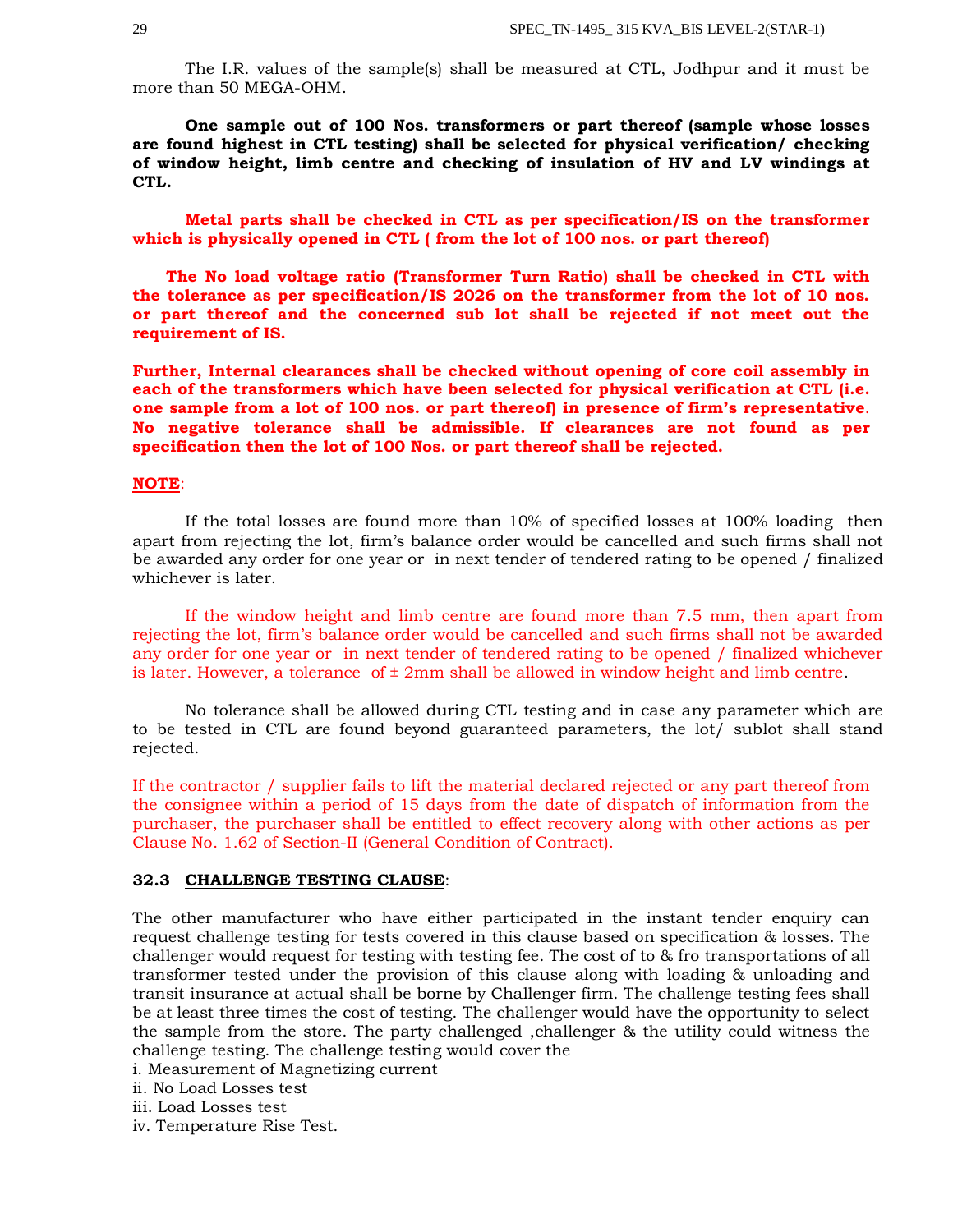The challenge test could be conducted at any Govt. / NABL accredited Lab. like ERDA /CPRI. If the values are within limits as per specification including tolerance allowed in CTL, the products gets confirm else not confirmed. If the product is not confirmed, the manufacturer will pay the challenge fee and challenger would get the fee refunded. However, as a redressal system, the manufacturer (challenged firm) would be allowed to ask for fresh testing of two more samples from the store and the same be tested in a NABL/Govt. laboratory in presence of party challenged, challenger & the utility. If any one or both sample does not confirm the tests then the product is said to have failed the test. In such cases, the manufacturer (challenged firm) will be declared as unsuccessful manufacturer for the said product and balance supply shall not be availed and the balance order shall be cancelled with levy of maximum penalty. Firm shall also be debarred for one year or participating against next tender for that rating, whichever is later. The transformers already supplied (including tested in challenge testing) shall be accepted with the following conditions:

i) Guarantee period of the supplied Transformers shall be increased by double the normal guarantee period.

ii) Bank guarantee shall be extended to cover the additional guarantee period

## **33 GUARANTEE PERIOD:**

- **I.** Performance guarantee of the transformer(s) with LT protection unit shall be for the period of 36 (Thirty Six) months from the date of dispatch of material. The date of expiry of guarantee period shall be marked on the rating plate. Transformer(s) alongwith LT protection unit failed within such guarantee period shall have to be **replaced** free of cost expeditiously. **The Manufacturer may use Core and Transformer Tank of the GP failed Distribution Transformer. All other materials shall be replaced by new materials such as Transformer Oil, HV & LV Windings, Metal Parts and Fittings & Accessories, etc. The Testing Procedure of such replaced Distribution Transformer including Physical Verification shall be same as per Testing of New Distribution Transformer at Firm's Works as well as at CTL without any tolerance in the losses at 50% and 100% loading.**
	- i) The firm will **replace** all type of GP failed Distribution Transformers without asking any segregation on account of manufacturing defect. However, the Discom will compensate the cost of missing parts as per practice in vogue.
	- ii) The guarantee period failed transformers will directly be lifted by the suppliers from the respective circle store **within a period of 60 days from the date of intimation by the respective consignee and will replace Distribution Transformers against G.P. failed within 30 days from the date of lifting** in the ACOS store/central store, if operative, along with the joint inspection sheet of missing parts issued by the respective consignee. After receiving the material at ACOS store/central store, the same shall be tested at CTL as per provisions of the relevant contracts and will be issued to the circle store as per requirement on Nigam's account. The invoices of missing parts shall be verified by the ACOS store as per the joint inspection sheet issued by the circle store as per practice in vogue and accordingly, the Sr. A.O. (Cash and CPC) will make the payment of missing parts, if any.
	- iii) The loading of G.P. failed Distribution Transformers at circle store and un-loading of **replaced Transformer** at ACOS will be on suppliers' account.

iv) The firm will **replace** G.P. failed transformers irrespective of breakage of body seals as well as physical damage of transformer tank body due to bursting. The period during which transformer remained defective/failed will not be accounted in the performance Guarantee period. The period of defective will be reckoned from the date of first intimation (i.e. field officer/consignee whichever is earlier) to date of delivery **replaced transformer.**

**Firms shall lift the G.P. failed Transformer(s) within a period of 60 days from the date of intimation by the respective consignee and will replace Distribution Transformers against G.P. failed within 30 days from the date of lifting positively**. **In**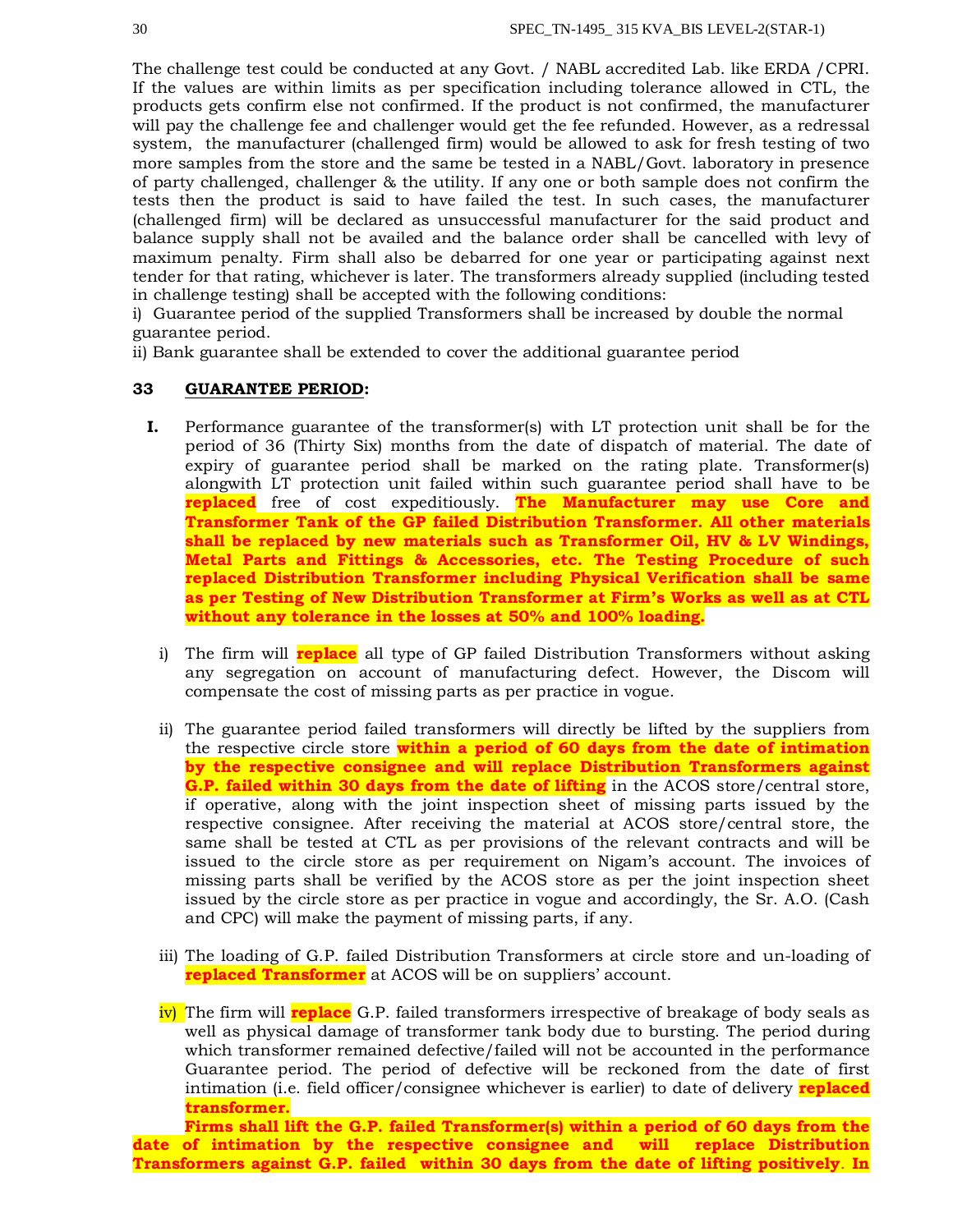**case firm fails to deliver replaced Transformer(s) within 90 days from date of intimation, the cost of the transformer(s) shall be withheld from firm's financial hold and in case firm fails to deliver replaced transformer within 90 days from date of intimation, a penalty at the rate of ½% per week subject to maximum 10%, shall be levied for the late delivery of replaced Transformer(s). Firm shall lift G.P. failed transformers after furnishing safe custody bank guarantee, the slab of safe custody Bank Guarantee shall be as under.**

## **Safe custody Bank Guarantee :-**

**The Safe Custody Bank Guarantee (SCBG) shall be 1% of the value of the contract or as per following SCBG slabs whichever is lower.**

- i) In case if order is upto 1000 Nos. DT's the firm have to give safe custody Bank Guarantee for Rs.5.00 Lacs and
- ii) In case if order is more than 1000 Nos. but upto 3000 Nos. then the safe custody BG for Rs.10.00 Lacs and
- iii) In case for orders more than 3000 Nos. DT's the value of safe custody BG shall be Rs.20.00 Lacs.

In case firm fails to furnish the safe custody BG the amount equivalent to safe custody BG shall be deducted from firm's first bill due for payment. On furnishing of safe custody BG the amount so deducted shall be returned to the firm. The safe custody BG shall be valid for a period of 12 months over and above the normal GP. After a period of 16 months from normal GP the safe custody BG shall be returned back unless there is some specific direction from the purchaser.

- **II.** All the **replaced** transformers by the manufacturer under guarantee clause shall carry a further guarantee of 12 months after **replacement** or unexpired guarantee of 36 months from the date of supply, whichever is later, after **replacement.** The bank guarantee equivalent to cost of **replaced** transformers shall be furnished after expiry of performance guarantee period to cover **such guarantee.** The purchaser also reserves the right to withhold the payment of supplier firm, under any other contract, if the performance of the supplier in **replaced** transformers is not satisfactory. Each supplier shall invariably furnish the detailed information about the total number of transformers failed and **replaced** by them, every month after commencement of supplies.
- **III.** In order to ascertain that transformers have successfully completed guarantee period the following details shall be provided on the transformer body:
- **A. A replacement identification steel plate on replaced transformer against G.P. failed transformer of size 75 x 75 x 2.5 mm duly engraved with following details shall be welded on the transformer body**.

| Particulars      | Original | 1 st        | 2 <sub>nd</sub> | 3nd         |
|------------------|----------|-------------|-----------------|-------------|
|                  | Supply   | Replacement | Replacement     | Replacement |
| Firm's           |          |             |                 |             |
| Name/Logo        |          |             |                 |             |
| TN               |          |             |                 |             |
| Rating (KVA)     |          |             |                 |             |
| Sr. No.          |          |             |                 |             |
| Date of Dispatch |          |             |                 |             |
| Date of failure  |          |             |                 |             |
| Guarantee period |          |             |                 |             |
| Upto             |          |             |                 |             |

**B.** Such metallic plate fixed on first **replacement** should not be removed at the time of second **replacement** or any subsequent **replacement**. However, necessary details of failure and **replacement** shall be graved on **the identification plate**, each time it is **replaced** in guarantee.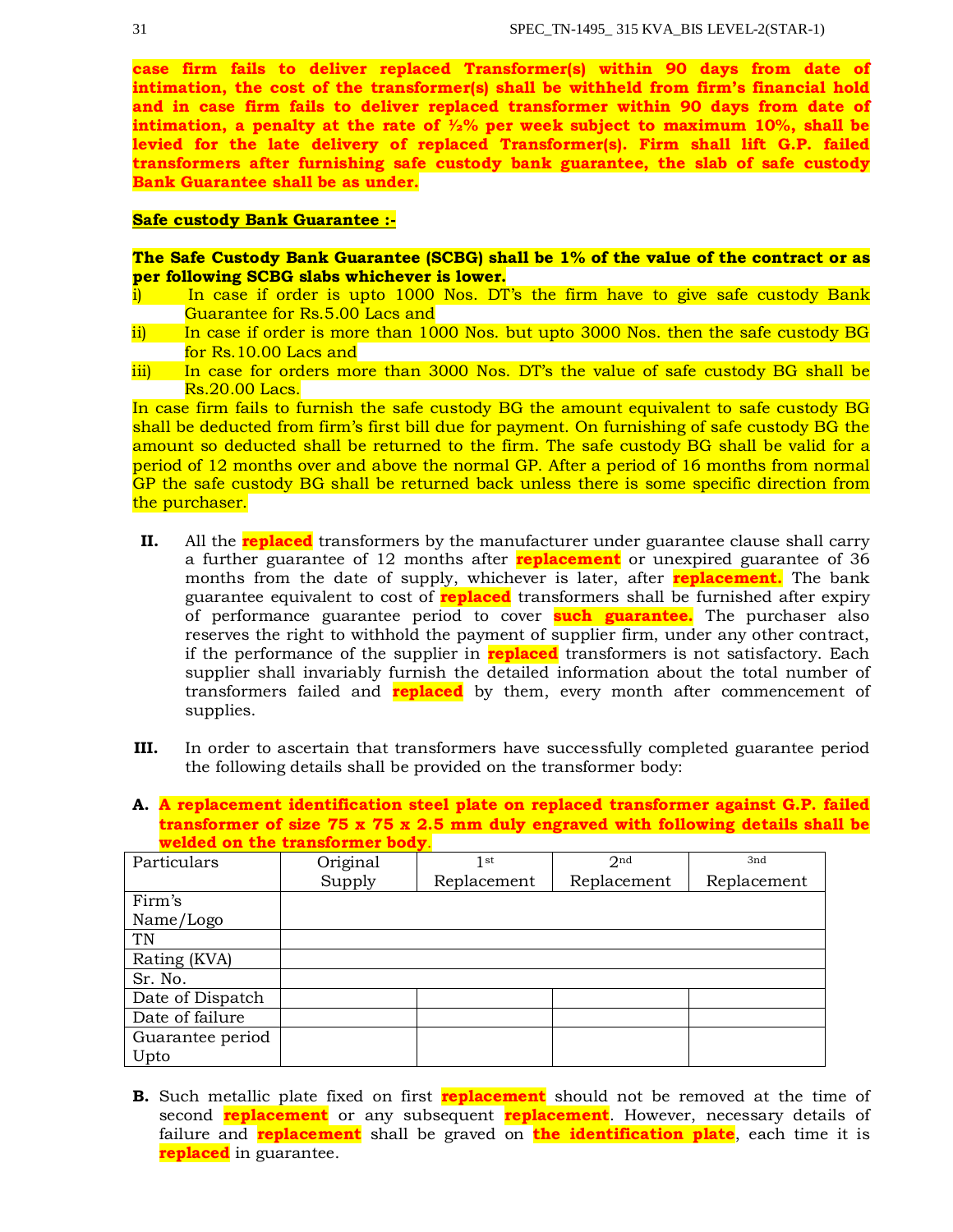- **Note:- All other plates such as rating and terminal marking plate and Technical cum Identification Plate have to be affixed on the replaced transformers. In case it is felt that these are loose, then it should be repaired suitably by welding or riveting.**
- **C.** The **replaced** transformer shall be provided with 40 mm wide red color band all around transformers including radiator each time it is **replaced** in G.P. Thus if a transformer is **replaced** three time in G.P. then there should be three colored bands each of size 40 mm.
- **IV.** Test checking of G.P. failed transformers will be allowed to the supplier at Nigam's store before lifting of G.P. failed distribution transformers to repair at supplier's works so that minor mistakes like loosing of connections/replacement of fuse wire/replacement of MCCB be carried out at Nigam's stores. The defects of M&P Box may be removed in Nigam's Store by the Supplier, if the Distribution Transformer is not failed. The Consignee will accordingly intimate to the Supplier to lift the GP failed Distribution Transformer. Damage of only M&P Box shall not be considered as Transformer failure.
- **V.** The Testing Procedure of such replaced Distribution Transformer including Physical Verification shall be same as per Testing of New Distribution Transformer at Firm's Works as well as at CTL without any tolerance in the losses at 50% and 100% loading.

## NOTE:-

1. Firm shall keep the records for at least 8 years of transformers supplied by them.

**2**. **As per GCC, the lifting of G.P. failed transformers and delivery after replacement is the responsibility of the firm, therefore, loading and unloading charges may be borne by the supplier as decided by Nigam/CLRC rate time to time. The Central Store / ACOS of respective circle stores (as the case may be) will intimate these charges directly to the Sr. A.O. (CPC & Cash), JdVVNL, Jodhpur under intimation to firm every month / year .**

# **34. PRICE:**

 The prices shall be quoted on F.O.R. destination basis in the manner detailed in **BOQ** indicating details of Ex-works price, Freight & Insurance charges, CGST and SGST or IGST for delivery at our stores. The quoted prices shall be variable as per IEEMA price variation formula attached herewith at **Schedule-II,** without any ceiling for distribution transformers. The Base date for transformer will be **01.01.2019** irrespective of date of tender opening. The offers where the prices have not been quoted in prescribed manner are liable for rejection.

**The bidder shall submit transformer cost analysis sheet along-with the tender– including the cost of raw materials, overhead expenses, estimated profit, etc., for each rating separately, as per the annexure attached with the specification. In case the cost analysis sheet is not enclosed Nigam may consider to ignore such offers.**

#### **NOTE**:

 Payments shall be made only after receipt of successful test report from our Central Testing Laboratory (CTL) on the samples selected from the material received at the stores, however, the payment priority shall be maintained from the date of submission of bills along with receipted challans to the Sr. Accounts Officer (CPC), JdVVNL, Jodhpur.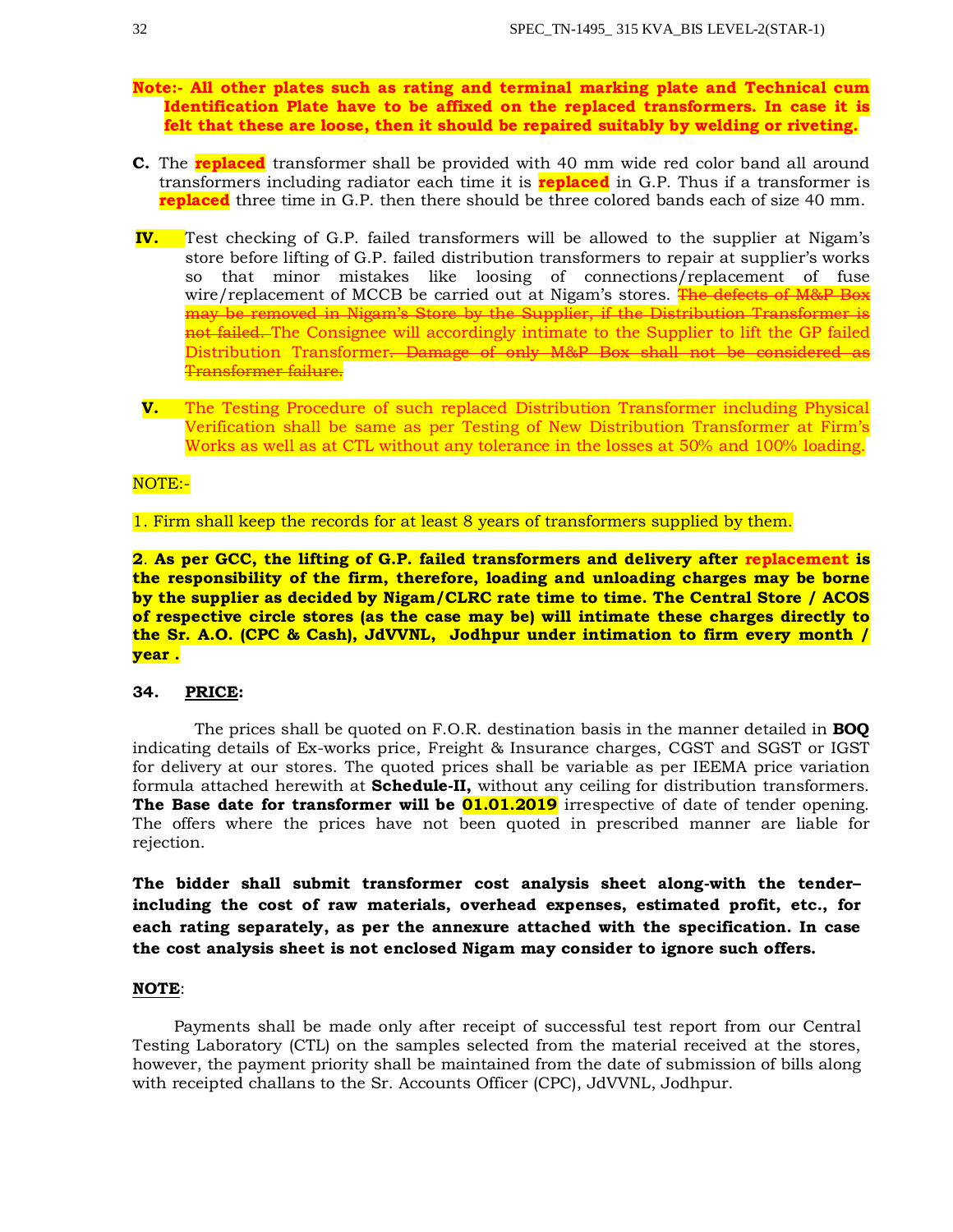#### **35. DELIVERY SCHEDULE:**

The bidders are required to indicate the delivery period in the schedule attached herewith. The commencement period shall include the time taken for conducting the type test and approval of drawings etc. **The maximum commencement period should not be more than 45 days from the date of receipt of P.O. Further the monthly delivery quoted shall be such that the entire offered quantity shall be completed within a period of 10 months from date of receipt of P.O. including commencement period. The offers deviating in deliveries as per above schedule given, shall be considered as nonresponsive. The monthly delivery shall be quoted irrespective of the offered / ordered quantity and offers with any conditional deliveries shall be considered as nonresponsive.**

#### **36. PERFORMANCE SECURITY**:

Performance security shall be solicited from all successful bidders except the departments of the State Government and undertakings, corporations, autonomous bodies, registered societies, co-operative societies which are owned or controlled or managed by the State Government and undertakings of the Central Government. However, a performance security declaration shall be taken from them. The State Government may relax the provision of performance security in particular procurement or any class of procurement.

The amount of performance security shall be 5% (**five percent)** of the amount of supply order in case of procurement of goods and services and 10% (**ten percent)** of the amount of work order in case of procurement of works. In case of Small Scale Industries of Rajasthan it shall be 1% (**one percent)** of the amount of quantity ordered for supply of goods and in case of sick industries, other than Small Scale Industries, whose cases are pending before the Board of Industrial and Financial Reconstruction (BIFR), it shall be 2% (**two percent**) of the amount of supply order.

The bank guarantee shall be initially valid for 36 months and shall be further extended to cover the balance guarantee period whenever required by the purchaser. The performance bank guarantee shall be furnished in the prescribed proforma on a Rajasthan Govt. Non-Judicial stamp paper (where-ever applicable) amounting to 0.25% of the B.G value or Rs. 25,000/-, whichever is less. (It will also applicable on other type of Bank guarantee(s)). Outside the state of Rajasthan firms not furnishing the bank guarantee on non-judicial stamp paper of Rajasthan Govt. then they shall have to furnish difference amount of stamp duty on Non-Judicial stamp paper of Rajasthan Govt. You shall also furnish manufacturer's warranty on Rajasthan Govt. Non-Judicial stamp paper amounting Rs.500/- as per clause No.1.41.2(a) of GCC in the prescribed proforma.

# **37. QUANTITY:**

| S.N | <b>ITEM</b>                                                       | <b>QUANTITY</b> |
|-----|-------------------------------------------------------------------|-----------------|
|     | $\vert$ 11/0.433 KV, 315 KVA Copper Wound Conventional Type       | 501 Nos.        |
|     | Distribution Transformers of <b>Energy Efficient Level-2 (BEE</b> |                 |
|     | <b>Star-1)</b> . The prices shall be variable as per IEEMA Price  |                 |
|     | Variation Formula without any ceiling.                            |                 |

Note: Besides above changes, the technical parameters of the specifications wherever are deviating from the IS:1180 (Part-I/2014), the same shall be in accordance with IS:1180 (Part-I/2014) and its latest amendments, if any and the changes where the IS:1180 (Part-I/2014) is silent for technical parameters, same shall be applicable as per Discom specification.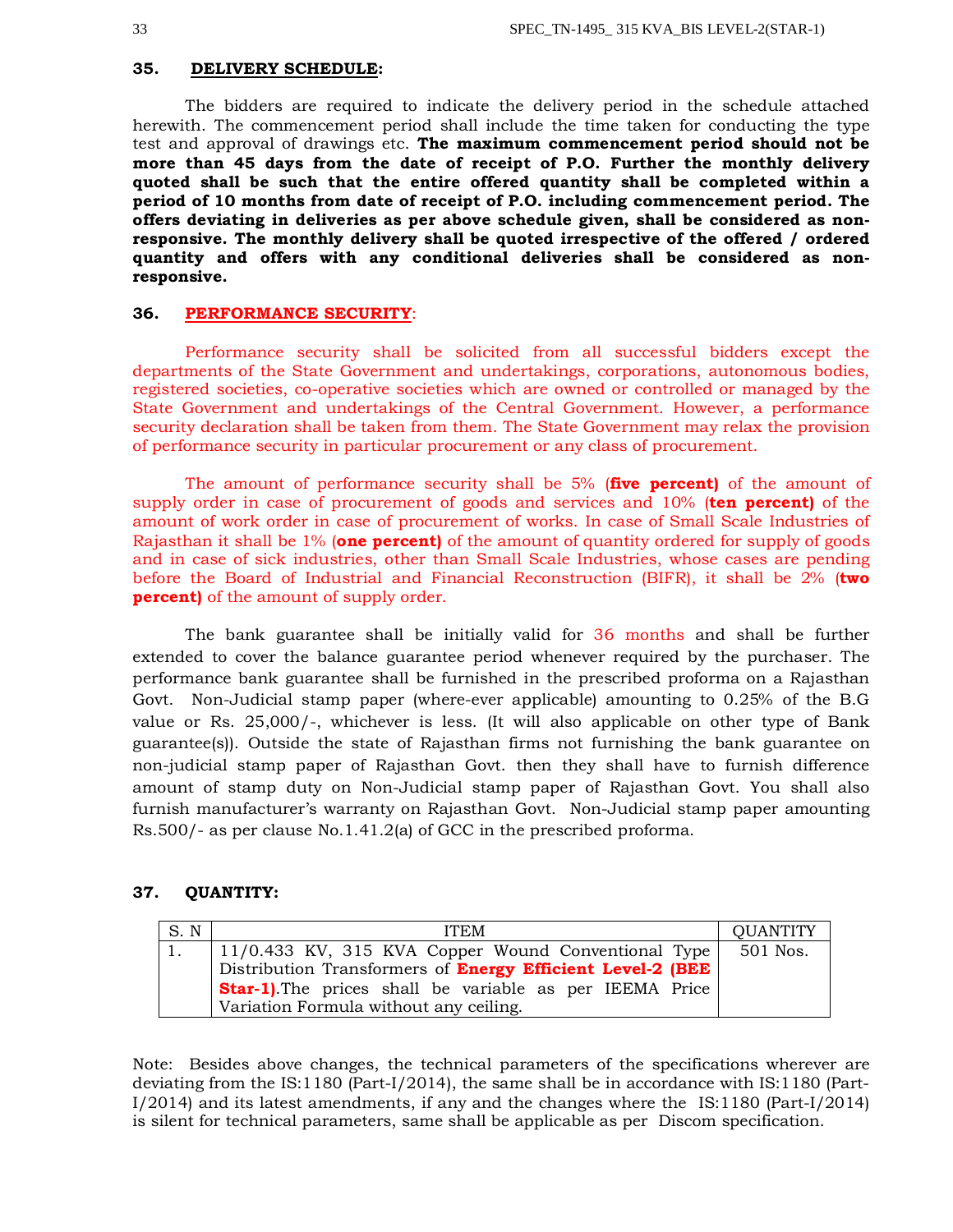# **38. ADDITIONAL ORDER**

Repeat orders for additional quantities, up to 50% of original ordered quantities, may be placed by the Nigam, on the same rates, terms and conditions given in the contract.

# **39. MAKE OF BROUGHT OUT ITEMS:**

The Make of brought out items like Bushings, Transformer Oil, MCCB etc. other than Make specified in the specification/work order may be accepted if confirms to relevant IS with due approval of JdVVNL.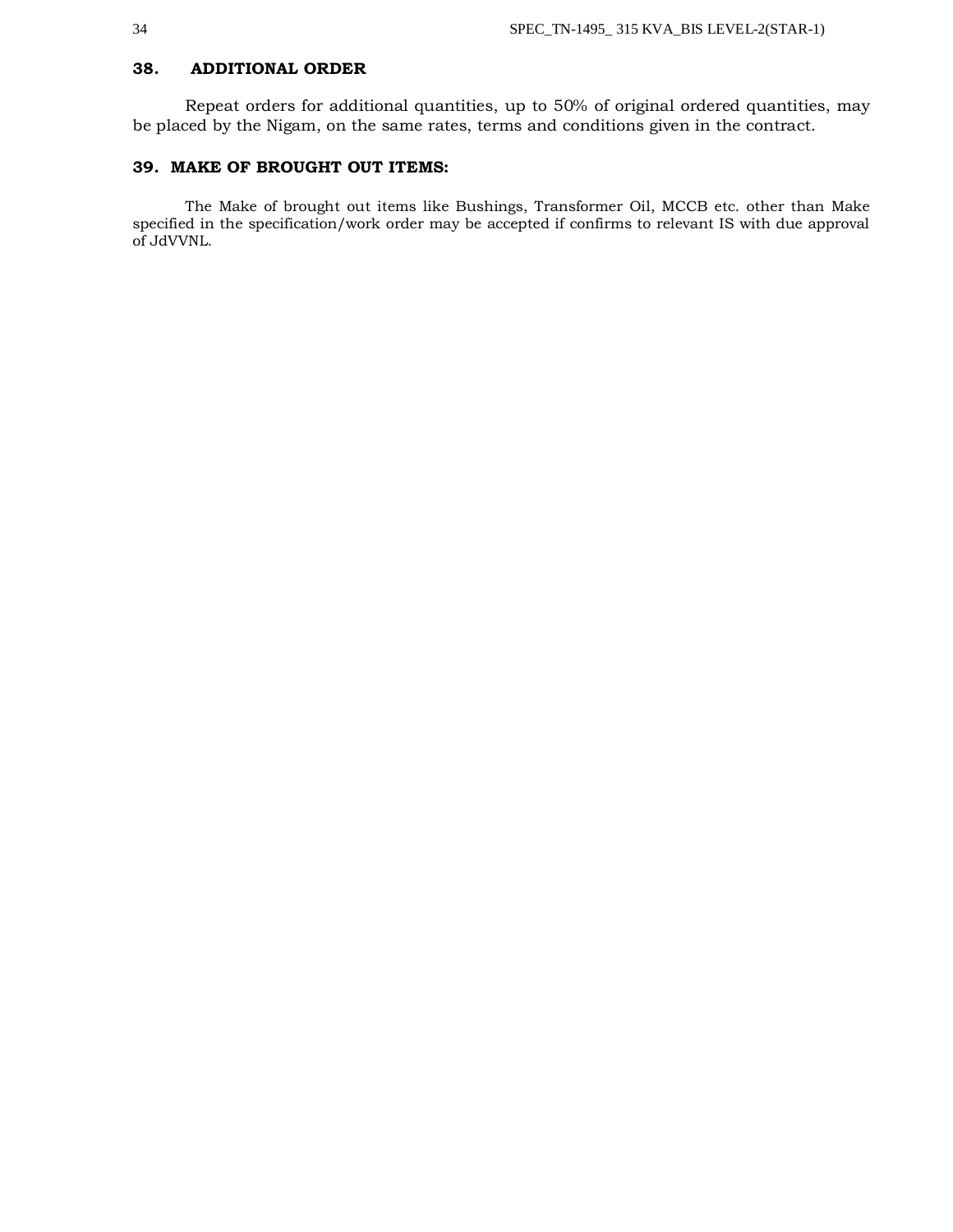# **Schedule – I**

# **SCHEDULE OF REQUIREMENT**

**11/0.433KV, 315 KVA RATING OUTDOOR TYPE (COPPER WOUND) THREE PHASE DISTRIBUTION TRANSFORMERS, STAR-1 ENERGY EFFICIENT LEVEL-2 AGAINST TN-1495.**

| Sr. No. Item/Rating                                                                                                                                                                                                                                                                        | Quantity<br>(in Nos.) |
|--------------------------------------------------------------------------------------------------------------------------------------------------------------------------------------------------------------------------------------------------------------------------------------------|-----------------------|
| $11/0.433KV$ , 315 KVA RATING OUTDOOR TYPE 501 Nos.<br>(COPPER WOUND) THREE PHASE DISTRIBUTION<br>TRANSFORMERS, STAR-1 ENERGY EFFICIENT<br>LEVEL-2. The prices of transformer shall be<br>variable as per IEEMA Price Variation Formula<br>without any ceiling (with base date 01.01.2019) |                       |

**NOTE:-**

**The quantities as mentioned in the schedule of requirements are tentative and may increase/decrease as per the requirement of the Nigam.**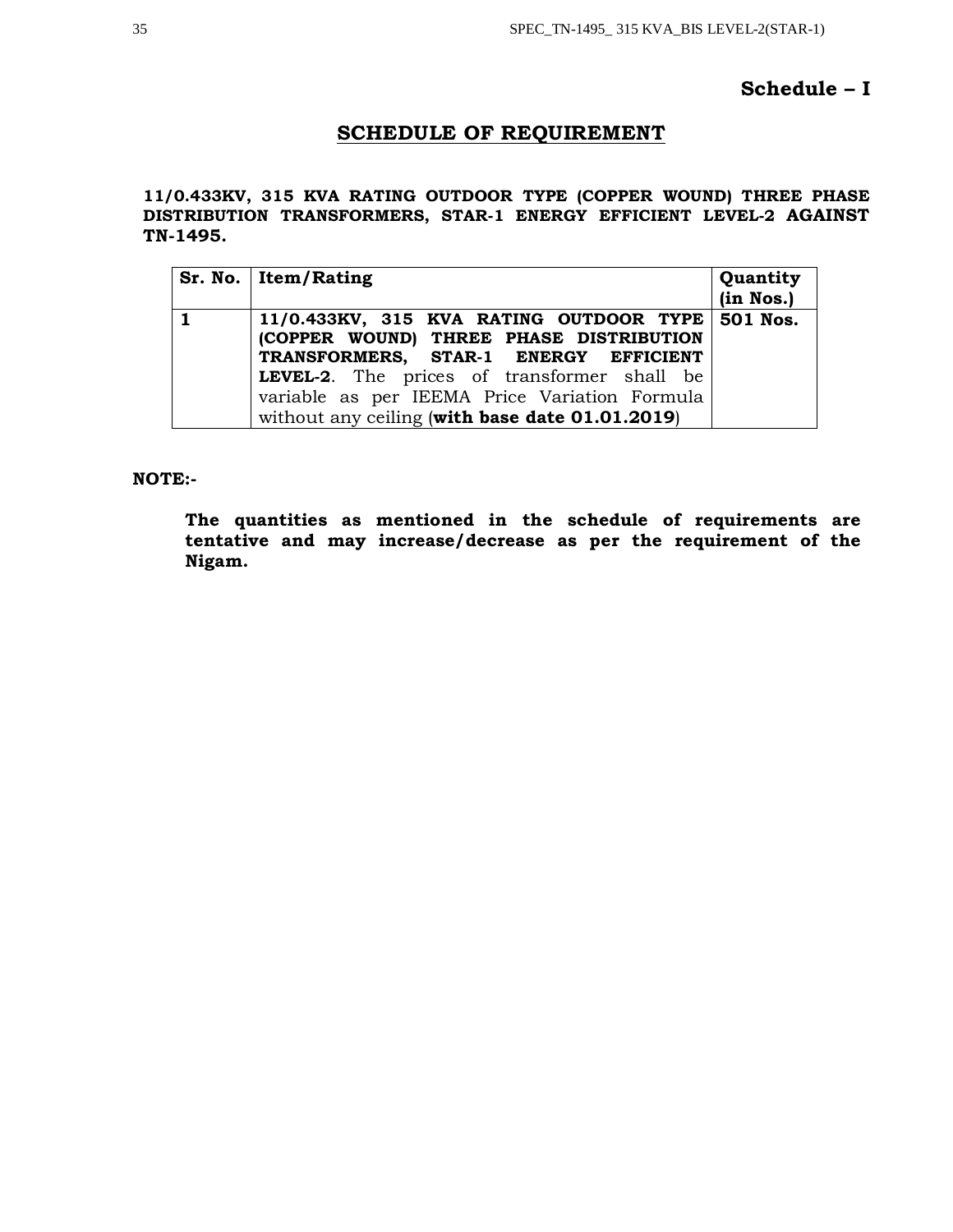## **SCHEDULE- II**

# PRICE VARIATION CLAUSE FOR COPPER WOUND DISTRIBUTION TRANSORMERS COMPLETE WITH ALL ACCESSORIES AND COMPONENTS (FOR SINGLE AND THREE PHASE OF RATINGS UPTO 2500 KVA AND VOLTAGE UPTO 33 KV) (BEE / ENERGY EFFICIENCY LEVEL AS PER IS: 1180(PART-I): 2014) Supplied against domestic contracts UNDER **TN-1495**

# **This price variation clause is applicable for 'Single Phase & Three Phase Copper Wound Distribution Transformers' for BEE / Energy Efficiency Level as per IS:1180 (Part-I):2014 of rating upto 2500 KVA and voltages upto 33 KV. The clause is to be used for domestic contracts.**

The price quoted/ confirmed is based on the input cost of raw material / components and labour cost as on the date of quotation and the same is deemed to be related to prices of raw materials and all India average consumer price Index number for industrial workers as specified in the price variation clause given below. In case of any variation in these prices and index numbers, the price payable shall be subject to adjustment, up or down in accordance with following formula.

|  |  |  | $Po \t{C}$ ES IS IM TO W                            |  |
|--|--|--|-----------------------------------------------------|--|
|  |  |  | $P=$ ----- { $10+33$ $+24$ $+9$ $+4$ $+5$ $+15$ $-$ |  |
|  |  |  | $100$ { CO ESo ISo IMo TOo Wo }                     |  |

Wherein

| P                         | $=$ | Price payable as adjusted in accordance with the above formula.                               |
|---------------------------|-----|-----------------------------------------------------------------------------------------------|
| $\mathbf{P}_{\mathbf{O}}$ | $=$ | Price quoted/confirmed.                                                                       |
| Co                        | $=$ | Average LME settlement price of copper wire bars (refer notes)                                |
|                           |     | This price is as applicable on the $1st$ working day of the month, one month                  |
|                           |     | prior to the date of tendering.                                                               |
| <b>ES</b> <sub>o</sub>    | =   | Price of CRGO Electrical Steel Sheets (refer notes)                                           |
|                           |     | This price is as applicable on the 1 <sup>st</sup> working day of the month, <u>one</u> month |
|                           |     | prior to the date of tendering.                                                               |
| <b>IS</b> <sub>o</sub>    |     | = Price of HR coil of 3.15 mm thickness (refer notes).                                        |
|                           |     | This price is as applicable on the 1 <sup>st</sup> working day of the month, <u>one</u> month |
|                           |     | prior to the date of tendering.                                                               |
| <b>IMo</b>                |     | = Price of insulating Materials (refer notes)                                                 |
|                           |     | This price is as applicable on the 1 <sup>st</sup> working day of the month, one month        |
|                           |     | prior to the date of tendering.                                                               |
| <b>TO</b> <sub>o</sub>    |     | = Price of Transformer Oil (Refer notes).                                                     |
|                           |     | This price is as applicable on the 1 <sup>st</sup> working day of the month, one month        |
|                           |     | prior to the date of tendering.                                                               |
| Wo                        | =   | All India average consumer price index number for industrial workers                          |
|                           |     | as published by the Labour Bureau, Ministry of Labour, Govt. of India                         |
|                           |     | (Base $2001 = 100$ ) This index number is as applicable on the first working day              |
|                           |     | of the month, three months prior to the date of tendering.                                    |

For example, if date of tendering falls in December, 2015, applicable price of Copper (C<sub>o</sub>) and Transformer Oil (TO<sub>0</sub>) CRGO Steel Sheets (ES<sub>0</sub>), HR Coil (IS<sub>0</sub>) and insulating material (IM<sub>0</sub>) should be as on  $1<sup>st</sup>$  November, 2015 and all India average consumer price Index number  $(W_0)$  should be for the month of September, 2015.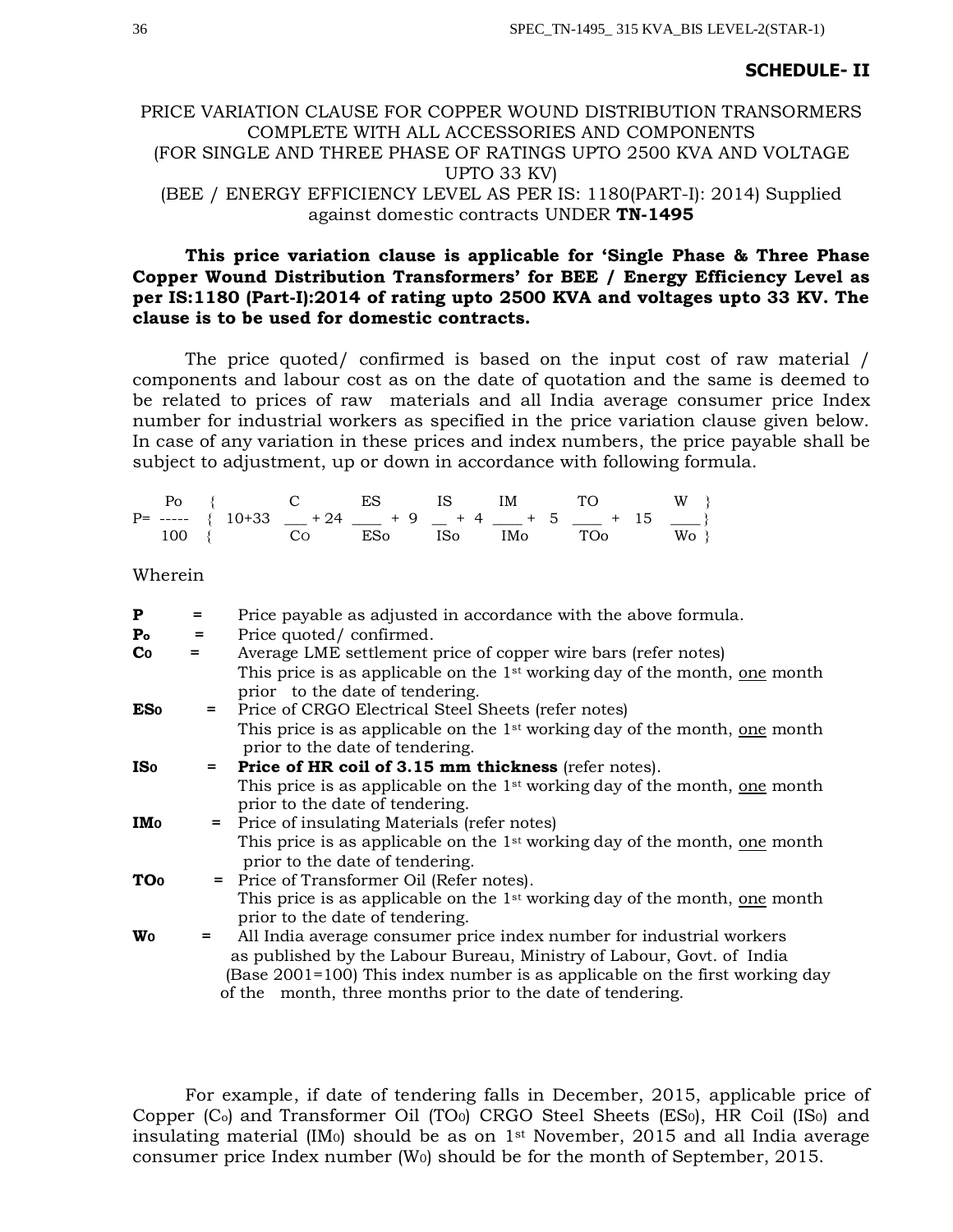The above prices and indices are as published by IEEMA vide circular reference number IEEMA (PVC) / DIST\_PWR\_TRF/-/- one month prior to the date of tendering.

| C  | Average LME settlement price of copper wire bars (refer notes)                                                            |
|----|---------------------------------------------------------------------------------------------------------------------------|
|    | This price is as applicable on the $1st$ working day of the month, one month<br>prior to the date of delivery.            |
| ES | C&F price of CRGO Electrical Steel Sheets (refer note)                                                                    |
|    | This price is as applicable on the 1 <sup>st</sup> working day for the month, one month<br>prior to the date of delivery. |
| IS | Price of HR coil of 3.15 mm thickness (refer notes)                                                                       |
|    | This price is as applicable on the 1 <sup>st</sup> working day of the month, one month<br>prior to the date of tendering. |
| IM | Price of insulating Materials (refer notes)                                                                               |
|    | This price is as applicable on the 1 <sup>st</sup> working day of the month, one month                                    |
|    | prior to the date of delivery.                                                                                            |
| TO | Price of Transformer Oil (refer notes)                                                                                    |
|    | This price is as applicable on the 1 <sup>st</sup> working day of the month, one month                                    |
|    | prior to the date of delivery.                                                                                            |
| W  | All India average consumer price index number for Industrial workers, as                                                  |
|    | published by the Labour Bureau, Ministry of Labour, Govt. of India (Base                                                  |

three months prior to the date of delivery. For example, if date of delivery in terms of clause given below falls in Dec. 2015, the applicable price of Copper (C) and Transformer Oil (TO), CRGO steel sheets (ES), HR coil (IS) and insulating material (IM) should be as on 1st Nov. 2015 and all India average consumer price index number (W) should be for the month of Sept.

2001=100)This index number is as applicable on the first working day of the month,

The above prices and indices are as published by IEEMA vide circular reference number IEEMA (PVC) / DIST\_PWR\_TRF/-/- one month prior to the date of delivery.

The claim of price variation shall be governed as per the Clause No. 1.10.2 of Instructions to Bidders.

# **NOTE- The Base date will be 01.01.2019 irrespective of date of tender opening**

2015.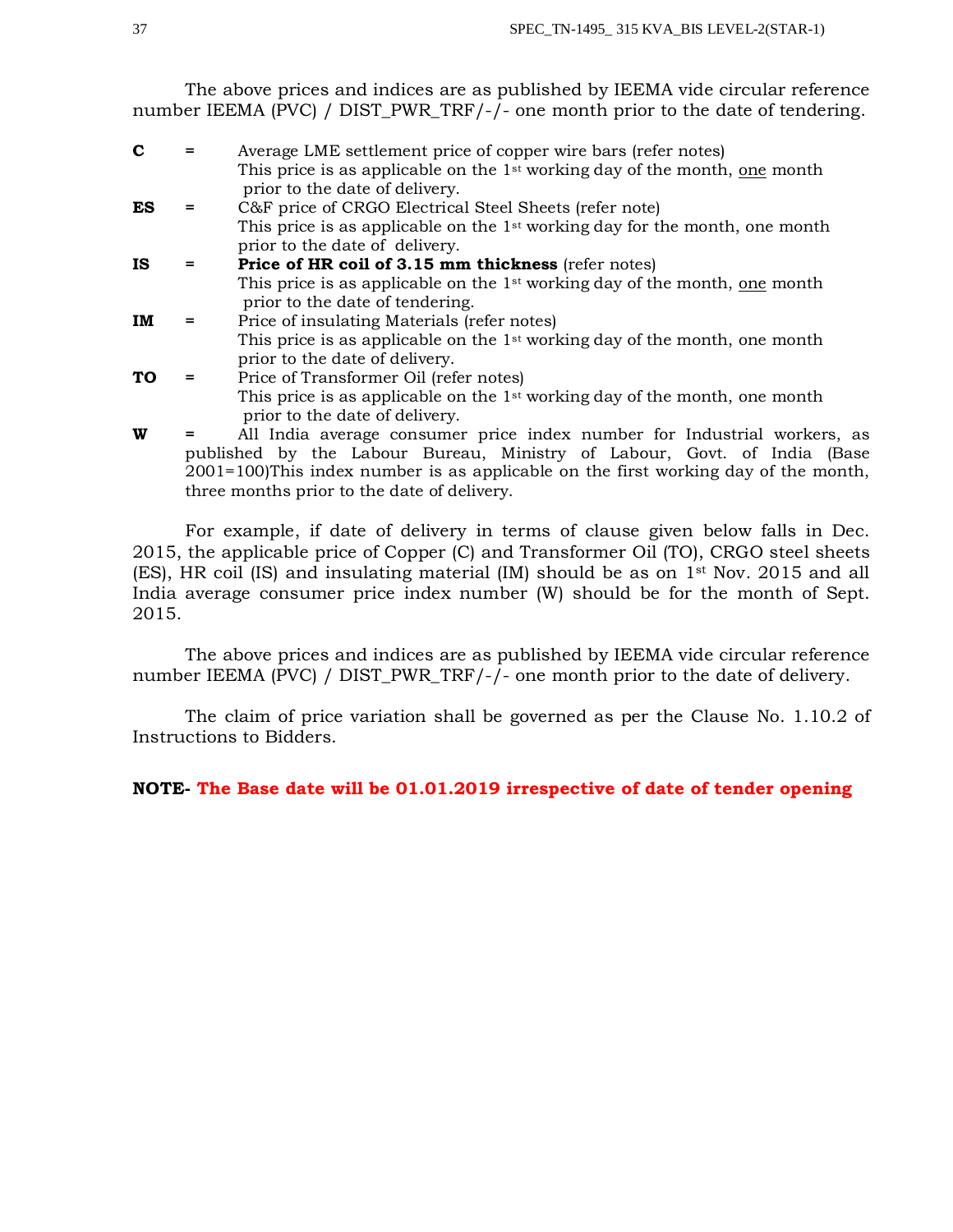#### **SCHEDULE II A**

## **PRICES & PRICE VARIATION**

- a) The prices quoted shall be variable as per Price Variation Formula given in the Specification (Schedule-III-A) without any ceiling.
- b) If the price variation formula/Indices is changed, the same shall be applicable for the price variation. During the transit period when both old and new indices are being circulated, then the admissible Price Variation shall be applicable, which is advantageous to Nigam, and the period from which the old indices are discontinued then the P.V. shall be admissible with the new indices.
- c) The date of delivery applicable for claiming price variation shall be the date prevailing on the first day of Calendar month which shall be determined in the manner prescribed hereunder:-
- (i) When the material is offered within stipulated delivery schedule : For allowing P.V. the date of delivery shall be considered the date on which material is notified as being ready for inspection or date of receipt of inspection call in the office.
- (ii) When the material is offered after expiry of stipulated delivery schedule : For allowing P.V. in the cases supplies are made after the expiry of scheduled delivery, the price prevailing in the last month of the stipulated scheduled delivery or the date on which material is notified as being ready for inspection or date of receipt of inspection call in the office, whichever is beneficial to Nigam shall be allowed.
- (iii) When the material if offered ahead of delivery schedule on the request of Jaipur Vidyut Vitran Nigam Limited : Normally supplies ahead of delivery schedule shall not be accepted. However in case of urgency of material, if supplies are accepted ahead of delivery schedule, PV shall be allowed on the basis of the material is notified as being ready for inspection or date of receipt of inspection call in the office.

When the material is offered ahead of delivery schedule by firm at their own and accepted by Nigam on the request of firm: Normally the request of the firm to accept the material ahead of delivery schedule will not be accepted. In case firm offers supplies ahead of delivery schedule at their own and such request is accepted by Nigam, the price prevailing in the last month of stipulated delivery schedule or the date on which material is notified as being ready for inspection or date of receipt of inspection call in the office, whichever is beneficial to Nigam shall be allowed.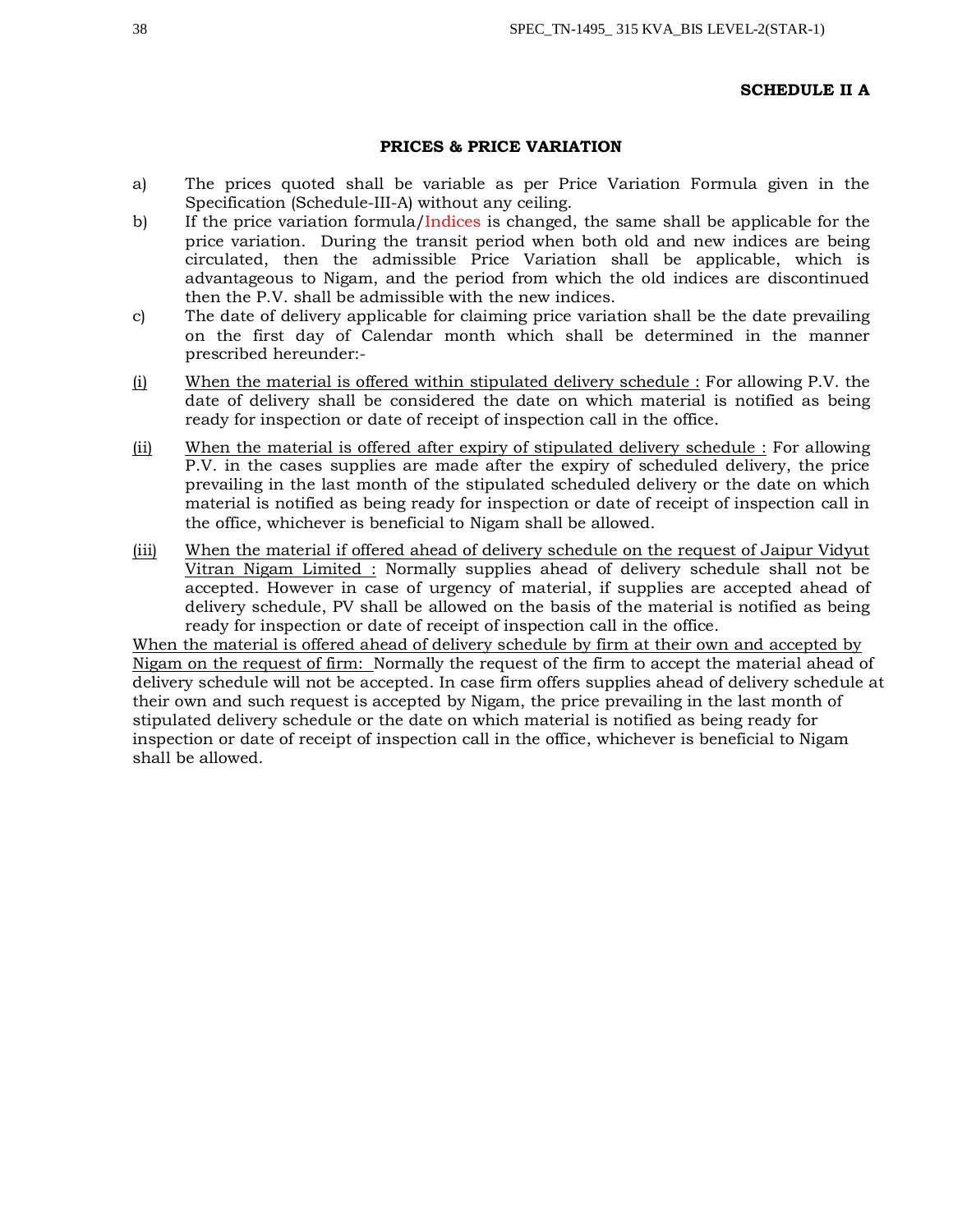# **Schedule – III**

# **JODHPUR VIDYUT VITRAN NIGAM LIMITED**

# **A Govt. of Rajasthan Undertaking Prescribed technical specification for supply of**

(Name of Material/Equipment/Machinery/T&P etc.)

| S.No. | Technical specification                              | Name of IS/other               | Other particulars |
|-------|------------------------------------------------------|--------------------------------|-------------------|
|       | to which material/equipment/                         | standard specification if any. |                   |
|       | Machinery/T&P shall confirm to which material should |                                |                   |
|       | confirm                                              |                                |                   |

Certified that we agree to all the aforesaid technical specification except at S.Noí í . for which our technical specification shall be as under:-

| S.No. Technical specification                        | Name of IS/other       | Other particulars | to |
|------------------------------------------------------|------------------------|-------------------|----|
| which material/equipment/                            | standard specification | if any.           |    |
| Machinery/T&P shall confirm to which material should |                        |                   |    |
| confirm                                              |                        |                   |    |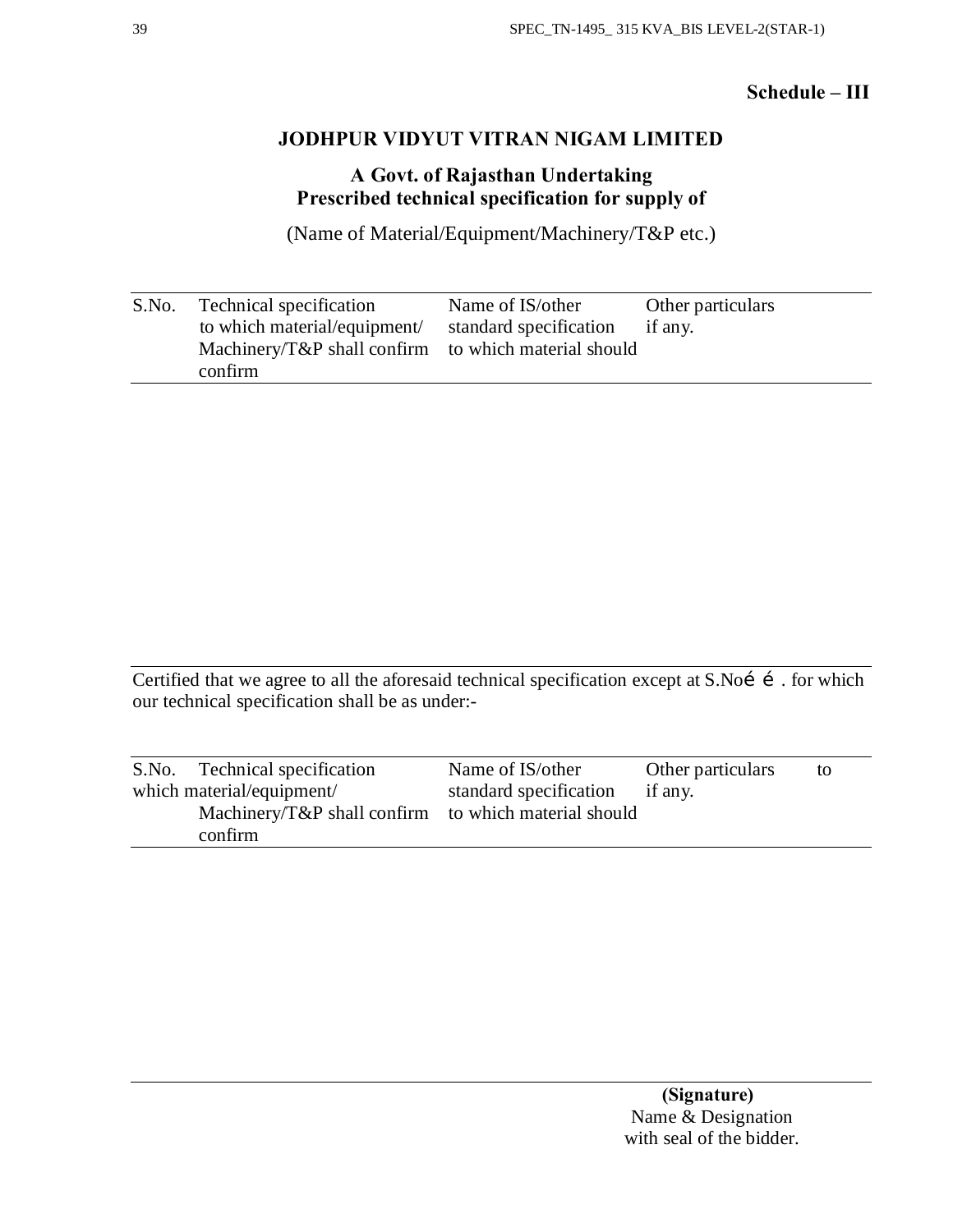# **SCHEDULE-III-A**

# **QUALIFICATION REQUIRMENT FOR 315 KVA THREE PHASE COPPER WOUND DISTRIBUTION TRANSFORMERS OF ENERGY EFFICIENT LEVEL-2 (BEE Star-1) AGAINST TN- 1495**

The bidder should fulfill following qualifying requirements for successful participation in the tender along with relevant documentary evidence supporting each qualifying requirement without which the offer shall be considered non-responsive & rejected.

I) The bidder should be a manufacturer of offered items. The offers from sole selling agent/ authorized dealers shall not be entertained.

II) The bidder is required to quote for **minimum 10 %** of tendered quantity, failing which the offer may be considered Non-Responsive.

III) **The bidder should have designed, manufactured/fabricated, tested and supplied to** Licensed Power Utility/Discoms/Govt. Departments **Distribution Transformers at least 2XQQ (QQ being the quoted quantity)** of similar or higher rating (Block of 160 KVA, 250 KVA, 315 KVA,500 KVA & 630 KVA and higher rating Three phase transformers is to be considered for qualifying criteria) **in last three financial years from the date of opening of techno commercial bid (For quantity verification C.A. Certificate should be furnished in prescribed proforma as per schedule-VII(A) only). However, this will not be applicable for transformers having different number of phases i.e. quantity supplied in three phase transformers will not be considered for single phase and vice-versa.** The material supplied and accepted for same/higher rating for turnkey projects to a licensed power utility/Govt. shall be considered for the purpose of evaluating criteria. The certificate given by C.A. shall indicate above separately.

**Note:- The CA Certificate should be furnished on the letter head of CA and must be signed by the bidder and C.A. firm. The details i.e. address of C.A. & membership No. shall clearly be mentioned on C.A. certificate. In case C.A. certificate is not signed by the bidder/furnished without membership No. & address of C.A. then same may not be considered for which responsibility rests with the bidder.**

In support of fulfillment of the past supply criteria, the bidder shall furnish documentary evidence in the form of certificate from Chartered Accountant in the enclosed prescribed proforma only. This prescribed proforma should be furnished either in original or copy duly attested by Notary. The bidder shall also sign and affix seal on the C.A. Certificate. The certificate should have membership number with the name & address of the chartered accountant. Certificate should clearly indicate the quantity supplied, period of supply, voltage Class, Rating of the Transformer etc. in the format prescribed, any deviation to format or information diverted format, will not be considered and rejected.

IV) The BIS is must for participation in the bid along with the type test reports of offered type and design which should not be older than five years as on date of opening of technical bid. The type test should be conducted on one unit i.e. Short Circuit Withstand Test, Lightening Impulse Voltage Withstand Test, Temperature Rise Test and Pressure Test as per IS:1180 (Part-I)/2014 .The firm will furnish Type Test SBG of Rs.5.0 lac in lieu of non furnishing of Type Tests Reports of offered type & design . The firm will also furnish the valid BEE Certificate and inclusion of offered rating in the BIS Certificate before commencement of supply.

**Note: The price bid of only those bidders shall be opened whose BIS Certificate is valid as on the date of opening of Technical Bid.**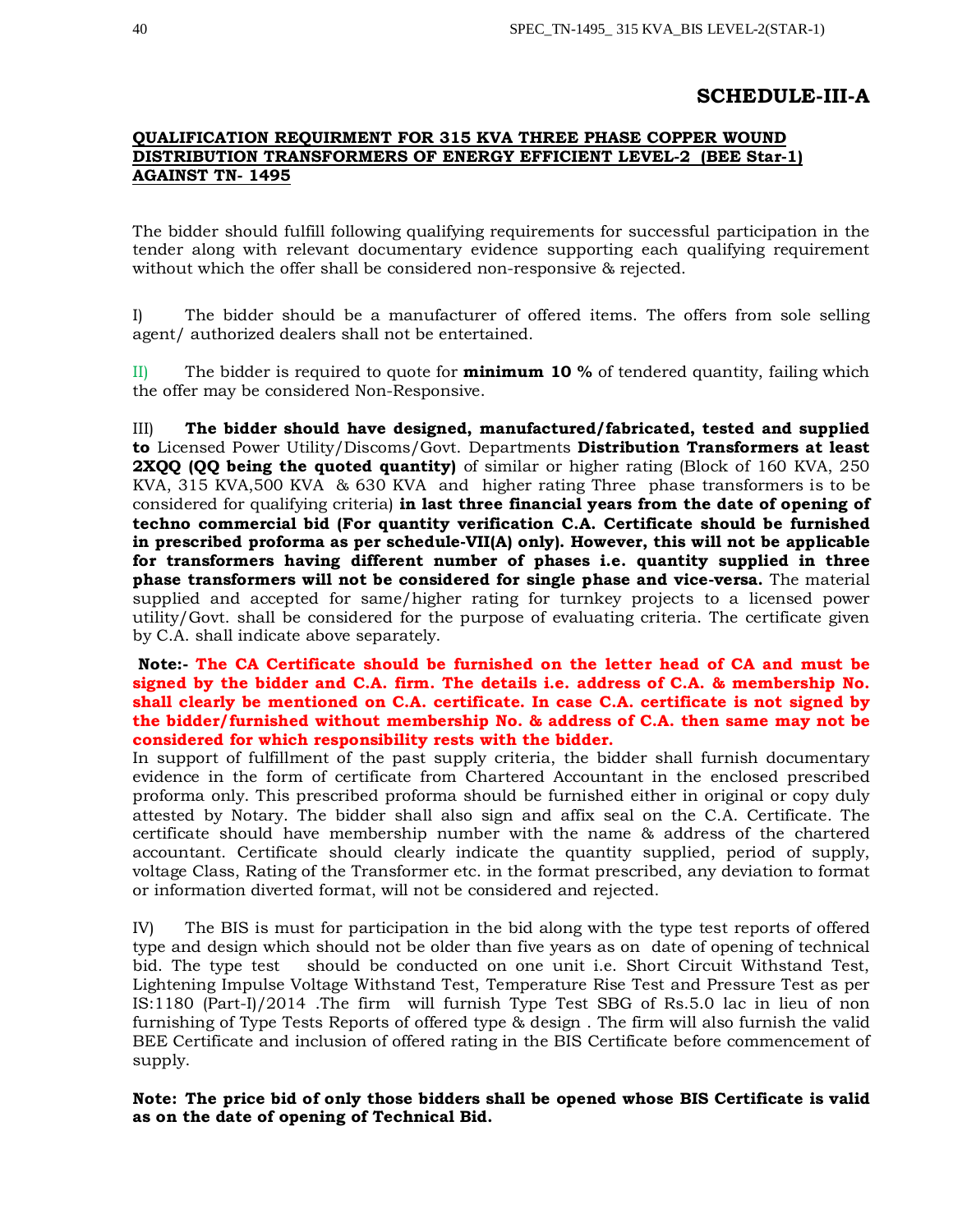V) The bidder shall furnish valid type test certificates of same rating of offered item from a Govt. approved/Govt. recognized/NABL Accredited laboratory/ILAC i.e. International Laboratory Accredited Laboratory (in case of foreign laboratory). Such type test certificates should not be older than 5 years as on the date of opening of tender. For this purpose date of conducting type test will be considered. The date of conducting type test shall be before the date of opening of technical bid. Type test conducted at supplier's own NABL accredited lab shall not be considered. The following Type Test shall be conducted on one unit at NABL/Govt. Approved Lab as per IS:1180 part-1/2014 (Details of Test given in the specification)

- a) Lightening Imp. Voltage Test at Min 75 KV
- b) Short Circuit Test
- c) Temperature Rise Test
- d) Pressure Test.

**VI) In case the bidder is not in a position to furnish type test certificate of same rating of offered item and furnish type test certificate of higher rating from CPRI/independent NABL Accredited laboratory/Govt. approved lab (which does not belong to tenderer) at the time of submission of bid, the bid of the bidders may be considered as responsive, if bidder furnish type test security BG/DD/Pay Order for type test of rating offered shall be arranged from first lot (without asking for any delivery extension) or shall furnish the valid Type Test reports before commencement of supply, from CPRI/independent NABL accredited lab.**

**The bank guarantee from a Scheduled Bank/DD/Pay Order should be for an amount of Rs. 5.0 Lacs towards furnishing of satisfactory type test reports from first lot (without asking for any delivery extension) or shall furnish the valid Type Test reports before commencement of supply. However, the date of issuing of Type Test Bank Guarantee in lieu of non-furnishing of Type Test reports shall be before the date of opening of technical bid & the Type test BG issued on or after opening of technical bid shall not be accepted. In case the bidder fails to furnish successful type test certificates from the offered lot(s) or shall furnish the valid Type Test reports before commencement of supply., their bank guarantee/DD/Pay Order will be invoked/forfeited (Proforma for submitting undertaking a bank guarantee is enclosed at Schedule-III C. The initial validity of B.G. shall be nine months with grace period of three months.**

**The firms may furnish the Type Test Reports of offered type & design or of higher rating with a Bank Guarantee of Rs. 5.0 lacs alongwith the Technical Bid. However, the date of issuing of Type Test Bank Guarantee in lieu of non-furnishing of Type Test reports shall be before the date of opening of technical bid & the Type test BG issued on or after opening of technical bid shall not be accepted.**

**Note:-New state units & also those units located in Raj. which do not meet Qualifying Criteria may be considered for trial order subject to technical competency and furnishing of BG of Rs. 5.00 Lacs in lieu of non furnishing of Type test report of offered items and design but BIS Certificate must be valid as on date of opening of Technical Bid failing which the bid shall be considered Non-Responsive. However, the date of issuing of Type Test Bank Guarantee in lieu of non-furnishing of Type Test reports shall be before the date of opening of technical bid & the Type test BG issued on or after opening of technical bid shall not be accepted.**

VI) The bidder should possess adequate testing facilities for carrying out routine & acceptance test of items as per relevant standard at their works. The bidder shall furnish documentary evidence in support for conducting routine & acceptance test.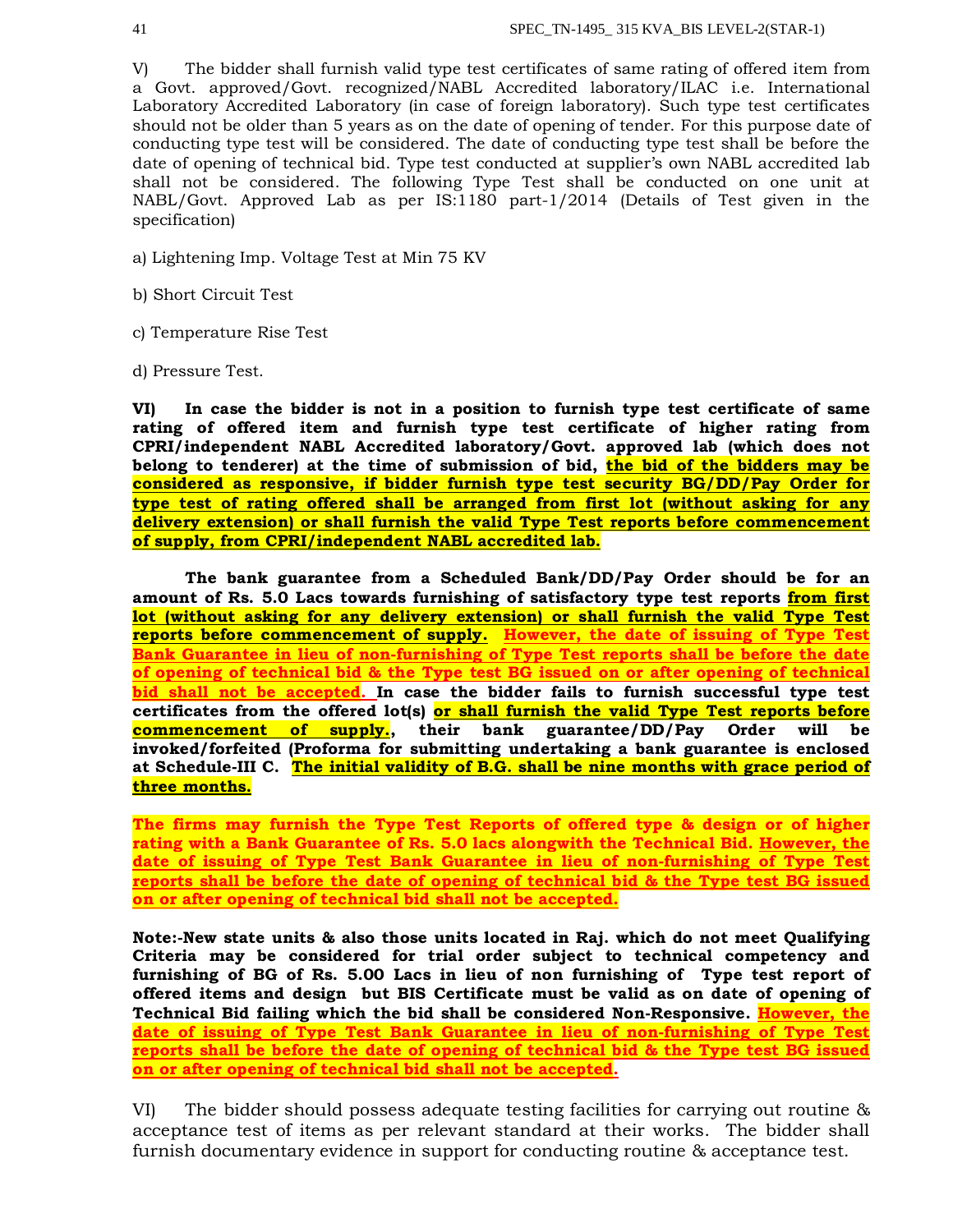VII) The bidder shall clearly indicate the deviations such as Technical Deviation & Commercial Deviations in the prescribed proforma only. The deviations indicated elsewhere in the bid shall not be accepted.

VIII a) The bidder must clearly fill up each and every particular of Guaranteed Technical Particulars annexed with Technical Specification otherwise he will be responsible for Technical Non-Responsiveness.

VIII b) The type test certificates shall be furnished either in original or copy duly attested by notary.

# **IX) PERFORMANCE CRITERIA:-**

i) If a bidder has supplied upto 50% of ordered quantity in previous tender upto date of opening of subsequent tender and scheduled delivery period expired, the bid of such bidder will not be opened in the Discom for that item.

ii) However, if the supplies have been completed for a quantity more than 50% but not completed upto date of opening of subsequent tender and scheduled delivery period expired, the quantity equal to the quantity pending in previous tender for that item shall be reduced from the subsequent tender quantity to be allocated to the bidder.

## **X) POOR RECORD OF PERFORMANCE AND DELIVERY:**

The bidder(s) who have been black listed **in any of the state Discom** or with whom business relations have been severed in Jaipur Discom shall not be considered. Severment of business relations will be done in case of following circumstances for the period and with the recovery mentioned against each:

|                          | i) When vendor does not accept order Forfeiture of EMD/cancellation of vendor registration  |
|--------------------------|---------------------------------------------------------------------------------------------|
|                          | awarded on its accepted price and terms to recover amount of EMD along with severement of   |
|                          | and conditions and does not comply with business relations for three years from the date of |
| contractual formalities. | issue of order.                                                                             |
| ii)<br>When<br>vendor    | complies with Levy of maximum recovery on account of delay in                               |
|                          | contractual formalities but does not delivery along with severement of relations for a      |
| commence supplies.       | period of 2 years from the date of issue of order or in                                     |
|                          | next two bids whichever is later along with forfeiture                                      |
|                          | of EMD/cancellation of vendor registration.                                                 |

## **XI ) Black Listing:**

## **(A) Black Listing of Firms-**

 After having given Show Cause Notice of 30 days, and having established & cogent reasons for blacklisting of the firm as given below, the firm should immediately be blacklisted for a period of 5 years indicating reasons of doing so, in the letter itself, and a copy of such blacklisting should be given to the firm, with the approval of CLPC:-

(i) There are sufficient and strong reasons to believe that the supplier or his employee has been guilty of malpractices such as manhandling/misbehaviour with Government official by supplier or his partner/employee, bribery, corruption or abatement of such a offence in a position where he could corrupt Nigam's official, fraud, vitiating fair tender process including substitution of or interpolation in tender, mis-representation, pilfer-aging or unauthorized use or disposal of Nigam's material issued for specific work etc.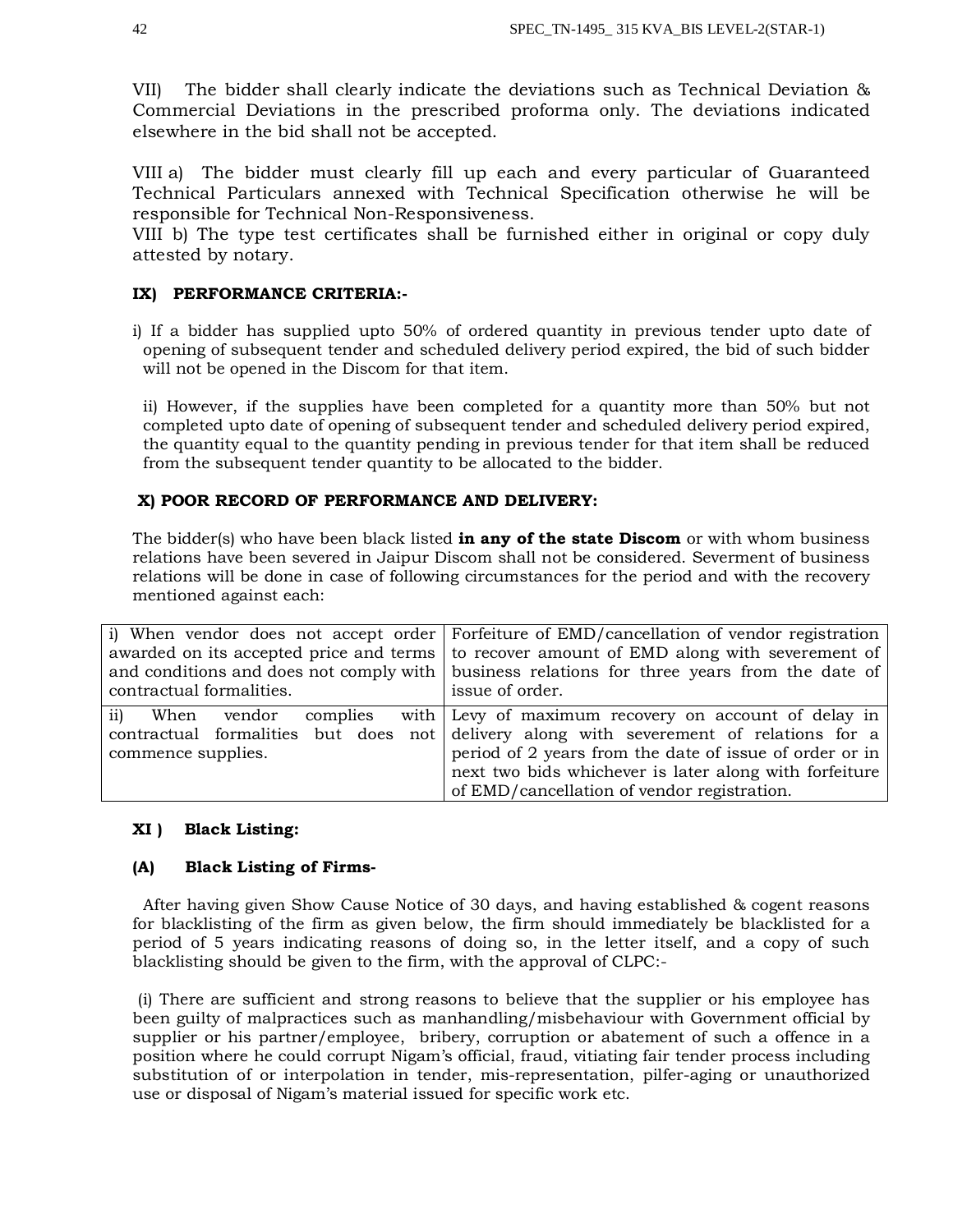(ii) Where a supplier or his partner or his representative has been convicted by a court of Law for offences involving moral turpitude in relation to the business dealing or where security considerations including suspected disloyalty to the Nigam/state so warrant the blacklisting.

(iii) If the State Bureau of Investigation or any other authorized investigating agency recommends for blacklisting after completing the investigation.

## **Note: - 1**

If a supplier after having tendered for a supply or after negotiations gives application voluntarily vitiating the fair tendering process, it shall also tantamount to malpractice.

# **Note: - 2**

A Black listed supplier –

- (i) shall not be entitled for registration in any of the Discom
- (ii) shall not be awarded any supply order in future in any Discom during the notified period.
- (iii) his registration if any shall stand cancelled immediately and his registration security/EMD/S.D. shall stand forfeited.
- (iv) In case of blacklisting of the firm by any one of Discom for the cogent prescribed reason(s) as stipulated above, the same shall be applicable to all the three Discoms and as a consequence of blacklisting, all the pending orders to that firm, will be cancelled in all three (3) Discoms with immediate effect. However in respect of completed/executed contract G.P. obligations as well as other liabilities shall be fulfilled by the supplier.

# **B. Severement of Business relation:**

After having given Show Cause Notice of 30 days, and having established & cogent reasons for Severement of business relation as given below, the firm should immediately be severed the business relations for a period of 2 to 3 years indicating reasons of doing so, in the letter itself, and a copy of such severement should be given to the firm, with the approval of CLPC:-

- i. The supplier continuously refuses to pay Nigam dues without showing adequate reasons and where the purchasing authority is satisfied that no reasonable dispute attracting reference to Settlement Committee or Court of Law exists for the supplier's action of non-supply.
- i. When vendor does not accept LOI/detailed purchase order awarded on its accepted prices and terms & conditions or does not comply with the contractual formalities.
- ii. When vendor/supplier who otherwise completed contractual formalities but does not commence supplies on the date of opening of technical bid of the fresh tender/completion of schedule delivery period whichever is later.

## **Note:-**

- 1. In case supplier does not deposit outstanding dues towards Nigam, even after completion of severement period, the period of severement will continue.
- 2. Severement done purely/ mainly on account of non-deposition of dues against the supplier/vendor/contractor could be lifted by CLPC, if the dues are deposited prior to the expiry of such severement period.
- 3. Severement done by one Discom for non-supply of material and /or corresponding non-recovery of dues will not be effective in other Discoms **except in respect of common purchase cases of Three Discoms.**
- 4. On severement of business, the EMD/SD/vendor registration security will be forfeited.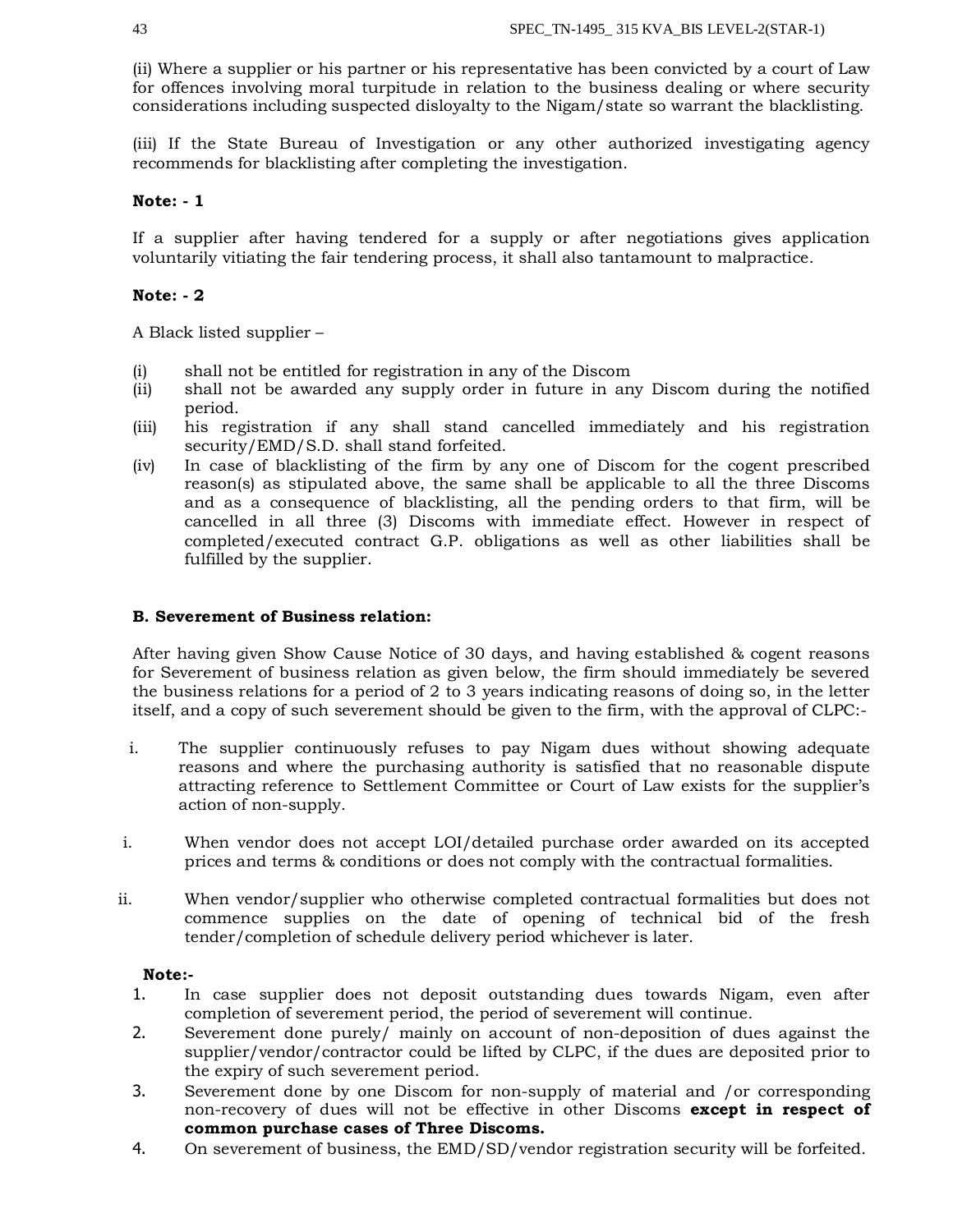5. The orders in execution satisfactorily will not be cancelled other than the order on which severement have been done.

## **(C) DEBARMENT:-**

Reasons on which Debarment can be made:-

- (i) The competent authority may debar the supplier on account of his performance or other disabilities, if it is no longer considered fit to remain under vendor registration as per his obligation under vendor registration.
- (ii) If at any subsequent stage of inspection of firms after award of contract, it is found that firm does not have sufficient tech. staff or required/necessary technical equipment, the purchasing authority can debar the firm for one year or next tenders whichever is later. The debarment will be lifted only on re-inspection of firm's works; the defects noticed earlier are fully rectified to the satisfaction of Nigam.
- (iii) When contract agreement executed and supplies commenced but could supply only up to 50% of ordered quantity and scheduled delivery period expired, then the firm can be debarred for one year or next tender whichever is later in that Discom only for that particular item/rating/capacity/size etc.
- (iv) The suppliers who have been awarded contract for supply of material is not adhering to the periodic delivery schedule, the contract awarding authority reserve the right to terminate the contract and may debar the firm in participating in tender for a period of 2 to 3 years.

**Note:-1.** On debarment, the EMD/SD/Vendor Registration security shall be forfeited.

**Note:-2.** If the firm is debarred in one Discom for any reasons then the same should not be applicable in other Discom **subject to exception that in case of common Discoms purchases such debarment of a firm would be applicable to all three Discoms for that particular item and rating/capacity/size etc.**

## **XII) APPEALS AND APPLICATIONS:**

Appeal against the order of blacklisting, severement and debarment can be filed before BOD within a period of 3 months from the date of intimation. The letter of appeal will be addressed to the order placing authority. Who will process the case for placing the matter in B.O.D. with in a period 60 days. The BOD may reduce or waive the penalty, if sufficient reasons/supporting documents are furnished by the supplier.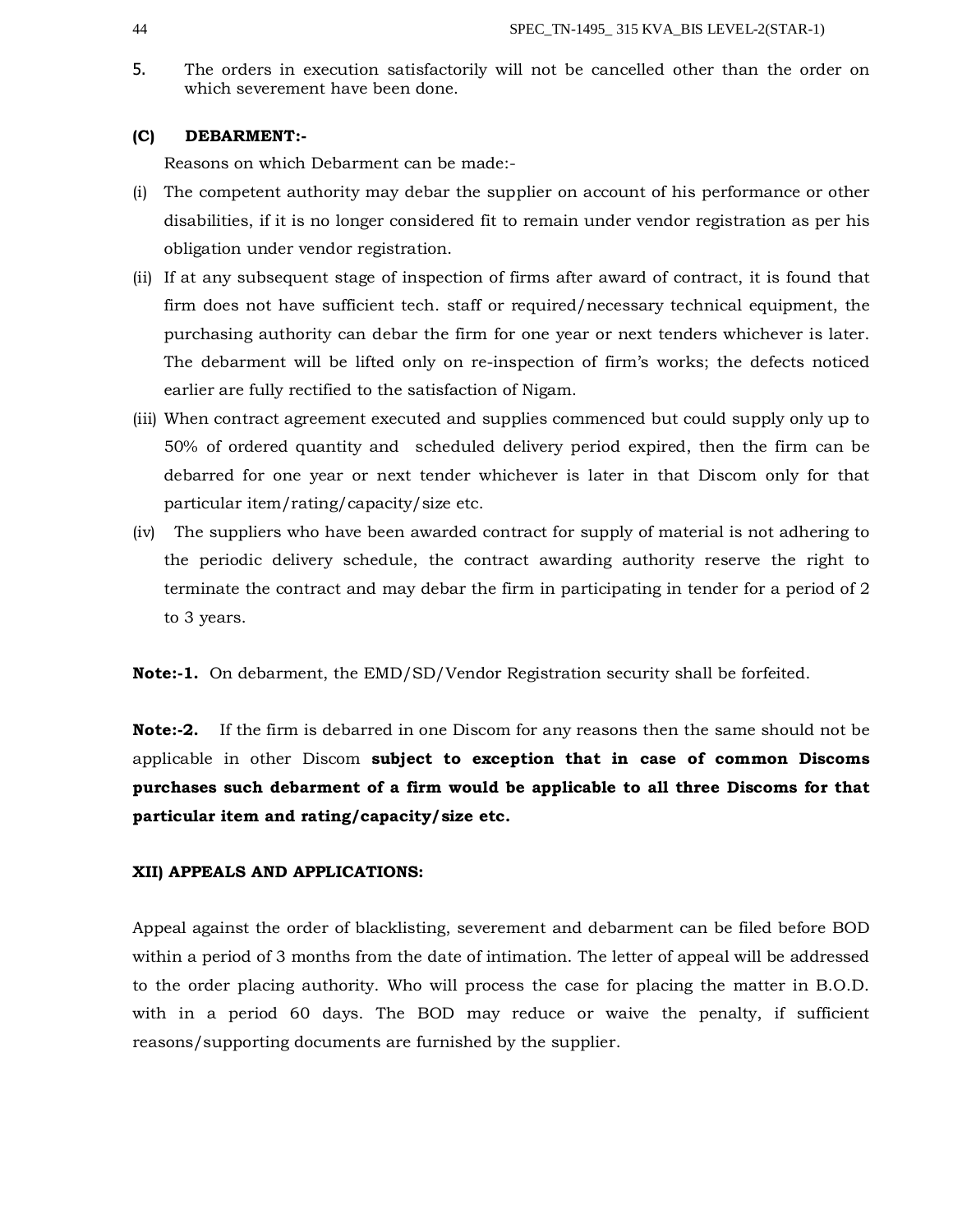## **Schedule – III -B**

# **BANK GUARANTEE IN LIEU OF FURNISHING OF TYPE TEST CERTIFICATE UNDER TN-1495**

#### **(On Rajasthan Non-Judicial Stamp Paper worth Rs.1250/-)**

To,

The Superintending Engineer (MM&C) Jodhpur Vidyut Vitran Nigam Limited New Power House Premises, Industrial Area, Jodhpur.

Dear Sir,

Whereas Jodhpur Vidyut Vitran Nigam Limited, Jodhpur (hereinafter called the Purchaser) has issued a tender enquiry under TN\_\_\_\_\_\_\_\_ for procurement of \_\_\_\_\_\_\_\_\_\_\_\_\_\_\_\_\_\_\_\_\_\_\_\_\_\_\_ (name of material).

Whereas  $M/s$  \_\_\_\_\_\_\_\_\_\_\_\_\_\_\_\_\_\_\_\_\_\_\_\_\_\_\_ (hereinafter called the bidder) has furnished a bid for supply of \_\_\_\_\_\_\_\_\_\_\_\_\_\_\_\_\_\_\_ to the Superintending Engineer (MM), Jodhpur Vidyut Vitran Nigam Limited, Jodhpur or his nominated officer(s).

Whereas in accordance with the provision of the specification of the aforesaid TN\_\_\_\_\_\_\_\_\_\_, the bidder can deposit a bank guarantee in lieu of the requirement of furnishing the type test certificates.

Whereas M/s \_\_\_\_\_\_\_\_\_\_\_\_\_\_\_\_\_\_\_\_\_ (the bidder) have requested us (Name of the Bank) to furnish the bank guarantee, in lieu of the type test certificate, for an amount equivalent to Rs. \_\_\_\_\_\_\_\_\_\_\_\_\_\_\_\_\_\_\_\_ (in words also) only.

Under this Bank Guarantee, we (Name of the Bank) hereby undertake unconditionally and irrevocably to guarantee as primary obligator and not as Surety merely, the payment to the purchaser on his first demand without whatsoever right of objection on our part and without his first claim to the bidder, in the amount not exceeding (amount of guarantee in figures and words).

Payment pursuant to this undertaking will be demanded by the purchaser from the Bank and will be met by the Bank without question in the case in which the bidder, on receipt of the order and/ or after the acceptance of this tender, makes default in furnishing the required type test certificates. As to whether the occasion or ground has arisen for such demand the decision of the Superintending Engineer (MM), Jodhpur Vidyut Vitran Nigam Limited, Jodhpur shall be final.

The liability of the Bank shall not at any time exceed Rs. \_\_\_\_\_\_\_\_\_ (Rupees \_\_\_\_\_\_\_\_\_\_\_\_\_\_\_\_\_\_\_\_\_\_\_\_\_\_\_\_\_\_).

The undertaking will be determined on but will not withstanding such determination, continue to be in force till the expiry of 3 months from that date.

No indulgence or grant of time by the purchaser to the bidder without the acknowledgement of the Bank will discharge the liabilities of the Bank under this guarantee.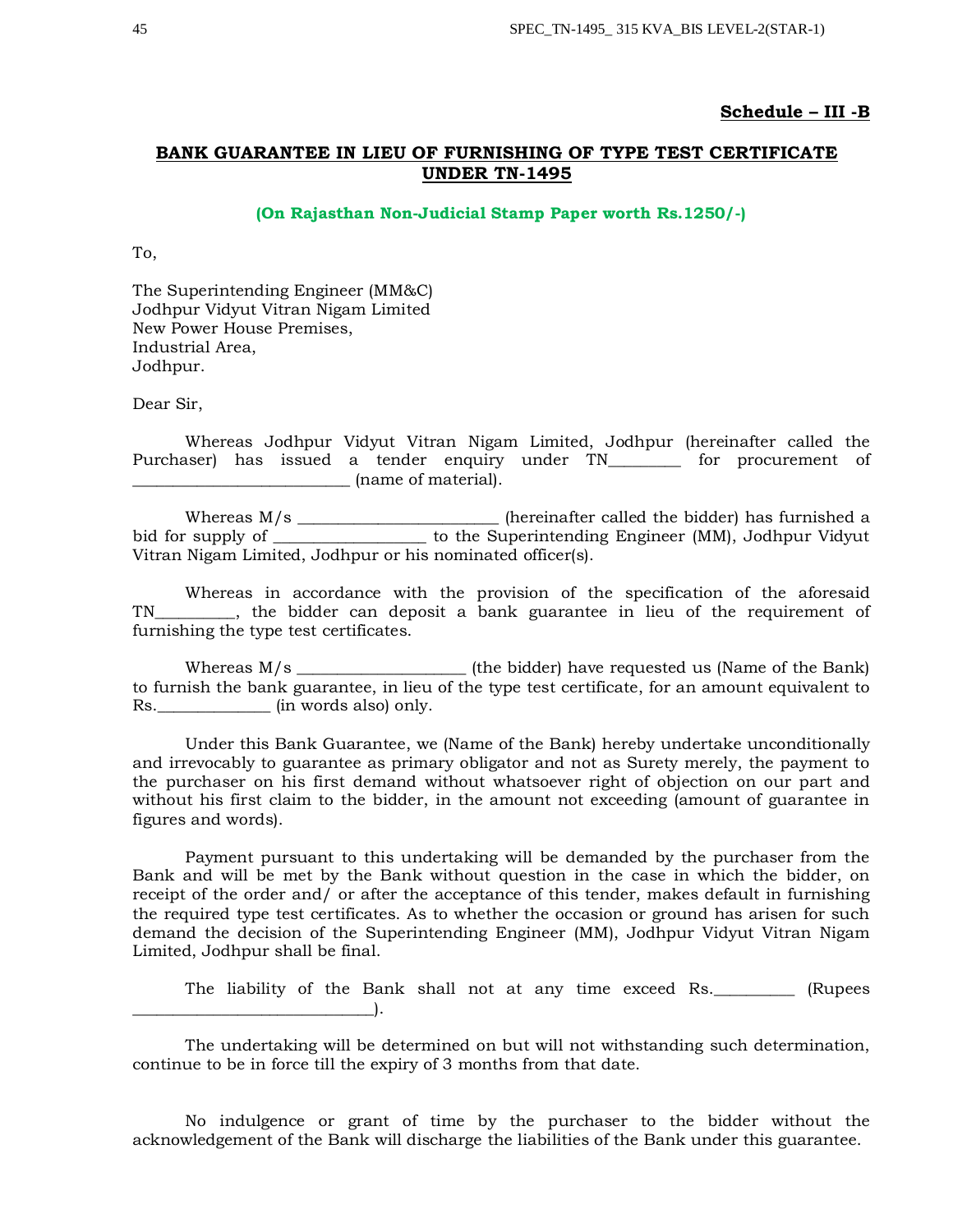The guarantee herein contained shall not be affected by any change in the constitution of the bidder.

All disputes arising under the said guarantee between the Bank and the bidder or between the bidder and the purchaser pertaining to the guarantee shall be subject to the jurisdiction of Courts only at JODHPUR in Rajasthan.

The Bank further undertake not to revoke this guarantee during its currency except with the previous consent of the Superintending Engineer (MM), Jodhpur Vidyut Vitran Nigam Limited, Jodhpur.

Notwithstanding anything contained herein before, the Bank's liability under this guarantee i.e. restricted to Rs. \_\_\_\_\_\_\_\_\_\_\_ (Rupees \_\_\_\_\_\_\_\_\_\_\_\_\_\_\_\_\_\_\_\_\_) and the guarantee shall remain in force upto \_\_\_\_\_\_\_\_\_\_\_. Unless demand or claim in writing is presented on the Bank within three months from that date, the Bank shall be released and discharged from all liabilities there-under. However, the validity of the bank guarantee shall be extended as and when required by the purchaser.

IN WITNESS WHEREOF the Bank has executed these presents the day \_\_\_\_\_\_\_\_\_ month \_\_\_\_\_\_\_\_\_\_and year\_\_\_\_\_\_\_\_\_\_\_\_.

Yours faithfully,

 (Bankers) EXECUTANT

Witnesses:

1.

2.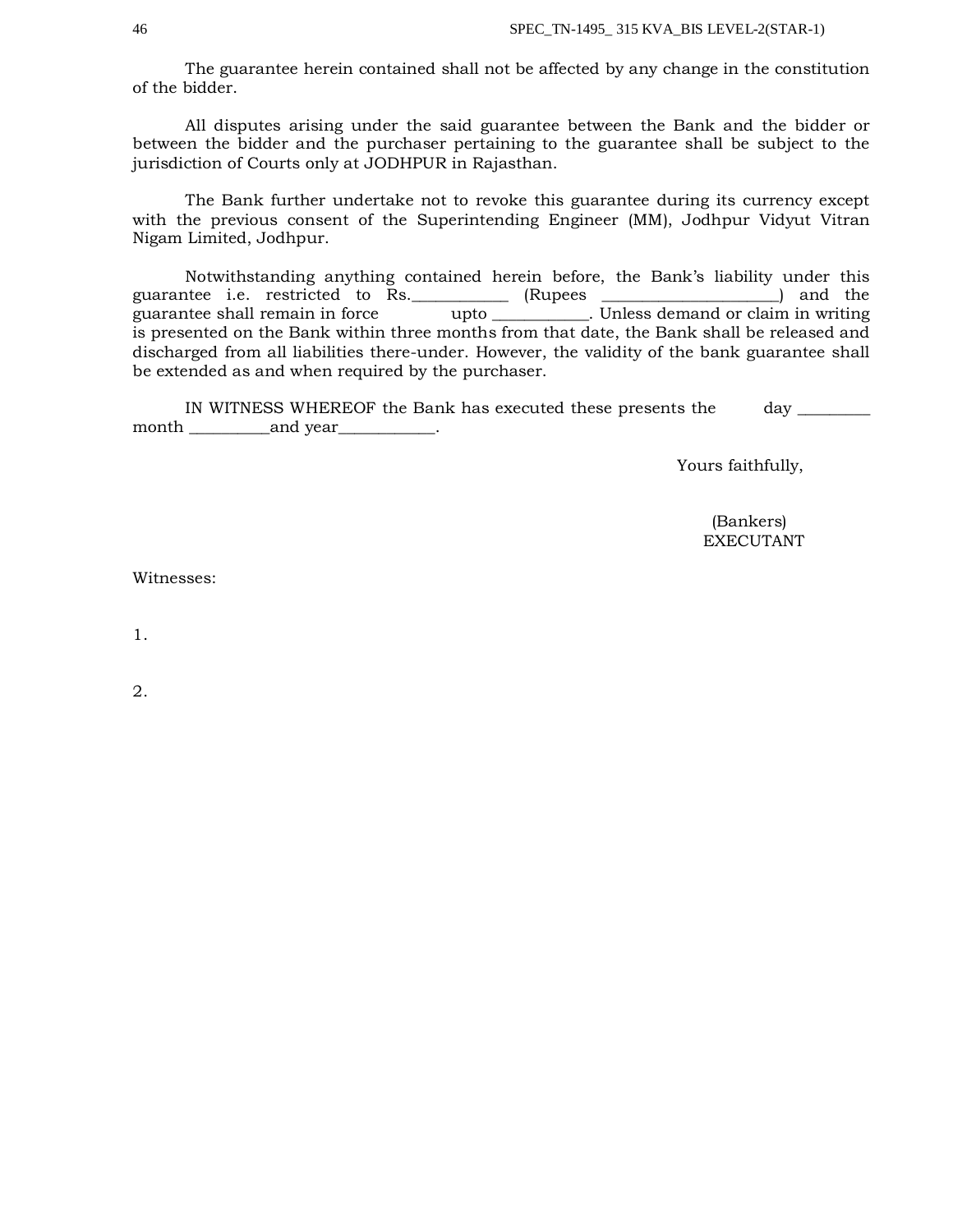# **SCHEDULE-IV `A'**

# **Must be filled-in by the tenderer and attach with technical bid (Part-I)**

To,

The Superintending Engineer (MM&C), Jodhpur Vidyut Vitran Nigam Limited, Jodhpur.

Dear Sir,

With reference to your invitation to tender against specification No JDVVNL/SE (MM&C)/E1A1/TN-1495 we agree to supply the following quantity:-

|    | ,,             |          | -- -    |                   |               |
|----|----------------|----------|---------|-------------------|---------------|
| S. | Particulars of | Tendered | Qty.    | Justification of  | Status of     |
| No | item           | Quantity | Offered | quantity offered  | Type Test     |
|    |                |          |         | as per Qualifying | Certificates. |
|    |                |          |         | Requirement.      |               |
|    |                |          |         |                   |               |
|    |                |          |         |                   |               |
|    |                |          |         |                   |               |
|    |                |          |         |                   |               |
|    |                |          |         |                   |               |
|    |                |          |         |                   |               |
|    |                |          |         |                   |               |

- 1. The offer is valid for a period of 120 days from the next date of opening of this tender.
- 2. **Bidders are requested to quote separate price of both i.e. Transformer & M&P Box otherwise their bid offer shall be ignored/rejected.** The base date for transformer will be **01.01.2019** irrespective of date of tender opening**.**
- 3. It is noted that the quantities as mentioned in the specification are approximate and we agree to supply any quantity as per your requirement.
- 4. The delivery shall strictly be in accordance with our delivery clause as given in **Schedule-VIII** of this specification. In case we fail to deliver the material as indicated in the clause No. 1.23, we are liable to pay recovery for delay in delivery as per clause No. 1.24 of this Schedule-II of this specification. The material shall conform to your specification No. JDVVNL/SE(MM&C)/TN-1495 and as per relevant ISS in all respect.
- 5. We confirm that we agree to all the terms & conditions as well as the technical stipulations of your specification No. JDVVNL/SE(MM)/TN-1495 and there are no deviations other than as specified in the **Schedule VI (A&B).**

Yours faithfully,

 Signature of tenderer with stamp Date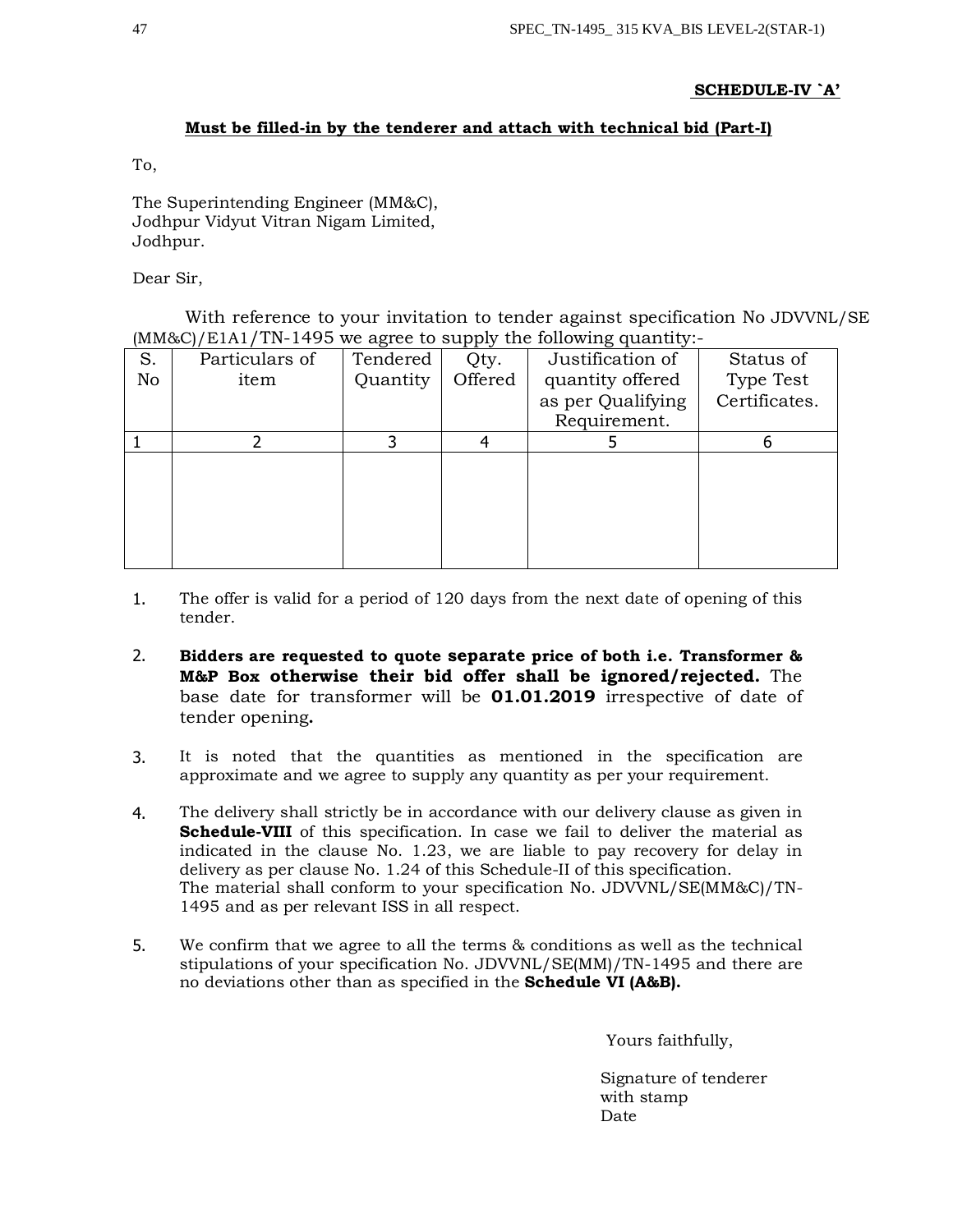# **Schedule – V**

# **JODHPUR VIDYUT VITRAN NIGAM LIMITED**

# **A Govt. of Rajasthan Undertaking**

Statement of guaranteed technical particulars and other performance data for supply of  $\hat{i}$   $\hat{i}$   $\hat{j}$   $\hat{j}$   $\hat{i}$   $\hat{j}$   $\hat{i}$   $\hat{j}$   $\hat{i}$   $\hat{j}$   $\hat{k}$   $\hat{k}$   $\hat{k}$   $\hat{k}$   $\hat{k}$   $\hat{k}$   $\hat{k}$   $\hat{k}$   $\hat{k}$   $\hat{k}$   $\hat{k}$   $\hat{k}$   $\hat{k}$   $\hat{k}$   $\hat{k}$   $\hat{k}$   $\hat{k}$   $\hat{k}$   $\hat{k}$   $\hat{k}$   $\hat{k}$   $\hat{k$ no... $i$  i i i i i i i ...

S.No. Particulars of technical & other performance data guaranteed.

Certified that we agree to all the aforesaid technical particulars and other performance data except following :-

| S.No. Particulars of technical & other | Reasons for           |
|----------------------------------------|-----------------------|
| Performance data                       | deviations/departure. |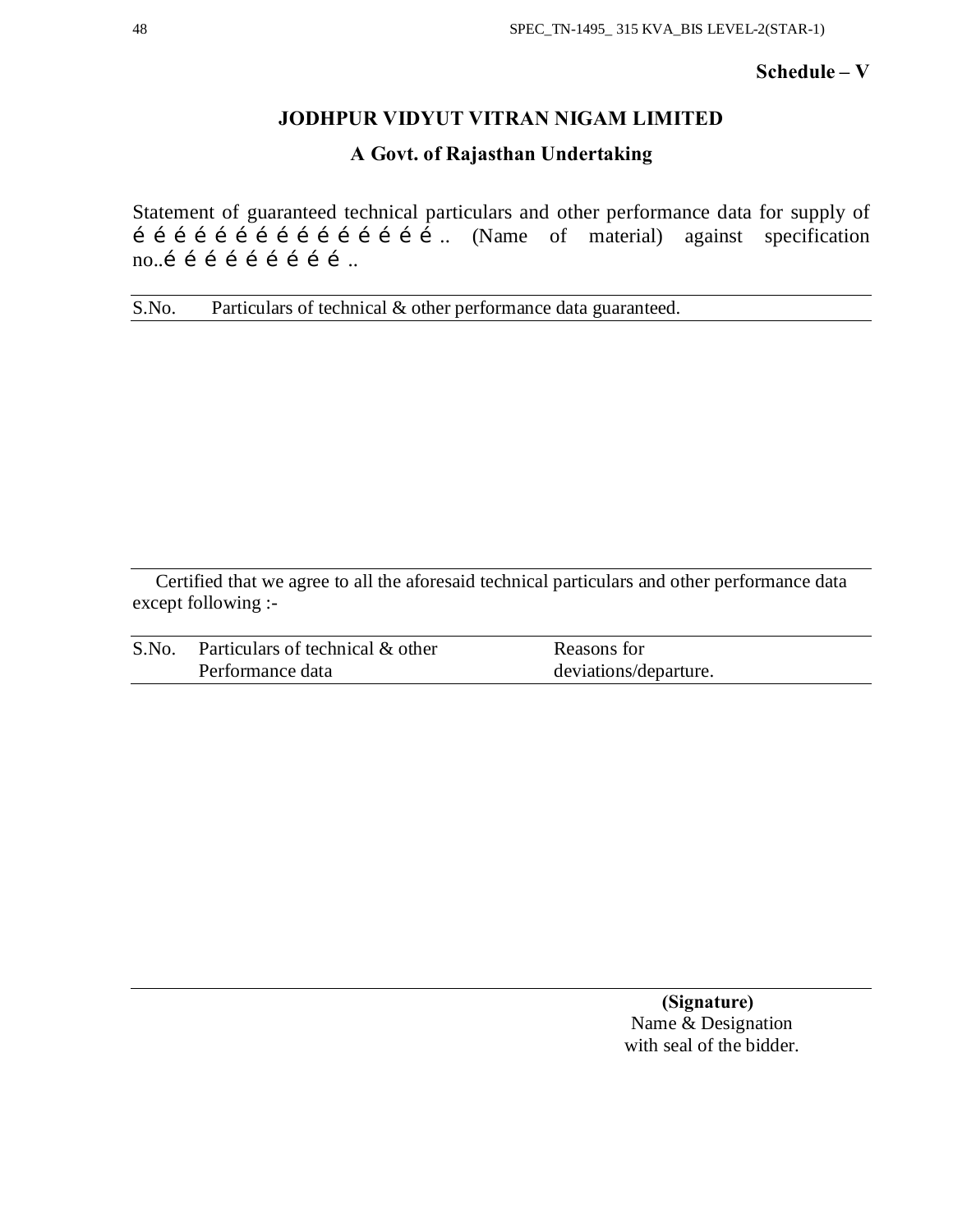# **Schedule – V(A)**

# **ANNEXURE-A**

# MANUFACTURER'S GUARANTEED TECHNICAL PARTICULARS **315 KVA (Cu) WOUND, 11 / 0.433 KV DISTRIBUTION TRANSFORMER ENERGY EFFICIENT LEVEL-2 (BEE Star-1) AGAINST TN-1495**

| S. No.           | <b>PARTICULARS</b>                                                         | <b>315 KVA</b> |
|------------------|----------------------------------------------------------------------------|----------------|
| 1.               | Manufacturer's Name and Address                                            |                |
| 2.               | Service (Outdoor, continuously rated)                                      |                |
| $\overline{3}$ . | Type (CRGO / Conventional)                                                 |                |
| 4.               | Continuous max. Rating under peak ambient temp. of 50 °                    |                |
|                  | $\mathbf C$                                                                |                |
| 5.               | Rated voltage:                                                             |                |
|                  | H <sub>V</sub><br>(a)                                                      |                |
|                  | (b)<br>L V                                                                 |                |
| 6.               | Rated current                                                              |                |
|                  | H V<br>(a)                                                                 |                |
|                  | (b)<br>L V                                                                 |                |
| 7.               | Rated Frequency                                                            |                |
| 8.               | No. of phases                                                              |                |
| $\overline{9}$ . | Method of connection:                                                      |                |
|                  | H <sub>V</sub><br>(a)                                                      |                |
|                  | L V<br>(b)                                                                 |                |
| 10.              | Vector group reference                                                     |                |
| 11.              | Method of cooling                                                          |                |
| 12.              | Max. temperature rise obtained by the transformer when                     |                |
|                  | run at the maximum ambient temp. of 50 °C<br>(a) Of top oil by thermometer |                |
|                  | (b) Of winding by resistance                                               |                |
| 13.              | Hottest spot temperature, at rated current and voltage,                    |                |
|                  | calculated corresponding to the yearly weighted average                    |                |
|                  | ambient temp. of 35 $\degree$ C                                            |                |
| 14.              | Total losses at rated current and at 75 °C                                 |                |
|                  | i) At 50% loading                                                          |                |
|                  | ii) At 100% loading                                                        |                |
| 15.              | Percentage impedance at full loadand at 75 °C                              |                |
| 16.              | Percentage resistance at full load and at 75 °C                            |                |
| $\overline{17}$  | Percentage reactance at full load                                          |                |
| 18.              | Efficiency at 75 ° C :-                                                    |                |
|                  | a) At unity power factor :-                                                |                |
|                  | i) At 125% of full load                                                    |                |
|                  | ii) At 100% of full load                                                   |                |
|                  | iii) At $75%$<br>of full load                                              |                |
|                  | iv) At $50\%$<br>of full load                                              |                |
|                  | At 25%<br>of full load<br>$\mathbf{v}$                                     |                |
|                  | b)At $0.8$ power factor :-                                                 |                |
|                  | At 125% of full load<br>i)                                                 |                |
|                  | ii) At 100% of full load<br>iii) At 75% of full load                       |                |
|                  | of full load<br>iv) At $50\%$                                              |                |
|                  | At 25% of full load<br>V)                                                  |                |
| 19.              | Maximum efficiency                                                         |                |
| 20.              | Load at which maximum efficiency occurs                                    |                |
| 21.              | % regulation at full load & at 75 °C:                                      |                |
|                  | a) At unity power factor                                                   |                |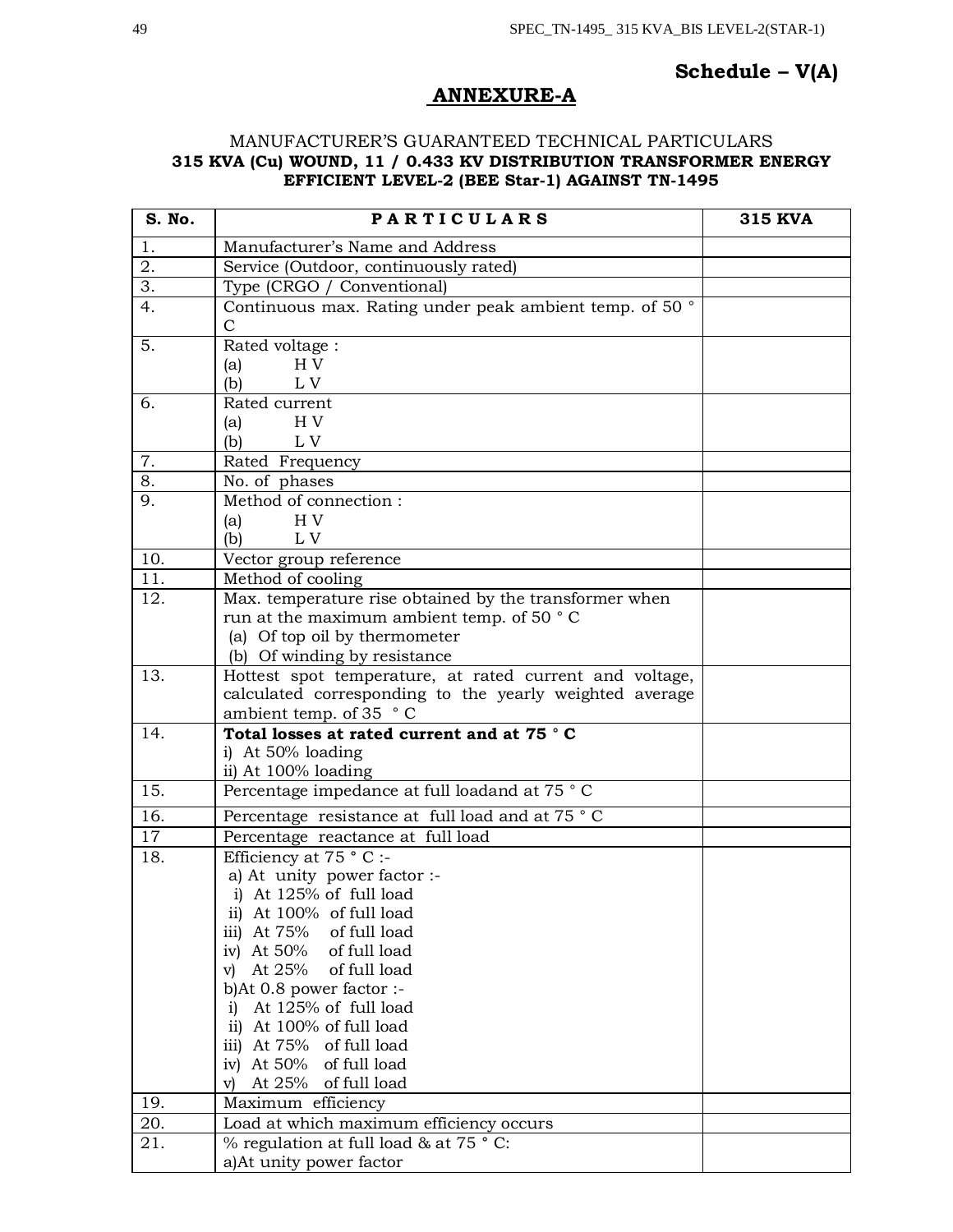| S. No. | <b>PARTICULARS</b>                                                                       | <b>315 KVA</b> |
|--------|------------------------------------------------------------------------------------------|----------------|
|        | b)At 0.8 power factor                                                                    |                |
| 22.    | Max. flux density at rated voltage and rated frequency                                   |                |
| 23.    | Percentage no load current at rated frequency (without any                               |                |
|        | positive tolerance)                                                                      |                |
|        | a) At rated voltage                                                                      |                |
|        | b)At 112.5% rated voltage                                                                |                |
| 24.    | Insulation level of transformer :-                                                       |                |
|        | a) Impulse strength of HV                                                                |                |
|        | b)Power frequency withstand voltage<br>HV                                                |                |
|        | LV                                                                                       |                |
| 25.    | H V Bushing details:-                                                                    |                |
|        | Rating of the bushing<br>(a)                                                             |                |
|        | (b) Impulse strength                                                                     |                |
|        | Power frequency withstand voltage, dry and wet<br>(c)                                    |                |
|        | (d) IS reference                                                                         |                |
| 26.    | LV Bushing details :-                                                                    |                |
|        | (a) Rating of the bushing                                                                |                |
|        | (b) Power frequency withstand Voltage, dry and wet                                       |                |
|        | (c) IS reference                                                                         |                |
| 27.    | H V coil constructional details:-                                                        |                |
|        | (a) type of winding                                                                      |                |
|        | (b)No. of coils per phase<br>(c)Conductor cross Section(min.)                            |                |
|        | (d)Bare conductor dia                                                                    |                |
|        | (e)Covered conductor dia                                                                 |                |
|        | $(f)$ Phase current $(H V)$                                                              |                |
|        | (g)Current density                                                                       |                |
|        | (h)Coil I. D                                                                             |                |
|        | $(i)$ Coil O.D                                                                           |                |
|        | (j)Coil axial length                                                                     |                |
|        | (k) Total no. of turns per phase                                                         |                |
|        | (l) Resistance per ph. at $75 \degree$ C                                                 |                |
|        | (m) Weight of covered conductor per transformer                                          |                |
|        | (n) Inter layer insulation<br>(0) No. of vertical spacers per circle (in the annular gap |                |
|        | between LV & HV)                                                                         |                |
| 28.    | LV coil constructional details:-                                                         |                |
|        | (a) type of winding                                                                      |                |
|        | (b)No. of coils per phase                                                                |                |
|        | (c) Conductor cross section(min.)                                                        |                |
|        | (d)Bare conductor size                                                                   |                |
|        | (e) No. of conductors in parallel                                                        |                |
|        | (f)Covered conductor size                                                                |                |
|        | (g) Phase current $(LV)$                                                                 |                |
|        | (h)Current density                                                                       |                |
|        | $(i)$ Coil I.D.<br>$(i)$ Coil O.D.                                                       |                |
|        | (k)Coil axial length                                                                     |                |
|        | (l)Total no. of turns per phase                                                          |                |
|        | (m) Resistance per phase at 75 °C                                                        |                |
|        | (n) Weight of covered conductor per transformer                                          |                |
|        | (o) Inter layer insulation                                                               |                |
|        | (p) No. of vertical spacers per circle                                                   |                |
| 29.    | Minimum external clearances in air<br>(with $B M C s$                                    |                |
|        | mounted)                                                                                 |                |
|        | (a) HV phase to phase                                                                    |                |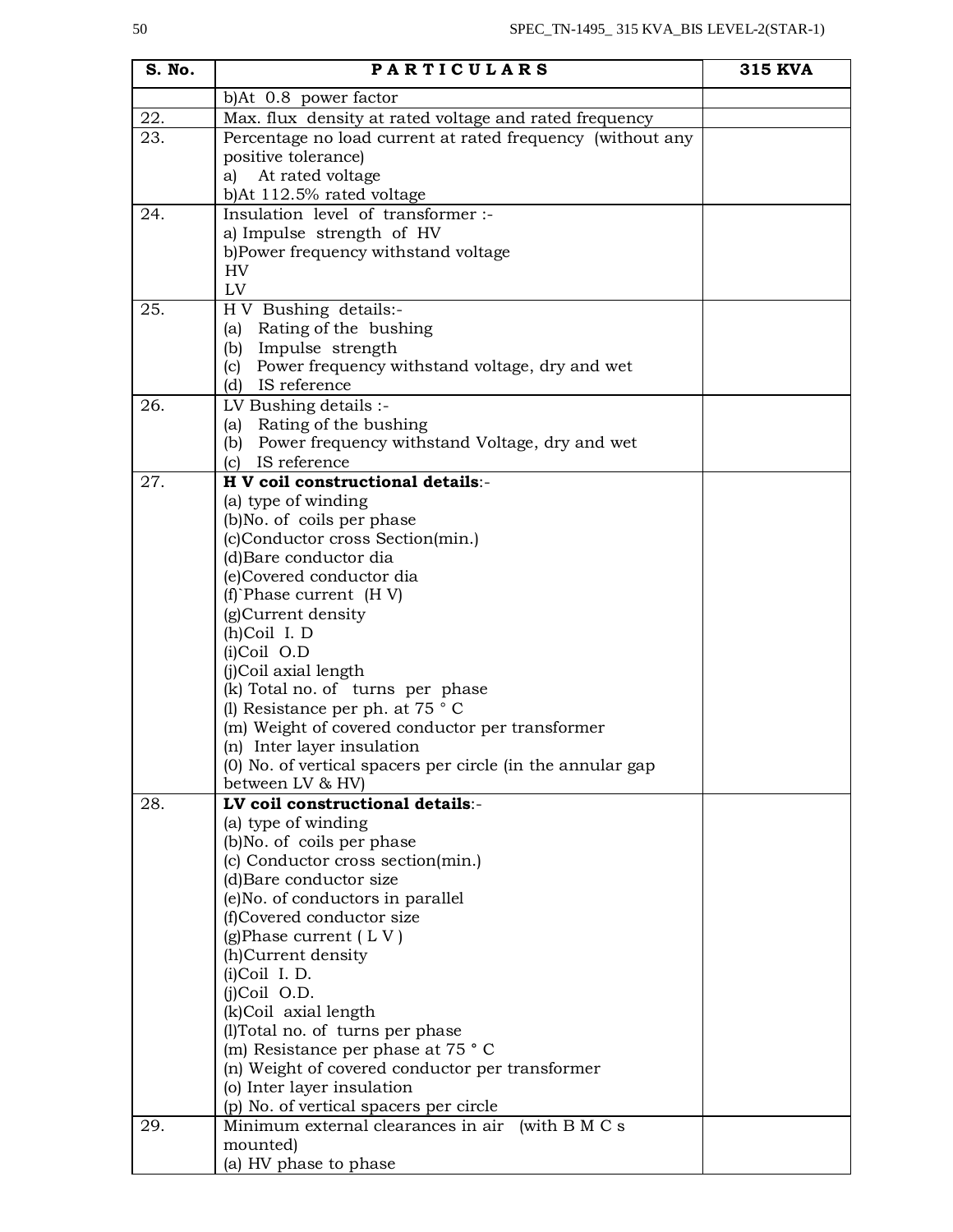| S. No. | <b>PARTICULARS</b>                                                                            | <b>315 KVA</b> |
|--------|-----------------------------------------------------------------------------------------------|----------------|
|        | (b) HV phase to earth                                                                         |                |
|        | (c) LV phase to phase                                                                         |                |
|        | (d) LV phase to earth                                                                         |                |
| 30.    | Minimum internal clearances (in oil)                                                          |                |
|        | (a)Between HT outside surface and tank inside (non                                            |                |
|        | bushing side)                                                                                 |                |
|        | (b) Between HT outside surface & tank inside (HV & LV<br>bushing side)                        |                |
|        | (c) Between HV windings and yokes (end insulation)                                            |                |
|        | (d) LV windings & yokes                                                                       |                |
|        | (e) From top of yoke to inside of top cover of tank (with                                     |                |
|        | gasket)                                                                                       |                |
|        | (f)LT / HT coil annular gap. (bare Conductor)                                                 |                |
|        | (g) Radial clearance between core &                                                           |                |
|        | LV coil (Bare conductor)                                                                      |                |
|        | (h)Phase to phase Clearance                                                                   |                |
|        | between Limbs (HV Conductors), with a minimum of 2                                            |                |
|        | Nos. x 1mm Press board covering the tie rods                                                  |                |
|        | (i) Minimum thickness of locking<br>Spacers between HV coil sections<br>(including 1 mm ring) |                |
|        | of press board)                                                                               |                |
|        | Maximum clearance of core<br>(i)                                                              |                |
|        | channels from tank walls at each end                                                          |                |
| 31.    | Tank details :-                                                                               |                |
|        | (a) Clear inside tank dimensions:                                                             |                |
|        | (i) Length                                                                                    |                |
|        | (ii) Breadth                                                                                  |                |
|        | (iii) Height                                                                                  |                |
|        | (b) Tank sheet thickness<br>(i) Sides                                                         |                |
|        | (ii) Top                                                                                      |                |
|        | (iii) Bottom                                                                                  |                |
|        | (c) Tank stiffener details                                                                    |                |
|        | (i) No. of stiffeners around the tank                                                         |                |
|        | (ii) Size                                                                                     |                |
|        |                                                                                               |                |
| 32.    | Cooling radiator details :                                                                    |                |
|        | (a) Cooling tube size                                                                         |                |
|        | (b) Total length of tubes used                                                                |                |
|        | (c) Whether cooling calculations attached?                                                    |                |
|        | (d) No. of tubes on each side                                                                 |                |
| 33.    | Core Details                                                                                  |                |
| (i)    | Size of core frame channels                                                                   |                |
| (i)    | Core diameter (mm)                                                                            |                |
| (iii)  | Core stud details                                                                             |                |
| (iv)   | Core coil assembly base supports<br>$2$ Nos $)$                                               |                |
| (v)    | Window Height (mm)                                                                            |                |
| (vi)   | Limb Center (mm)                                                                              |                |
| (vii)  | Tai Rod Details                                                                               |                |
|        |                                                                                               |                |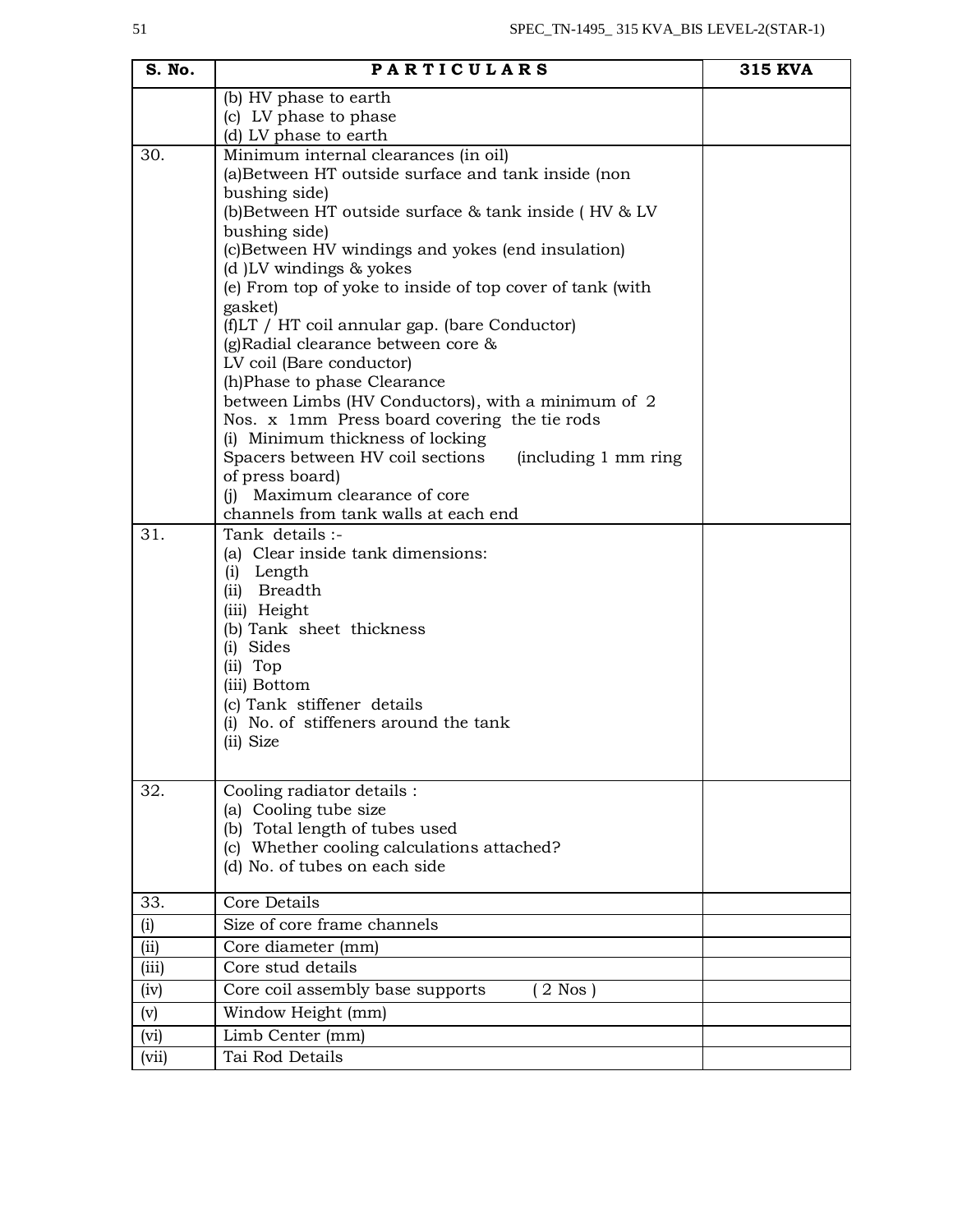| S. No. | <b>PARTICULARS</b>                                                                                                                                                                             | <b>315 KVA</b> |
|--------|------------------------------------------------------------------------------------------------------------------------------------------------------------------------------------------------|----------------|
| 34.    | Transformer weight details:<br>(a) Core coil assembly<br>(b) Tank with fittings<br>(c) Oil weight<br>(d) Total weight of transformer<br>(e) Volume of oil (minimum quantity for first filling) |                |
| 35.    | Overall dimensions<br>(a) Length<br>(b) Breadth<br>$(C)$ Height                                                                                                                                |                |
| 36.    | Whether the bidder is an ISO : 9001 / 9002 certified<br>company?                                                                                                                               |                |
| 37.    | All the standard fittings & accessieries shall be<br>provided as per IS:1180 (part-1) 2014/spec.                                                                                               | Yes            |

 **(Signature)** Name & Designation with seal of the bidder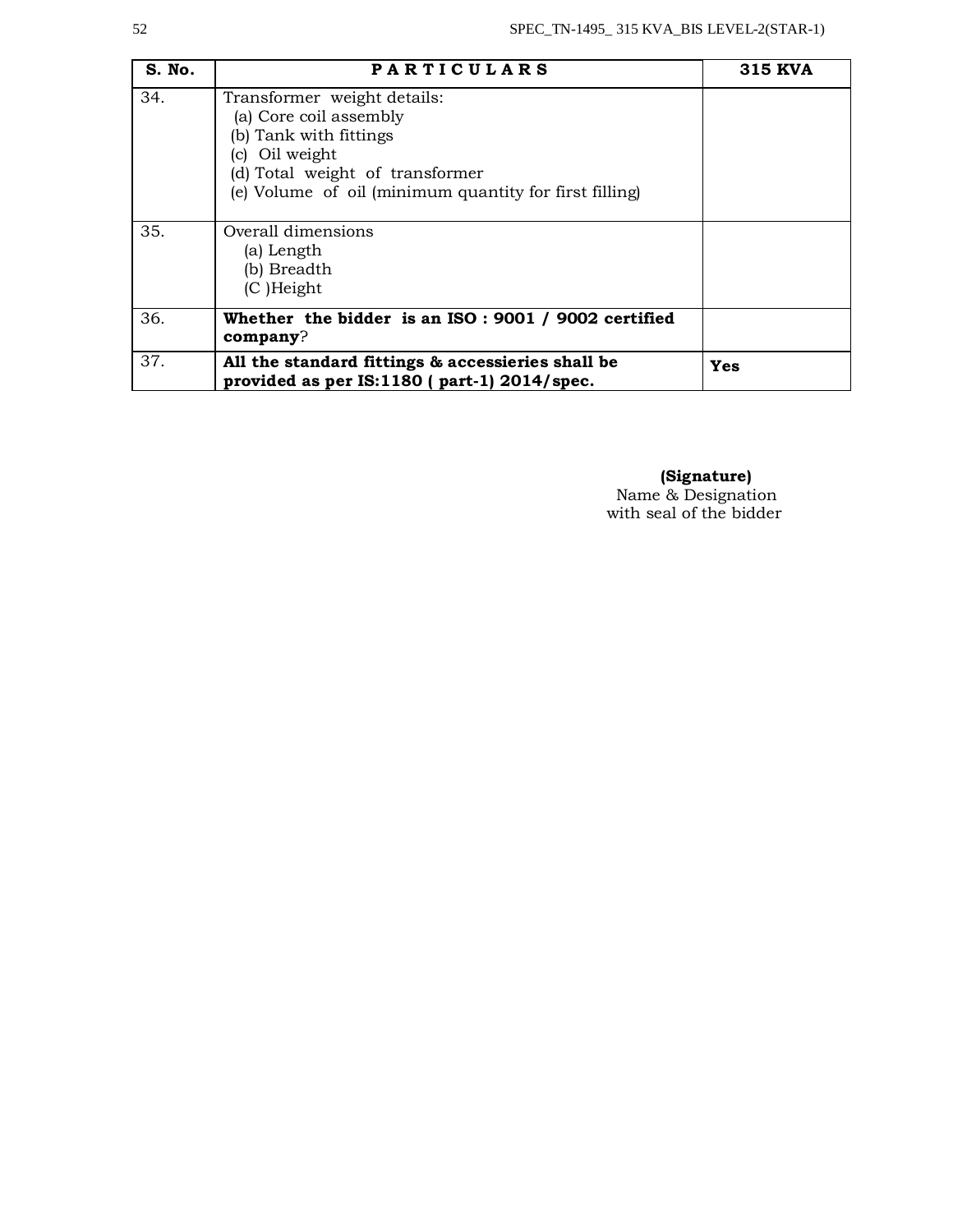# **Schedule – VI (A)**

# **JODHPUR VIDYUT VITRAN NIGAM LIMITED**

# **A Govt. of Rajasthan Undertaking DEPARTURE/DEVIATION FROM TECHNICAL SPECIFICATION**

The bidder shall state under this schedule the departure from the Purchaser  $\alpha$ specification in respect of technical is as under:-

S.No. Main Deviations from Technical Specification.

Certified that we agree to all the technical specification of the NIT except for the deviation to the extent indicated above.

> **(Signature)** Name & Designation with seal of the bidder.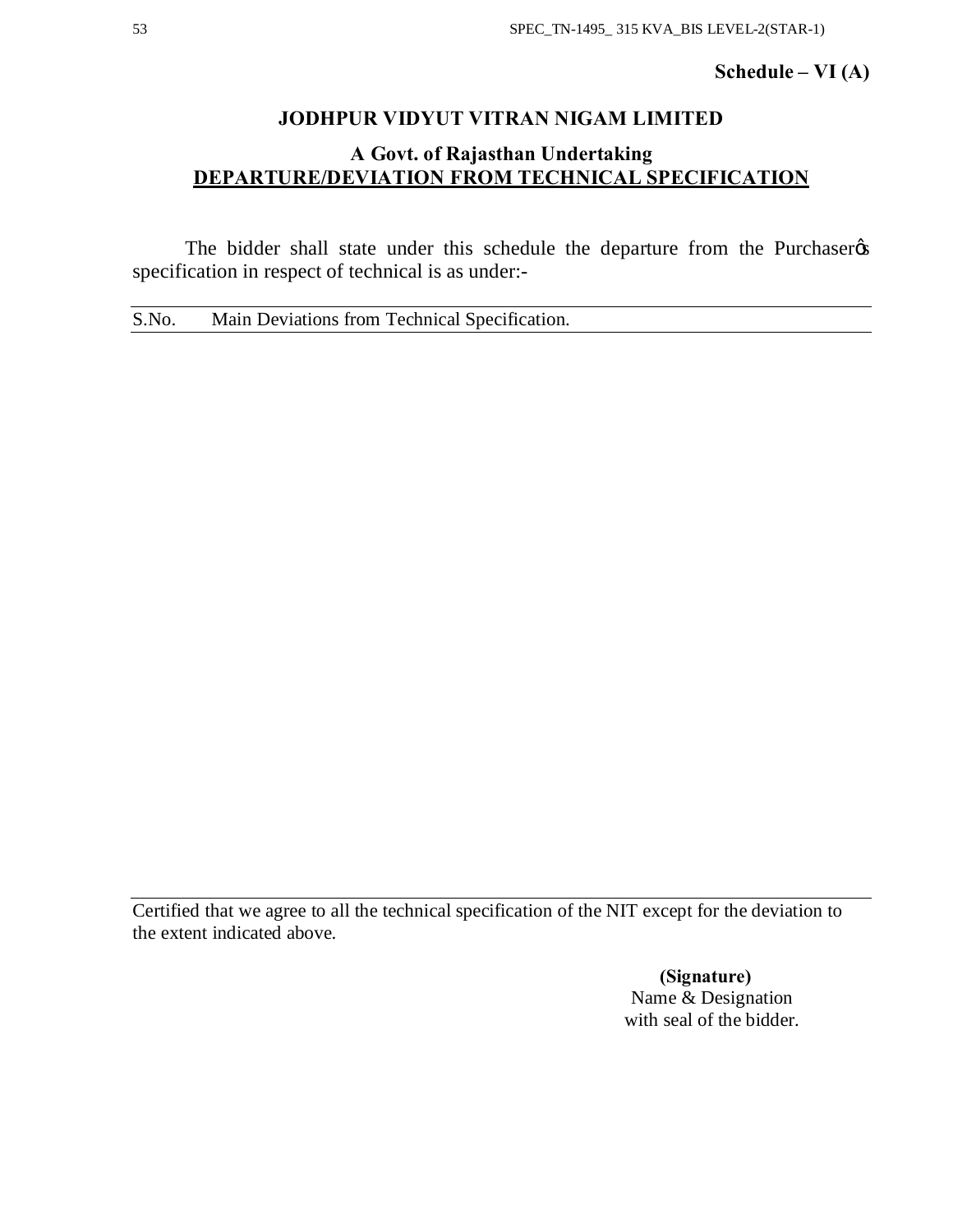**Schedule – VI (B)**

# **JODHPUR VIDYUT VITRAN NIGAM LIMITED**

# **A Govt. of Rajasthan Undertaking DEPARTURE FROM COMMERCIAL TERMS & CONDITIONS OF THE SPECIFICATION**

The bidder shall state under this schedule the departure from the Purchaser specification in respect of Commercial terms & conditions:-

S.No. Main Deviations from Specification.

Certified that we agree to all the commercial terms & conditions as laid down in General Conditions of Contract to the specification except for the deviation to the extent indicated above.

> **(Signature)** Name & Designation with seal of the bidder.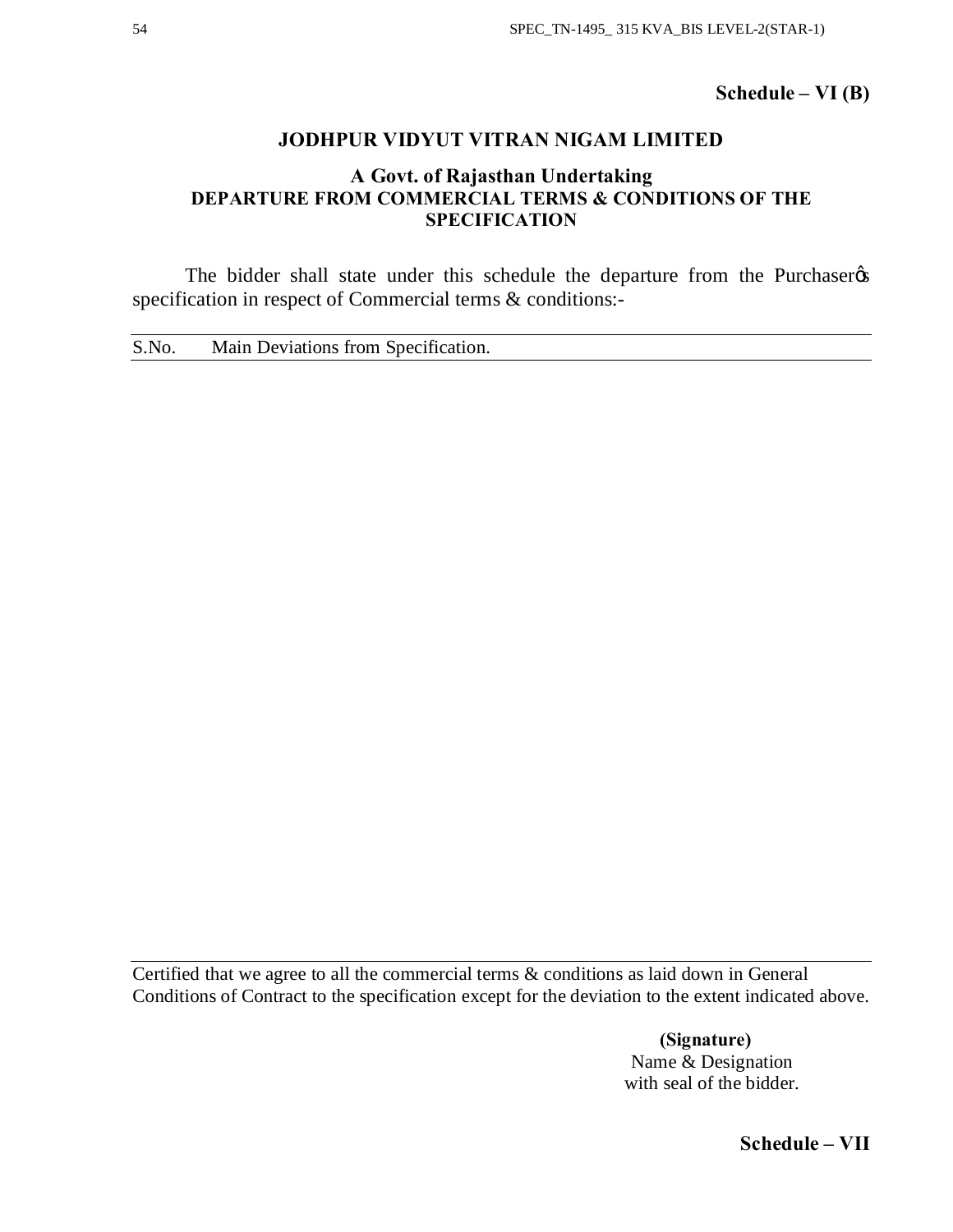# **JODHPUR VIDYUT VITRAN NIGAM LIMITED**

# **A Govt. of Rajasthan Undertaking LIST OF PAST SUPPLIES**

The bidder shall state under this schedule whether material and equipments, similar to those offered in the tender have been previously supplied by him. A list shall be given of such orders executed by him together with information regarding the names of purchasing organizations, quantities supplied and when the supplies were effected. This list should be in form given below:-

| S. No. Detailed particulars Qty. in Order No. Name & details<br>of Items supplied Nos. |  | & Date of purchasing authority Completion | Date of |
|----------------------------------------------------------------------------------------|--|-------------------------------------------|---------|
|                                                                                        |  |                                           |         |

| If executed partially | whether still  | Delivery      | Remarks |
|-----------------------|----------------|---------------|---------|
| to be mentioned       | to be executed | stipulated in |         |
| $(Qty.$ in Nos.)      |                | order         |         |
|                       |                |               |         |
|                       |                |               |         |

**Note:** Separate schedules are to be furnished by the bidder for past supply to the JDVVNL/AVVNL/JdVVNL, other State Electricity Boards and other Departments /Organisations.

 **Signature)** 

Name & Designation with seal of the bidder.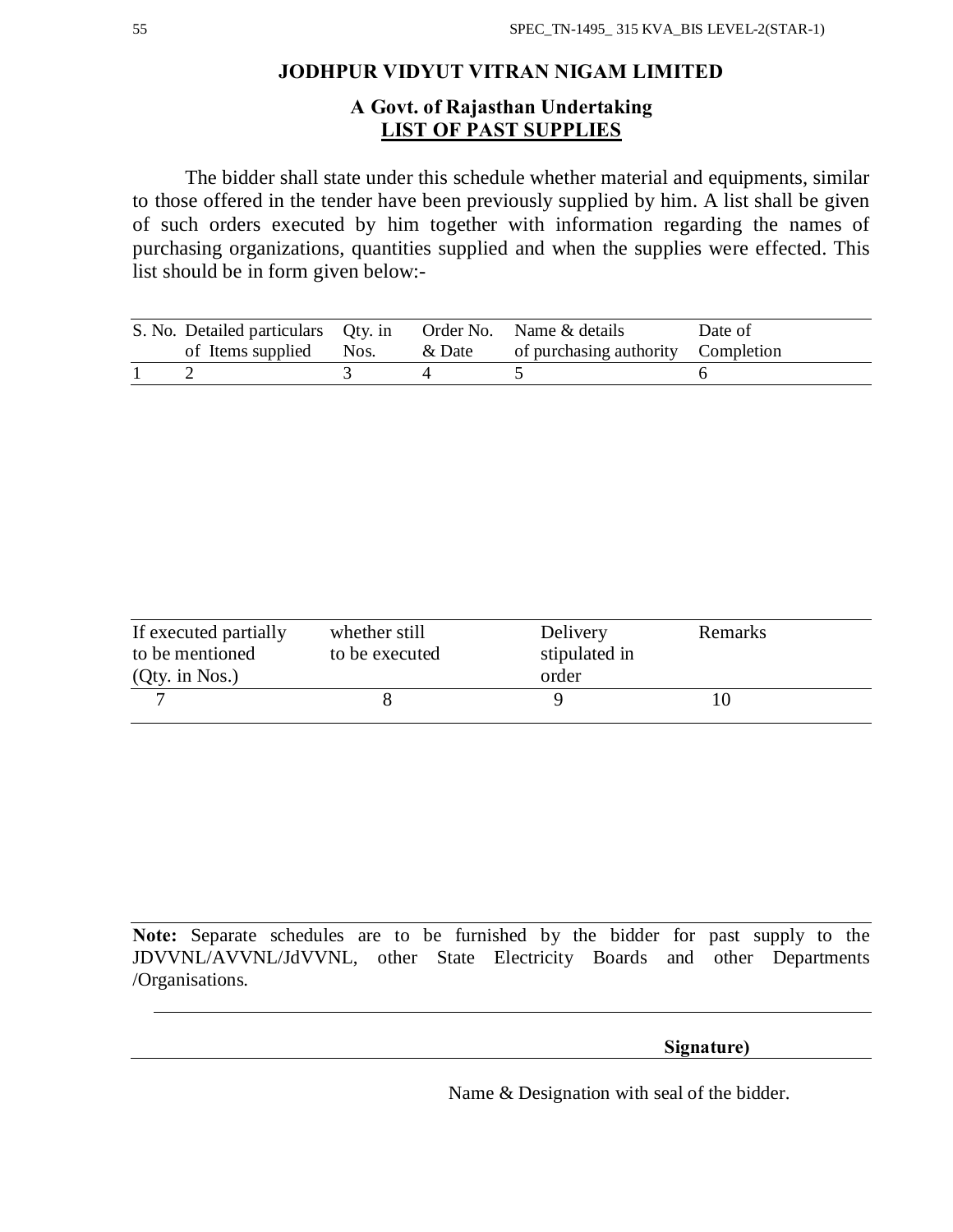# **SCHEDULE-VIIA**

# **TN-1495**

# **TO WHOMSOEVER IT MAY CONCERN**

This is to certify that M/s. \_\_\_\_\_\_\_\_\_\_\_\_\_\_\_\_\_\_\_\_\_\_\_\_\_\_\_\_\_\_\_\_\_\_\_\_(Complete with address) have manufactured and supplied the goods / equipments / material during the following financial year(s) to the Licensed Power Utilities / Government Departments / Discoms/ SEBs as detailed out below:

# **FOR THE LAST THREE FINANCIAL YEARS FROM THE DATE OF OPENING OF TECHNO-COMMERCIAL BID.**

| S.N      | Financial | Detailed | Name and       | Order No. | Unit | Ordered      |       | <b>Actual Supplied</b> |       | Remark |
|----------|-----------|----------|----------------|-----------|------|--------------|-------|------------------------|-------|--------|
| $\Omega$ | year in   | Particul | particulars of | & date    |      |              |       | during the financial   |       | S      |
|          | which     | ars of   | purchasing     | against   |      |              |       | vear                   |       |        |
|          | material  | item(s)  | authority      | which     |      | Quantity     | Value | Quantity               | Value |        |
|          | supplied  | supplied |                | item(s)   |      |              | (Rs)  |                        | (Rs)  |        |
|          |           |          |                | supplied  |      |              |       |                        |       |        |
|          |           | 3        | 4              |           | 6    | $\mathbf{r}$ | 8     | Q                      | 10    | 11     |
|          |           |          |                |           |      |              |       |                        |       |        |
|          |           |          |                |           |      |              |       |                        |       |        |
|          |           |          |                |           |      |              |       |                        |       |        |

| Signature,              | Signature c |
|-------------------------|-------------|
| Name & Designation      | Name:       |
| With Seal of the Bidder | Address:    |
| Date                    |             |
| Place                   | Membersh    |

Signature of C.A Address:

Membership No

The above particulars are true and correct based on explanations, records and books of accounts produced before us. Further the above certificate issued on the request of the company

CA Firm (\_\_\_\_\_\_\_\_\_\_\_\_\_\_\_\_\_\_\_\_)

**Note:- The CA Certificate should be furnished on the letter head of CA and must be signed by the bidder and C.A. firm. The details i.e. address of C.A. & membership No. shall clearly be mentioned on C.A. certificate. In case C.A. certificate is not signed by the bidder/furnished without membership No. & address of C.A. then same may not be considered for which responsibility rests with the bidder.**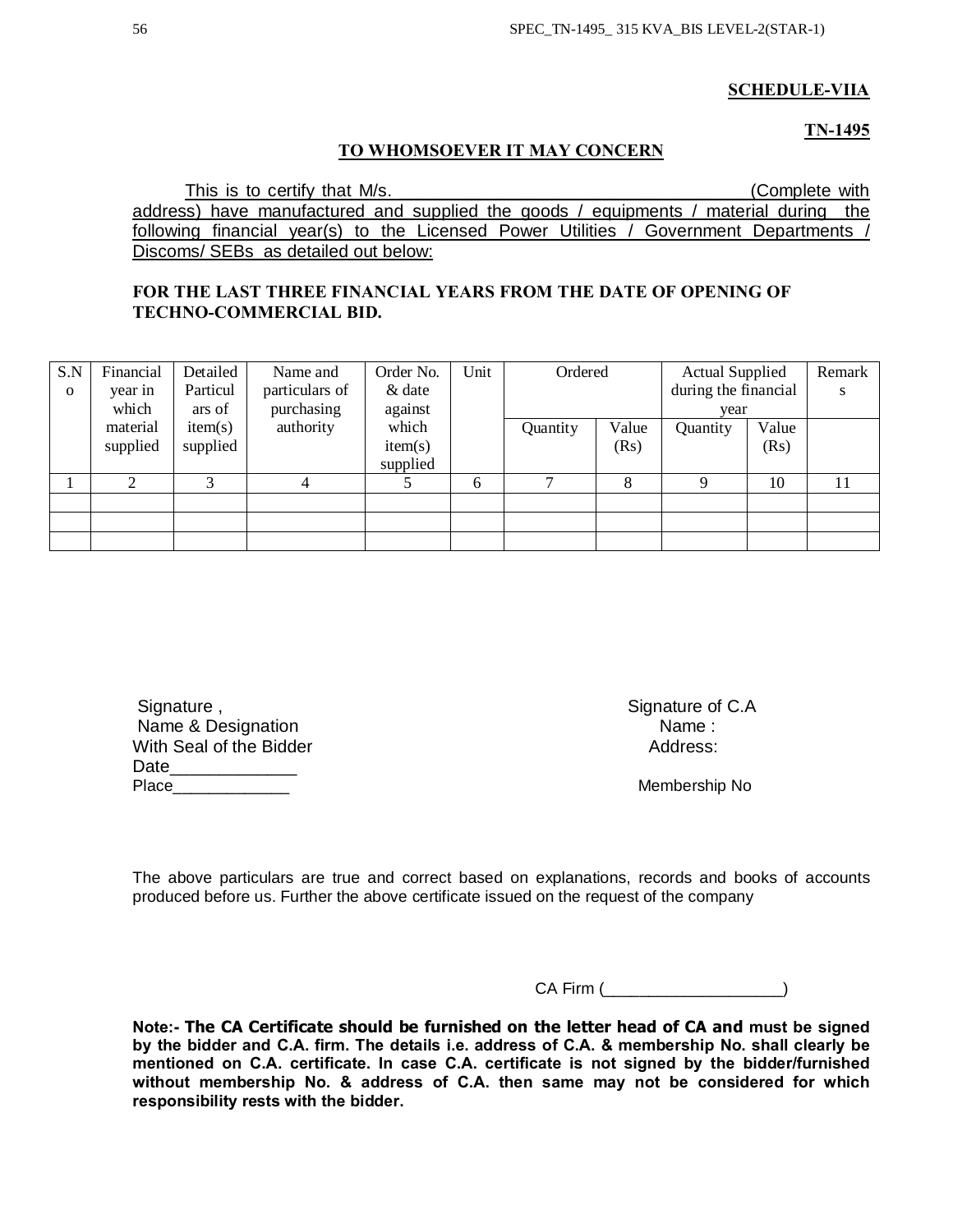# **SCHEDULE-VIII**

# **JODHPUR VIDYUT VITRAN NIGAM LIMITED DELIVERY SCHEDULE AGAINST TN-1495**

# **PART-A**

The delivery schedule of the material by the Purchase Officer is as mentioned hereunder:

| Sr.<br>No. | <b>Particulars of Material</b>                       | ment<br>period    | Commence   Rate of supply  <br>per<br>delivery<br>entire material | for<br><b>Period</b><br><b>of</b><br>month of completion<br>of $ $ delivery<br>  material |
|------------|------------------------------------------------------|-------------------|-------------------------------------------------------------------|-------------------------------------------------------------------------------------------|
|            | 11 / 0.4 KV, 315 KVA THREE PHASE   45 days from      |                   | Per<br>Nos.                                                       | half<br>Eight<br>and                                                                      |
|            | <b>DISTRIBUTION</b><br><b>WOUND</b><br><b>COPPER</b> | the<br>date<br>of | month (to be quoted                                               | months<br>excluding                                                                       |
|            | <b>TRANSFORMERS ENERGY EFFICIENT</b>                 | receipt of P.O.   | by tenderer)                                                      | commencement                                                                              |
|            | LEVEL-2(BEE Star-1)                                  |                   |                                                                   | period (Max.)                                                                             |

# **PART-B**

In case tenderer deviates from the delivery schedule mentioned by the purchaser in Part-A then the delivery schedule by the tenderer shall be indicated/ mentioned as under:

| Sr.<br>No. | <b>Particulars of Material</b>                                                                                                  | <b>Commenc</b><br>ement<br>period | Rate of supply Period<br>per<br>delivery<br>entire material   material | for<br>month of completion of<br>of $ $ delivery |
|------------|---------------------------------------------------------------------------------------------------------------------------------|-----------------------------------|------------------------------------------------------------------------|--------------------------------------------------|
|            | 11 / 0.4 KV, 315 KVA THREE PHASE<br>DISTRIBUTION<br><b>COPPER WOUND</b><br>TRANSFORMERS ENERGY EFFICIENT<br>LEVEL-2(BEE Star-1) |                                   |                                                                        |                                                  |

# **NOTE:**

- **(i) The offers deviating in deliveries mentioned above at part 'A' shall be considered as non responsive** in accordance to Clause No. 35 of the technical specification Section - III. **In case if ordered quantity is different than quoted quantity then monthly deliveries shall be adjusted proportionately.**
- (ii) During the commencement period the contractual formalities shall be got completed.

**Signature** 

 Name & Designation With seal of the tenderer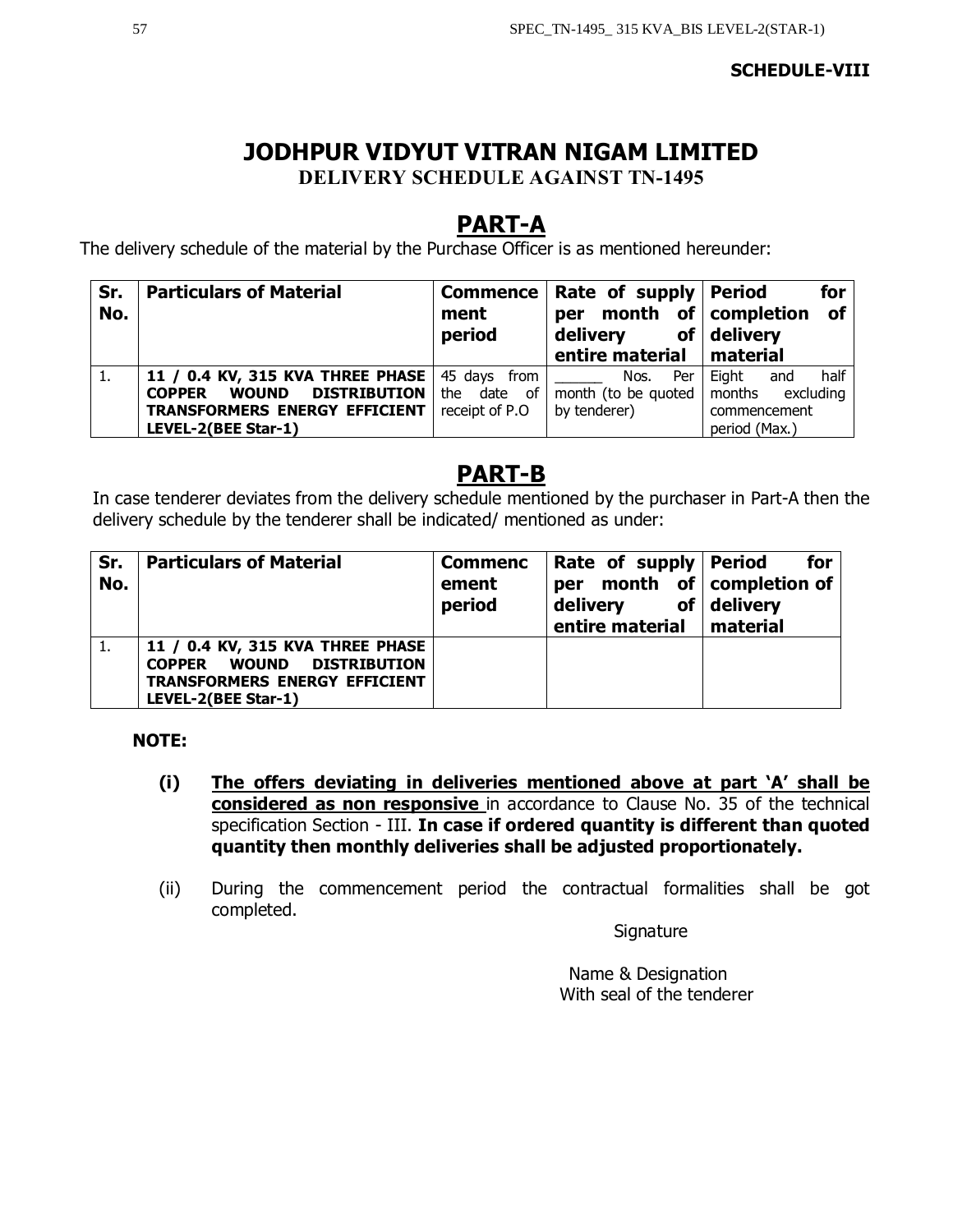# **Schedule – IX**

# **JODHPUR VIDYUT VITRAN NIGAM LIMITED**

**A Govt. of Rajasthan Undertaking**

List of Equipments and Technical Hands Available with the Firm

(To be filled in by the bidders & enclosed with the bid)

Manufacturers and / or their authorized agents who are quoting against this bid are requested to furnish the following information along-with the bid. The Purchaser will have the discretion to ignore the bid without the under noted particulars and/or ignore the bid particulars.

- 1. Name and Address of Manufacturer.
- 2. Place where works exist.
- 3. Details of machinery particularly with B.H.P. of each item installed.
- 4. Details of staff employed in the works.
- 5. Date when started the manufacturing of item under reference.
- 6. List of items manufactured.
- 7. Literature and drawings of items manufactured showing their description, size, design and other important technical particulars.
- 8. Details of order so far, executed alongwith the names of organization to whom supplied.
- 9. Manufacturing capacity.
- 10.Is the workshop open for inspection by the representative of the board, if required?
- 11.Statement of financial resources and Banking Reference alongwith Balance-Sheet for previous two years.
- 12.Testing facilities available for the manufactured articles in the testing laboratory of works.
- 13.Whether the Firm is a small/medium/large scale industry.
- 14.Registration No. with :
	- i. Small Scale, National/State.
	- ii. DGTD
	- iii. State Industries Department.

# **(Signature)** Name & Designation with seal of the bidder.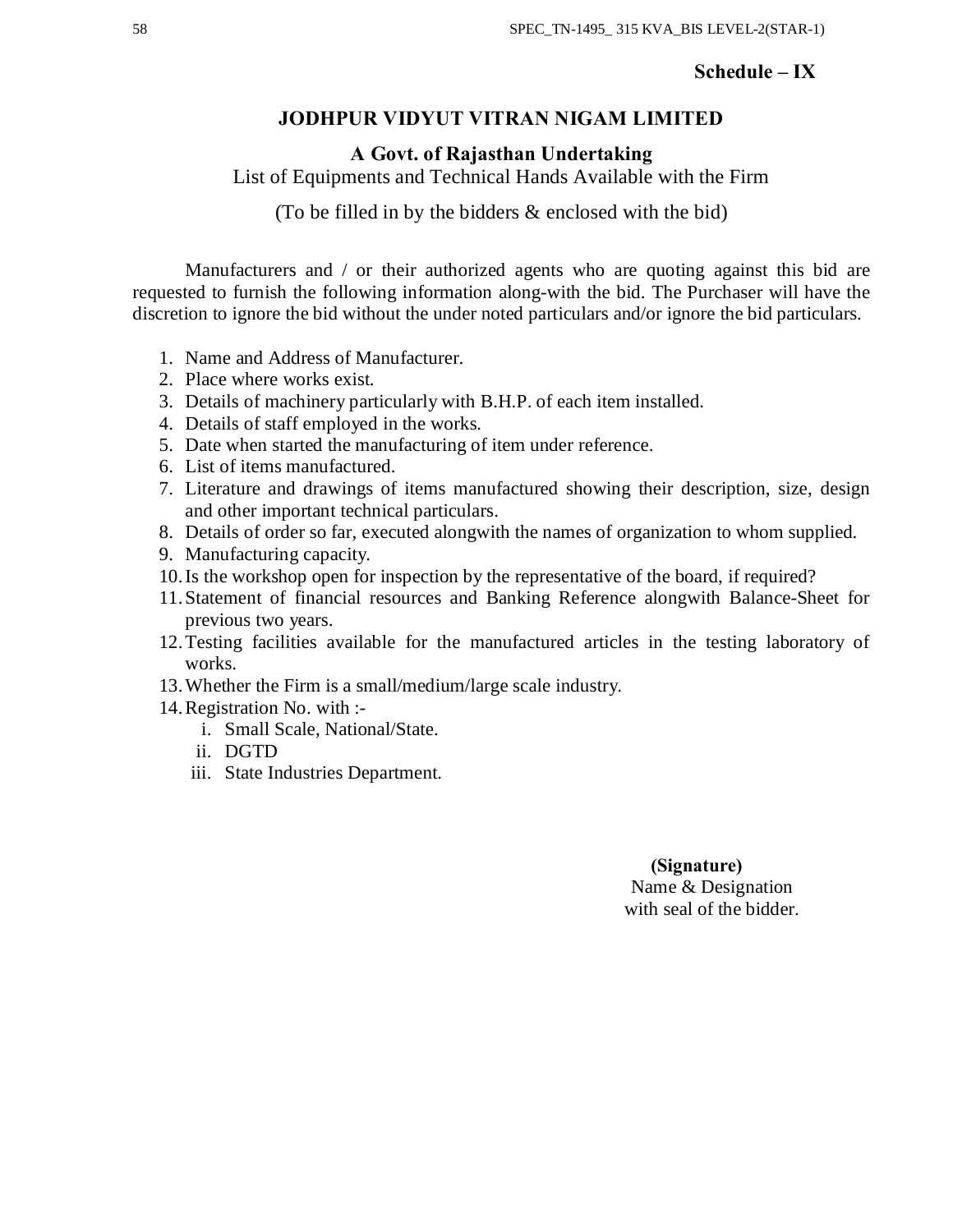## **SCHEDULE-X**

## **GENERAL PARTICULARS ABOUT THE TENDER IN BRIEF JODHPUR VIDYUT VITARAN NIGAM LIMITED MATERIAL MANAGEMENT CIRCLE NEW POWER HOUSE, INDUSTRIAL AREA, JODHPUR-342003 Phone: (0291)2742223/Fax: (0291) 2746539/E-Mail-semmcjdvvnl@gmail.com**

# **SPECIFICATION FOR SUPPLY OF 11/0.433KV, 315 KVA RATING OUTDOOR TYPE (COPPER WOUND) THREE PHASE DISTRIBUTION TRANSFORMERS, STAR-1 ENERGY EFFICIENT LEVEL-2.**

| S.  | Name of Item                                                                                                                              | Quantity  |
|-----|-------------------------------------------------------------------------------------------------------------------------------------------|-----------|
| No. |                                                                                                                                           | (Approx.) |
|     | 1.   11/0.433KV, 315 KVA RATING OUTDOOR TYPE (COPPER<br>WOUND) THREE PHASE DISTRIBUTION TRANSFORMERS,<br>STAR-1 ENERGY EFFICIENT LEVEL-2. | 501 Nos.  |

| A | NIT No.                       | TN-1495                                               |
|---|-------------------------------|-------------------------------------------------------|
| в | Cost of tender specifications | Rs. 2500.00 + GST@18% = Rs. 2,950.00 (Non-Refundable) |
|   |                               | (Rs. Two Thousand Nine Hundred & Fifty Only)          |
| C | Processing fee of RISL        | Rs. 1000.00 (One Thousand Only) (Non-Refundable)      |
| D | <b>Estimated Tender Value</b> | Rs. 21,89,00,000.00                                   |
| Е | Bid Security to be deposited  | General Bidder: Rs. 43,78,000.00<br>(i)               |
|   | with the tender               | Sick Unit : Rs. 21,89,000.00<br>(ii)                  |
|   |                               | SSI Units of Rajasthan: Rs. 10,94,500.00*<br>(iii)    |
| F | Validity                      | 120 days from the next date of opening of techno-     |
|   |                               | commercial bid.                                       |
| G | Base date for price variation | 01.01.2019 (Irrespective of tender opening date)      |

# **IMPORTANT DATES**

| S.N.           | Events                       | Date & Time          | Location                        |
|----------------|------------------------------|----------------------|---------------------------------|
|                | Date of downloading of       | Up to                | www.jdvvnl.com &                |
|                | tender specifications        | 14.02.2019           | http:eproc.rajasthan.gov.in     |
|                |                              | $(06:00 \text{ PM})$ |                                 |
| $\overline{2}$ | Deposit of cost of Tender    | Up to                | Office of Sr. A.O (Cash & CPC), |
|                | Specifications, Processing   | 14.02.2019           | JdVVNL, New Power House,        |
|                | fee & Bid Security           | $(3:00 \text{ PM})$  | Industrial Area, Jodhpur        |
| $\mathcal{B}$  | time<br>of<br>Last Date $\&$ | Up to                | http:eproc.rajasthan.gov.in     |
|                | submission of electronic bid | 15.02.2019           |                                 |
|                |                              | $(12:00 \text{ PM})$ |                                 |
| $\overline{4}$ | Opening of Technical Bid     | 15.02.2019           | http:eproc.rajasthan.gov.in     |
|                |                              | (03:00 PM)           |                                 |
| 5              | Opening of Price Bid         | To be intimated      | http:eproc.rajasthan.gov.in     |
|                |                              | separately to        |                                 |
|                |                              | the qualified        |                                 |
|                |                              | bidders              |                                 |

\* 0.5% of the value of the quantity offered by the firm in case any SSI units of Rajasthan quotes less than the tendered quantity, failing which bid shall be considered non-responsive.

## **VERY VERY IMPORTANT:**

1. The bids not accompanied with qualification requirement, technical requirement indicated in the specification and other requirement given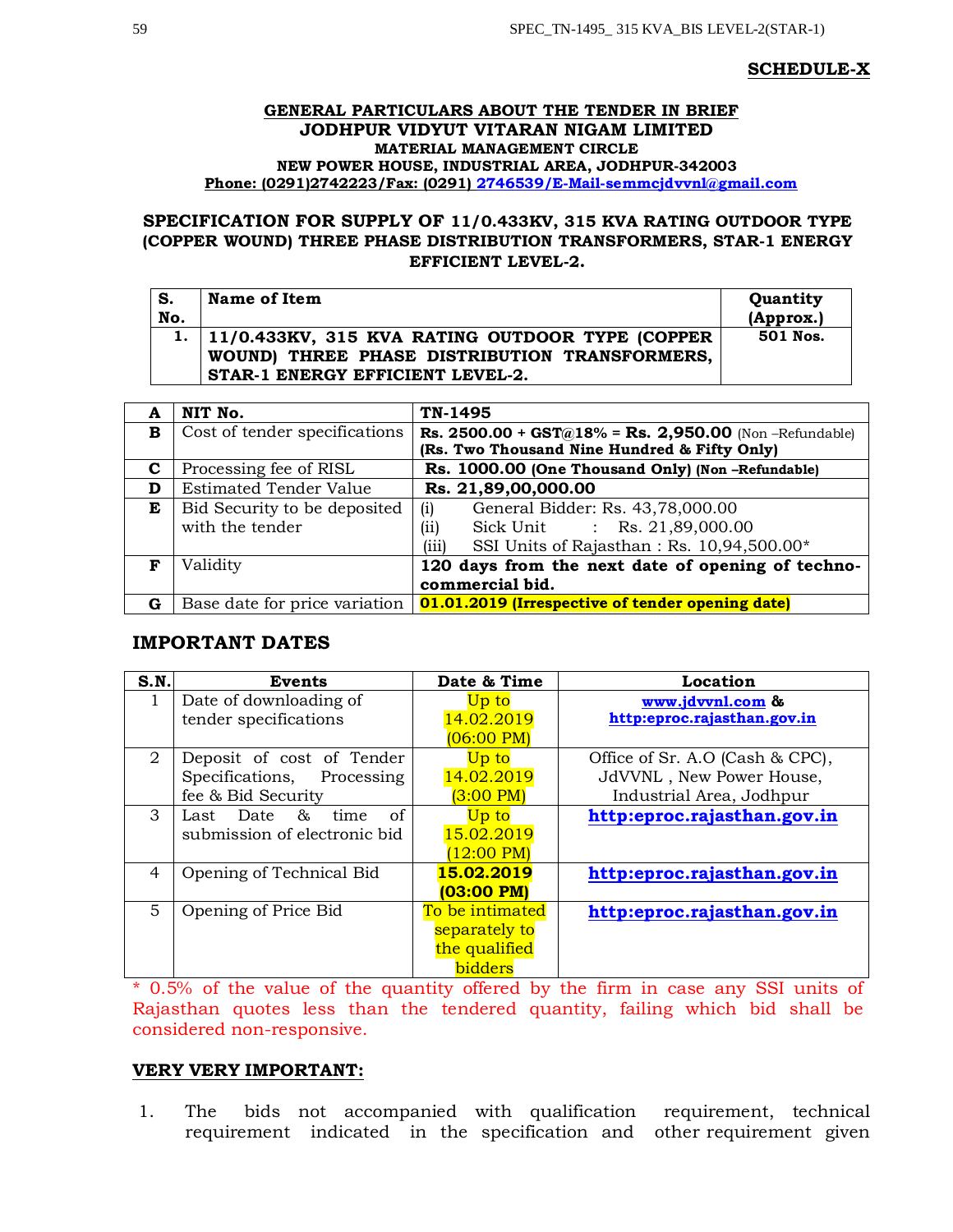here under will be considered as incomplete offer and sufficient grounds for offer to be passed over:

i) Capacity, capability and competency proofing documents.

a) Capacity /orders of similar and higher rating of tendered equipment booked as on date of biding with type and rating and construction details of equipment for which order received be indicated.

- b) Copy of purchase orders of Erstwhile RSEB /SEB`S / Electric Utilities / Govt. Departments / Discoms for similar or higher rating equipment latest executed.
- ii) Year wise past experience for last 5 years of similar or higher rating of tendered equipment.
- iii) The details of testing facilities available at the works and copies of latest type test certificates, carried out on similar ITEM.
- iv) Quality assurance plan.
- v) Complete guaranteed technical particulars, out lines and general arrangement drawings along with Bill of Material.
- 2. Bids without Section-I, II, III & Schedules (I to X) shall be rejected.
- 3. Bids shall be furnished in single copy.
- 4. JDVVNL has the right to reject any offer on the basis of track record of poor performance in execution of previous order / equipment supplied /after sales service while evaluating the Techno-Commercial bid.
- 5. JDVVNL reserves the right to accept minor deviations in standard terms and conditions and also in technical and constructional features as specified in the technical specification **(Section-III).**
- 6. Deviation of any kind shall not be quoted in BOQ (Bill of quantity) , if found quoted, the same shall be ignored.
- 7. The following facilities are to be provided by the supplier at his own cost to the inspecting officer of Nigam (JDVVNL).
- i) Suitable accommodation.
- ii) Local conveyance between arrival point, place of stay, works and departure point.
- iii) The supplier shall assist in arranging return ticket and reservation on the request of the inspecting officer for which the payment shall be made by the inspecting officer. In case of joint inspection, single or shared double room accommodation shall be provided

**-------------------**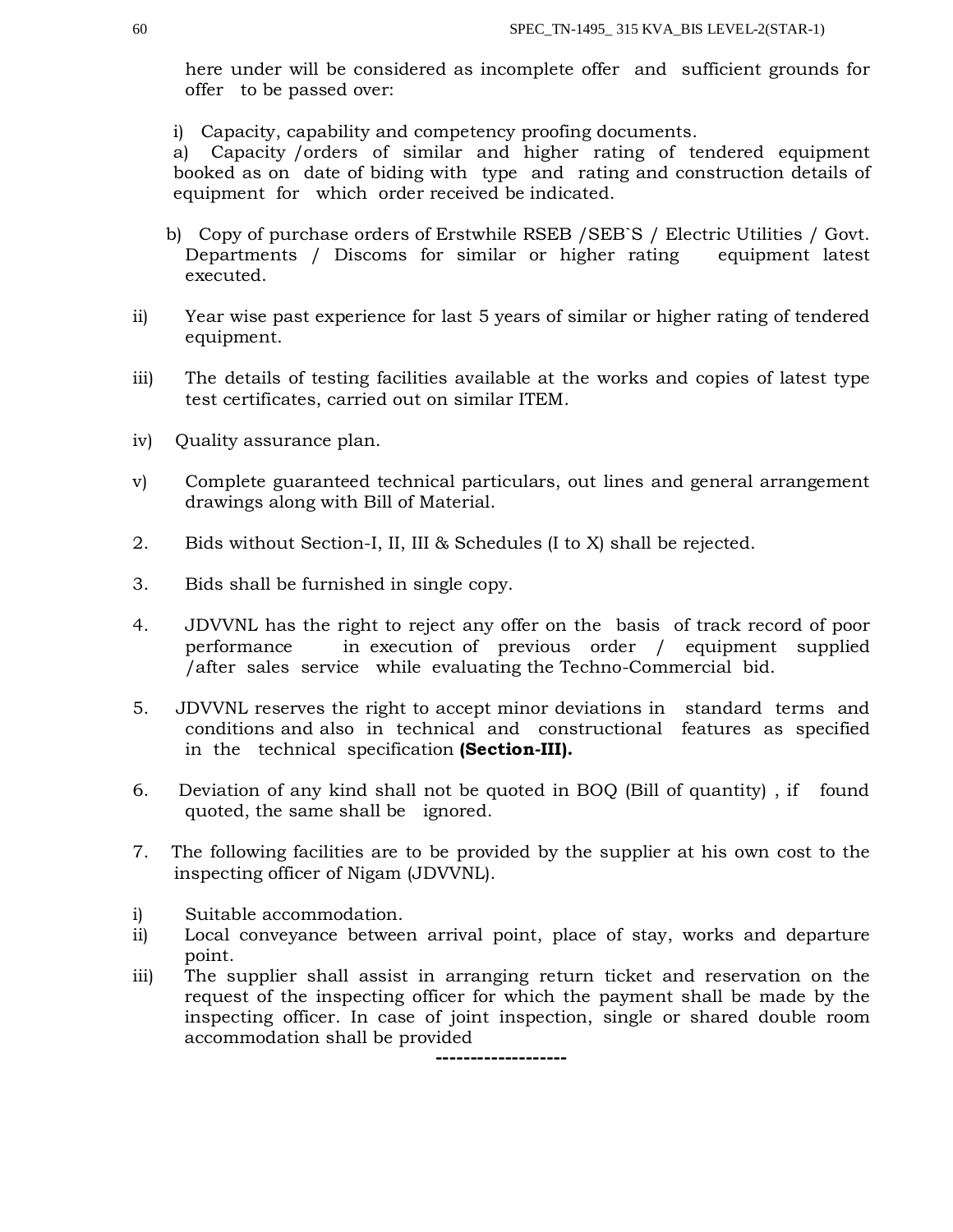## **Schedule – XI**

# **Format of Affidavit (TO BE FURNISHED ON NON-JUDICIAL STAMP WORTH Rs.100/- & DULY NOTARIZED)**

|                                                                                                                                                                                                                                                                                                                                                                                                                                              | S/O                                                                              |                              |  | $\text{Aged}$ Yrs.             |       |  |  |
|----------------------------------------------------------------------------------------------------------------------------------------------------------------------------------------------------------------------------------------------------------------------------------------------------------------------------------------------------------------------------------------------------------------------------------------------|----------------------------------------------------------------------------------|------------------------------|--|--------------------------------|-------|--|--|
| Residing at $\frac{1}{\sqrt{1-\frac{1}{2}} \cdot \frac{1}{\sqrt{1-\frac{1}{2}} \cdot \frac{1}{\sqrt{1-\frac{1}{2}} \cdot \frac{1}{\sqrt{1-\frac{1}{2}} \cdot \frac{1}{\sqrt{1-\frac{1}{2}} \cdot \frac{1}{\sqrt{1-\frac{1}{2}} \cdot \frac{1}{\sqrt{1-\frac{1}{2}} \cdot \frac{1}{\sqrt{1-\frac{1}{2}} \cdot \frac{1}{\sqrt{1-\frac{1}{2}} \cdot \frac{1}{\sqrt{1-\frac{1}{2}} \cdot \frac{1}{\sqrt{1-\frac{1}{2}} \cdot \frac{1}{\sqrt{1-\$ |                                                                                  |                              |  | Proprietor/Partner/Director of |       |  |  |
| M/s                                                                                                                                                                                                                                                                                                                                                                                                                                          | do hereby solemnly affirm and declare that:                                      |                              |  |                                |       |  |  |
|                                                                                                                                                                                                                                                                                                                                                                                                                                              |                                                                                  |                              |  | has been issued                |       |  |  |
|                                                                                                                                                                                                                                                                                                                                                                                                                                              | acknowledgement of Entrepreneurial Memorandum Part II by the District Industries |                              |  |                                |       |  |  |
|                                                                                                                                                                                                                                                                                                                                                                                                                                              |                                                                                  |                              |  |                                | dated |  |  |
|                                                                                                                                                                                                                                                                                                                                                                                                                                              | and has been issued manufacture of following items:                              |                              |  |                                |       |  |  |
| Name of Items                                                                                                                                                                                                                                                                                                                                                                                                                                |                                                                                  | Production Capacity (Yearly) |  |                                |       |  |  |
| (i)                                                                                                                                                                                                                                                                                                                                                                                                                                          |                                                                                  |                              |  |                                |       |  |  |
| (i)                                                                                                                                                                                                                                                                                                                                                                                                                                          |                                                                                  |                              |  |                                |       |  |  |

- (ii)
- (iii)
- (iv)
- (v)

(b) My/Our above noted acknowledgement of Entrepreneurial Memorandum Part-II has not been cancelled or withdrawn by the Industries Department and that the enterprise is regularly manufacturing the above items.

(c) My/Our enterprise is having all the requisite plant and machinery and is fully equipped to manufacture the above noted items.

Place\_\_\_\_\_\_\_\_\_\_\_\_\_\_\_\_\_\_

Signature of Proprietor/Director Authorized Signatory With Rubber Stamp and date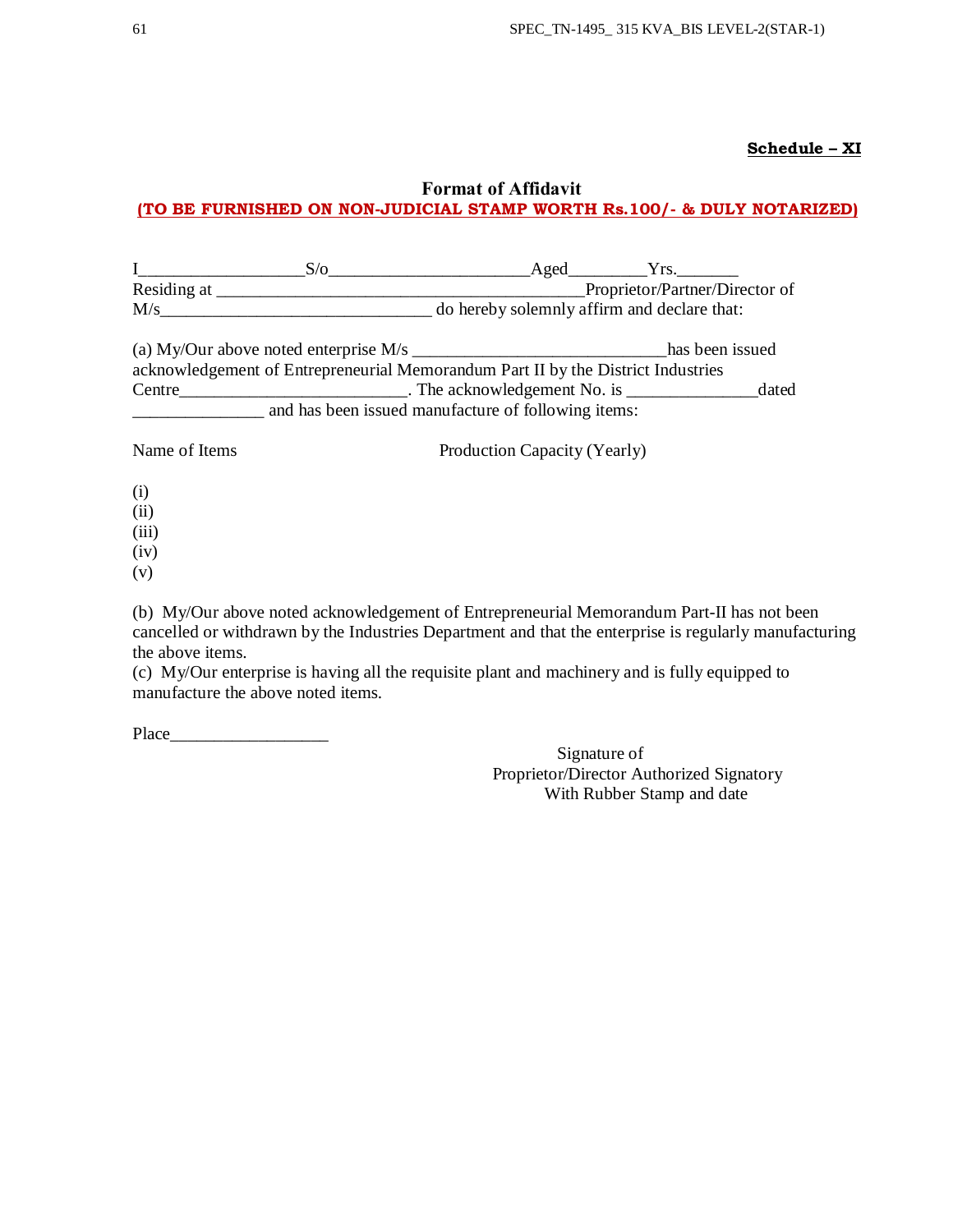## **APPENDIX-A**

Bank Guarantee No. \_\_\_\_\_\_\_. Security Amount : \_\_\_\_\_\_\_\_. Issued on dated :  $\qquad \qquad$ Valid upto : \_\_\_\_\_\_\_\_. Claim upto / Grace period: \_\_\_\_\_\_\_\_.

# **PERFORMA OF BANK GUARANTEE FOR BID SECURITY**

(Bank Guarantee in lieu of bid Security on non-judicial Stamp Paper of Rajasthan State of 0.25% of the B.G. value or Rs.25,000/-, whichever is less)

To,

The Superintending Engineer (MM&C), Jodhpur Vidyut Vitaran Nigam Limited, Jodhpur.

- 1. Whereas \_\_\_\_\_\_\_\_\_\_\_\_\_\_\_\_ (name of the Bidder) (hereinafter called othe Biddero) has submitted its bid dated \_\_\_\_\_\_ (date of submission of bid) for \_\_\_\_\_\_\_\_ (name of contract/ name of the material with Bid no. / TN No. \_\_\_\_\_) (hereinafter called  $\pm$ the Bidö).
- 2. KNOW ALL PEOPLE by these presents that WE \_\_\_\_\_\_\_\_\_\_\_\_ (name and address of branch of Bank ) of \_\_\_\_\_\_\_\_\_ (name of country), having our registered office at (addresses of bank) (hereinafter called  $\pm$ the Bankö), are bound unto \_\_\_\_\_\_\_\_\_\_\_\_\_\_\_\_ (name of Purchaser) (hereinafter called othe Purchasero) in the sum of Rs. \*\_\_\_\_\_\_\_\_\_\_\_\_\_ for which payment well and truly to be made to the said Purchaser, the Bank binds itself, its successors, and assigns by these presents sealed with the Common Seal of the said Bank this  $\_\_\_\_\_$  day of  $\_\_\_\_$  20 $\_\_\_\_$ .
- 3. THE CONDITIONS of this obligation are :
	- i. If the bidder withdraws its Bid during the period of bid validity specified by the Bidder in the Bid Form; or
	- ii. If the bidder refuses to accept the correction of error in his Bid; or
	- iii. If the bidder, having been notified of the acceptance of its Bid by the purchaser during the period of bid validity:
	- a. Fails or refuses to execute the Contract Agreement within the time specified in purchase / work order, if required, or
	- b. Fails or refuses to furnish the performance security within the time specified in purchase / work order in accordance with the GCC, or
	- c. Fails to commence supply of goods or services or execute work as per purchase / work order within time specified.
	- iv. If the bidder breaches any provision of the Code of integrity specified in the RTPP Act and Chapter VI of the RTPP Rules.
- 4. We undertake unconditionally and irrevocably to guarantee as primary obligator and not as surety merely to pay to the purchaser a sum of Rs. \_\_\_\_\_\_\_\_\_\_\_\_ (in words Rs. \_\_\_\_\_\_\_\_\_\_\_\_\_\_\_\_\_\_\_\_\_\_\_\_\_\_\_\_\_\_\_\_\_\_\_\_\_\_) upon receipt of its first written demand, without the purchaser having to substantiate its demand, provided that in its demand the Purchaser will note that the amount claimed by it is due to it owing to the occurrence of one or all of the three conditions specifying the occurred condition or conditions.
- 5. The decision of the Superintending Engineer (MM&C), Jodhpur Vidyut Vitaran Nigam Limited, Jodhpur shall be final whether breach has been committed on the right to demand the amount of guarantee from us which has accrued to the purchaser.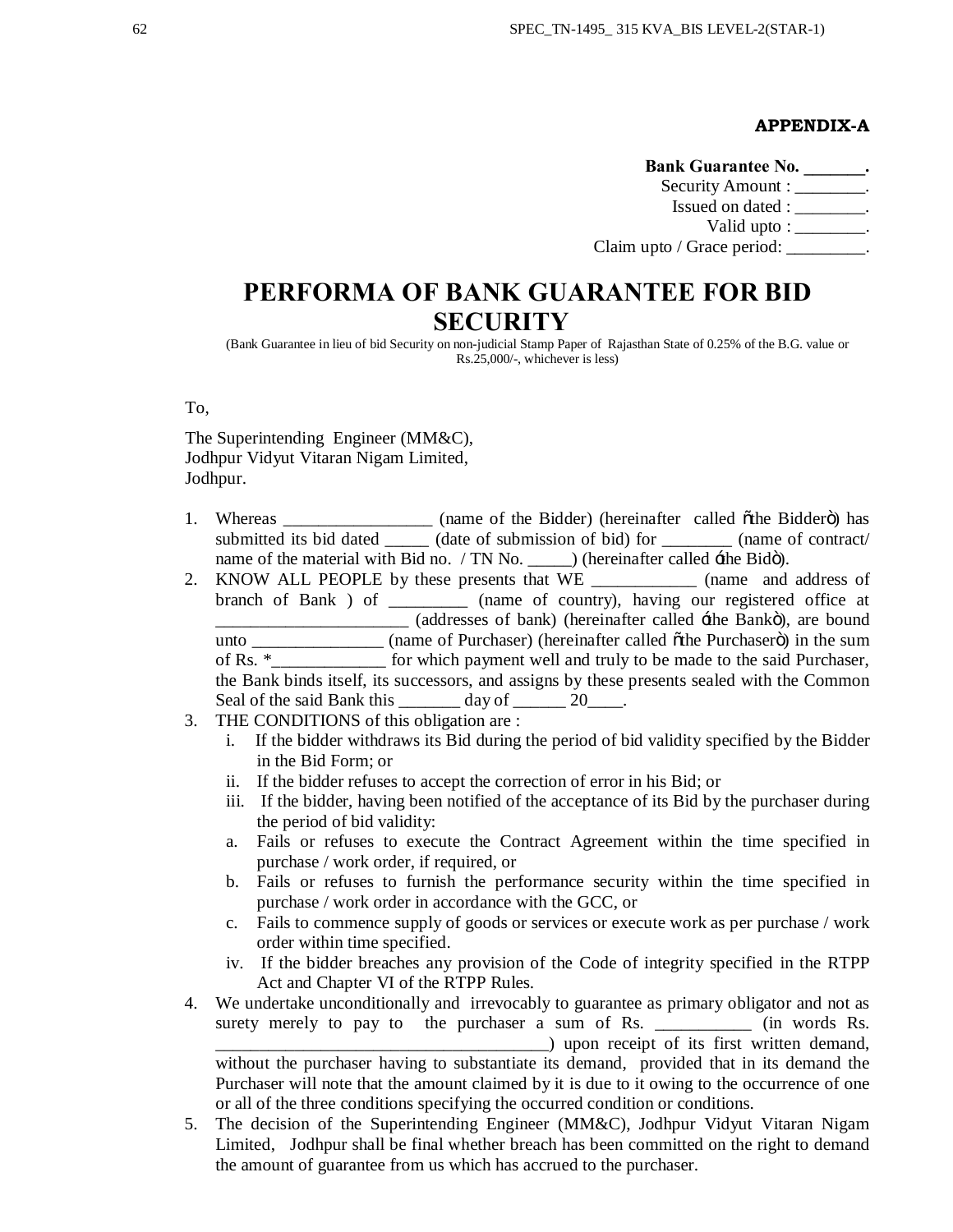- 6. This guarantee shall not cease or determine, if the purchaser grants time or indulgence or vary the terms of the contract with the Contractor or without our consent or knowledge.
- 7. The guarantee herein contained shall not be affected by any change in the constitution of the Contractor.
- 8. We **Solution** (Bank Name) further undertake not to revoke this guarantee during its currency except with the previous consent of the Superintending Engineer (MM&C), Jodhpur Vidyut Vitaran Nigam Limited, Jodhpur.
- 9. All disputes arising under the said guarantee between the Bank and the Nigam or between the Contractor and the Nigam pertaining to the guarantee, shall be subject to the jurisdiction of the Courts in Jodhpur, Rajasthan alone.
- 10. This guarantee will remain in force up to and including one hundred eighty (180) days after the date of the opening of bids, i.e. upto \_\_\_\_\_\_\_\_\_\_\_, with a further grace period of Ninety (90) days and any demand in respect thereof should reach the Bank not later than the above date.

Yours faithfully, Bankers (EXECUTANT) Signed by the above named Bank in presence of : (signature with full Name and Address)

Witness :

1. \_\_\_\_\_\_\_\_\_\_\_\_\_\_\_\_\_.  $2.$ 

Attested by Notary Public, First Class Magistrate or directly confirmed by the executing Bank.

\* The Bidder should insert the amount of the guarantee in words and figures denominated in the currency of bid.

**Note** : In case the bid is submitted by a Joint Venture, the Bid Bank guarantee shall be in the name of Lead partner or in the name of joint venture partners submitting the Bid covering all the partners of the joint vent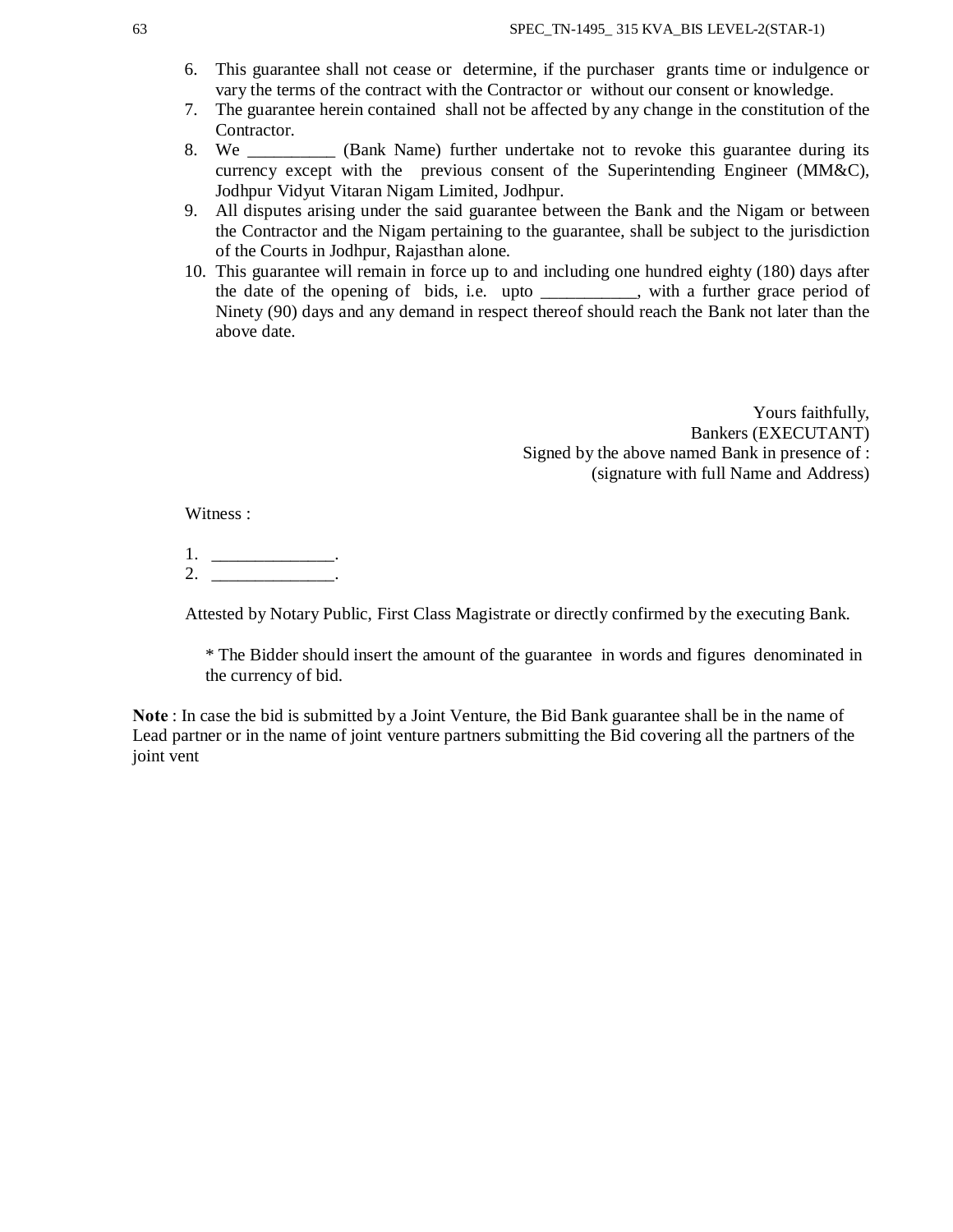# **Annexure-I**

# **UNDERTAKING FOR CA CERTIFICATE**

# **(TO BE FURNISHED ON NON-JUDICIAL STAMP WORTH Rs.100/- & DULY NOTARIZED)**

I/WE UNDERTAKE THAT THE CA CERTIFICATE SUBMITTED AS PER THE REQUIREMENT OF PRE-QUALIFICATION REQUIREMENTS, FOR ADJUDGING THE PAST SUPPLIES ,UNDER THE SUBJECT TENDER, TN-**1495**, IS CORRECT AND I , UNDERSIGNED WILL BE SOLELY RESPONSIBLE FOR ANY DEVAITION/DISCREPANCY/IN-CORRECT INFORMATION , IF EVER NOTICED IN THE CA CERTIFICATE.

FURHER, IN CASE, IF ANY DEVAITION/DISCREPANCY/IN-CORRECT INFORMATION IS NOTICED IN THE CA CERTIFICATE FURNISHED WITH THE BID, AT ANY STAGE DURING PROCESSING/ CURRENCY OF TENDER, DISCOM CAN TAKE THE ACTION AGAINST THE FIRM M/s \_\_\_\_\_\_\_\_\_\_\_\_\_\_\_\_\_\_\_\_\_\_\_\_\_\_\_\_\_\_\_\_\_\_\_\_\_\_\_\_\_\_\_\_\_\_\_\_\_\_\_\_\_\_\_\_\_\_\_\_\_\_\_\_\_\_\_\_\_\_\_\_\_\_\_\_\_AS

PER THE RULES & REGULATIONS.

**(SIGNATURE)** NAME & DESIGNATION WITH SEAL OF THE BIDDER.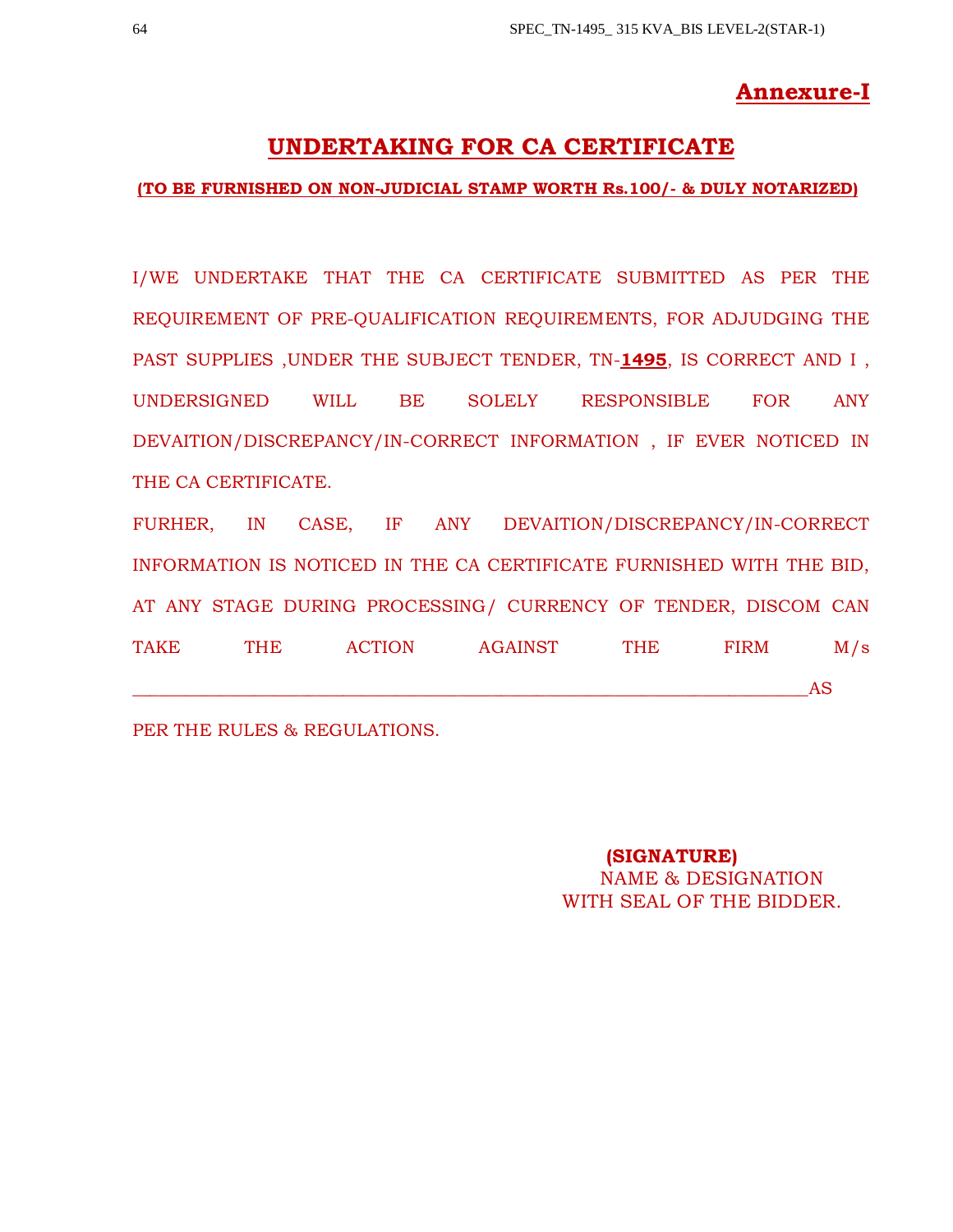# **AMENDMENT IN ITB AND GCC**

# **1) Wherever EMD and Security Bank Guarantee (SBG), are appearing in the ITB, GCC & other Bidding Documents, same is hereby replaced by BID SECURITY as under:-**

## **BID SECURITY**

Bid security shall be 2% **of the estimated value of subject matter of procurement put to bid.** In case of Small Scale Industries of Rajasthan it shall be 0.5% of the **quantity offered** for supply and in case of sick industries, other than Small Scale Industries, whose cases are pending with Board of Industrial and Financial Reconstruction, it shall be 1% of the value of bid. Every bidder, if not exempted, participating in the procurement process shall be required to furnish the bid security as specified in the notice inviting bids.

# **In case SSI unit of Rajasthan quotes the less than the tendered quantity, then they are required to furnish Bid Security @ 0.5% of the estimated value of the quantity offered by them, failing which bid shall be considered non-responsive.**

The Bid Security amount (as applicable) to be paid by Demand Draft/Banker's Cheque in favour of SR. AO (CASH & CPC), JDVVNL, Jodhpur (payable at Jodhpur) **upto 3.00 p.m. upto one WORKING day prior to schedule date of opening** of respective bid or Bank Guarantee, in specified format, of a scheduled bank in favour of The Superintending Engineer (MM&C), JDVVNL, Jodhpur, be deposited to the Sr. Accounts Officer (MM&C), JDVVNL, New Power House, Industrial Area,Jodhpur-342003 **upto 3.00 p.m. upto one WORKING day prior to schedule date of opening** of respective bid **and obtain a receipt / acknowledgement thereof. No other mode of deposit shall be accepted. At time of depositing the Bid Security amount or Bank Guarantee, the bidder shall also furnish self attested and duly attested by Notary the documentary evidence of SSI unit of Rajasthan or of sick unit (as applicable) and also submit a letter for the offered quantity by them alongwith an Affidavit for MSME unit of Rajasthan in the enclosed format as per Schedule XI is to be furnished on non-judicial stamp paper of Rs.100/- duly attested by Notary public, to the office of Sr. Accounts Officer (MM&C), JDVVNL, Jodhpur. The Bid Security bank guarantee of requisite amount shall be furnished on non-judicial stamp paper of Rajasthan State. Also furnish the undertaking for the CA certificate in the enclosed format as per Annexure-I on non-judicial stamp paper of Rs.100/- duly attested by Notary public alongwith the original / notorised CA certificate as per requirement of tender specifications.**

The Bank Guarantee against Bid Security be issued by Nationalized / Scheduled Bank. The same may be accepted after confirmation by issuing Bank. If any Bid Security Bank Guarantee not is proper format / not confirmed by the issuing Bank the same would not be accepted and the bidder would be immediately shorted out from bid process.

The Micro, Small & Medium Scale Industries of Rajasthan and sick industries, other than Small Scale Industries, whose cases are pending before the Board of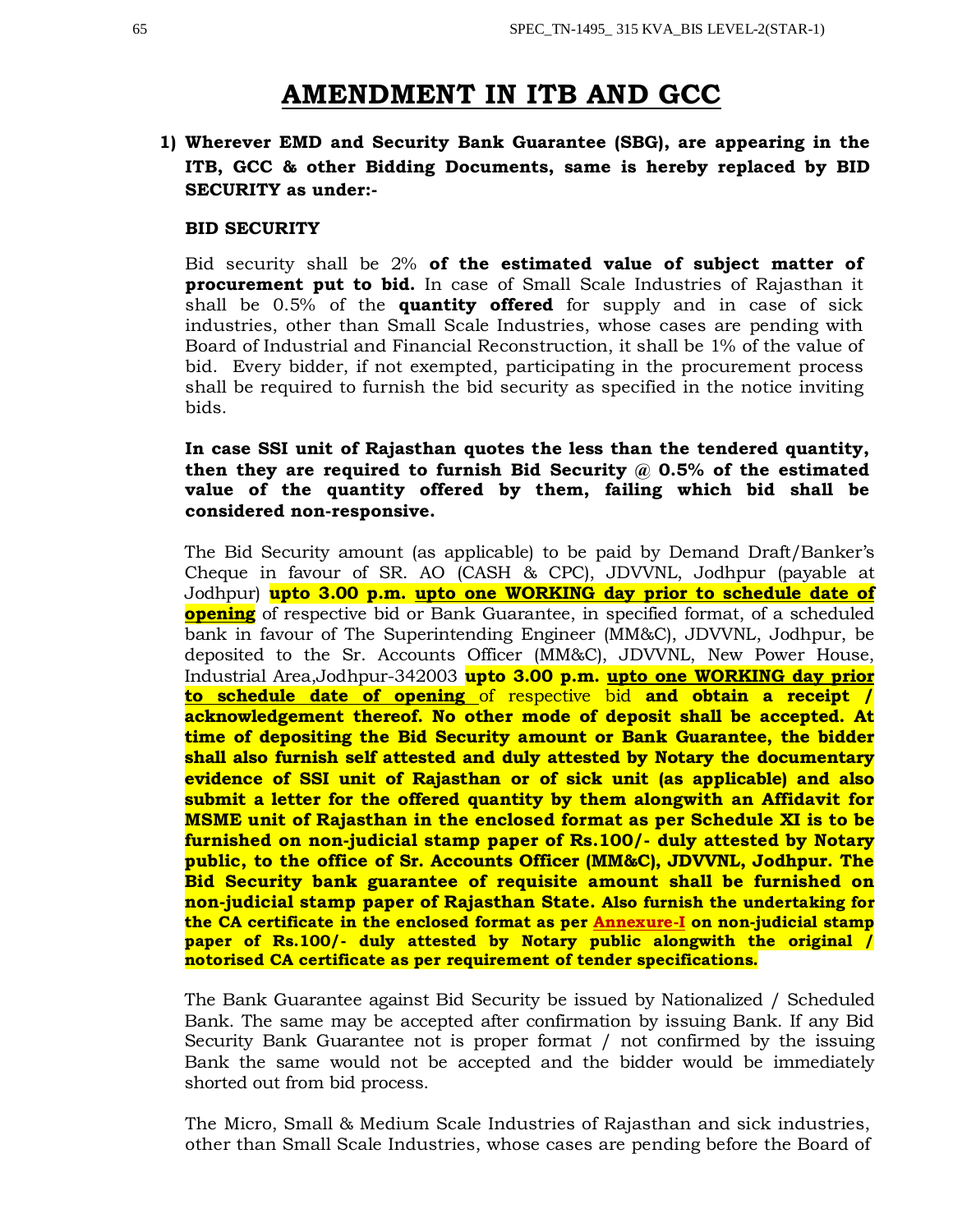Industrial and Financial Reconstruction (BIFR) shall furnish self-attested documentary evidence duly attested by Notary to claim the above.

**2) Wherever Performance Bank Guarantee (PBG) and Composite Bank Guarantee (CBG) are appearing in the ITB, GCC & other Bidding Documents, same are hereby replaced by PERFORMANCE SECURITY as under:-**

## **PERFORMANCE SECURITY:**

- (i) Performance security shall be solicited from all successful bidders except the department's of the State Government and undertakings, corporations, autonomous bodies, registered societies, co-operative societies which are owned or controlled or managed by the State Government and undertakings of the Central Government. However, a performance security declaration shall be taken from them. The State Government may relax the provision of performance security in particular procurement or any class of procurement.
- (ii) The amount of performance security shall be **five percent** of the amount of supply order in case of procurement of goods and services and **ten percent** of the amount of work order in case of procurement of works **In case of Micro, Small and Medium Scale Industries of Rajasthan** it shall be **one percent** of the amount of quantity ordered for supply of goods and in case of sick industries, other than Small Scale Industries, whose cases are pending before the Board of Industrial and Financial Reconstruction (BIFR), it shall be **two percent** of the amount of supply order.

## **3) VENDOR REGISTERATION**

The **relaxation/exemption given to the registered vendors of the Nigam in respect of EMD/SBG, wherever appearing in the ITB, GCC & other Bidding documents, are hereby WITHDRAWN.**

- **4) The indirect taxes i.e. Excise Duty, Service Tax, VAT/CST, Entry Tax etc. mentioned in G.C.C., may now be read as G.S.T.**
- **5) G.S.T. will be charged extra at the prevailing rate on all the Settlement Fees as applicable and amended time to time.**

# **6) The Clause No. 1.43 of GCC has been amended to the extent as under:**

## **1.43 DUE DATE OF PAYMENT:**

Payment shall be due and payable by the purchaser in accordance with the provision of the contract within a reasonable period from the date of receipt of each invoice by the contractor / supplier duly supported by a certificate of the Engineer. The purchaser will take all possible effort to make payment to the contractor / supplier generally on **45th day** after receipt of duly verified challans / receipts / bill in the office of paying authority (Sr. Accounts Officer (Cash & CPC) Jodhpur Discom, Jodhpur / Concerned Circle Accounts Officer) and completion of contractual formalities. But in case of delay in payment the purchaser shall not be liable to pay any interest on the outstanding amount to the contractor / supplier.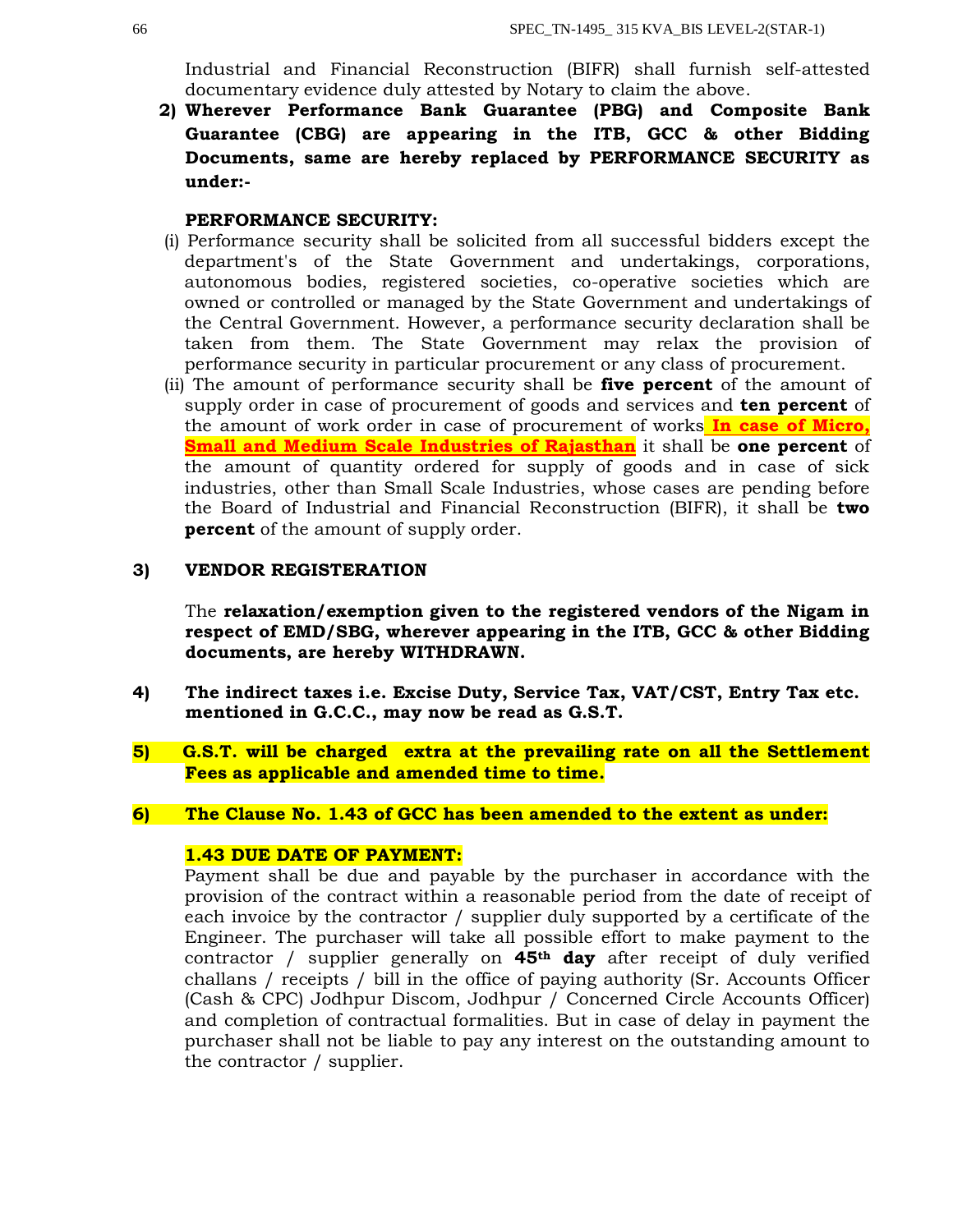# **Appendix-B**

# **Instructions**

- **1. All the intending bidders are requested to submit hard copy of all the document(s), uploaded on the e-procurement web-portal, in a sealed envelop in the office of the SE (MM & C), JdVVNL, Jodhpur. This sealed envelop shall be opened on the same date of bid opening i.e. on website of e.proc.rajasthan.**
- **2. Bidders are requested to read the bid documents very carefully and upload their bid well in time. Please note that no further chance shall be given for attending shortcoming(s), if any and in the event of shortcoming in any tender document(s), the bid is likely to be rejected.**
- **3. At the time of accepting counter offer given or at the time of negotiation, bidders change the quantity of original offer & give the conditional acceptance of counter offer which is not in accordance with RTPP rules and Act therefore Negotiation with the bidders or counter offer given to bidder shall be accepted in terms of price only. Restriction on quantity to be supplied or any other conditional offer shall not be accepted. If any conditional offer is given then that bidder shall be treated for violation of the code of integrity in terms of sec 11 of RTPP Act and Rule 80 of RTPP Rules and action shall be taken against defaulter bidder in accordance with RTPP Rules and Act.**
- **4. In case of bid security deposited, the firm deposits lesser security than the required amount, bid shall be rejected.**
- **5. As per notification SO 165 issued by Fin. Dept. dt. 19.11.2015 on reference to RTPP rules, " clause 8(A)" bidding document shall be provided to MSME at 50% of prescribed cost.**
- **6. RTPP Act 2012 & RTPP rules 2013 shall be applicable for the procurement process.**
- **7. A declaration regarding debarment/blacklisting/code of integrity shall be given by bidder in Annexure-'A' .**